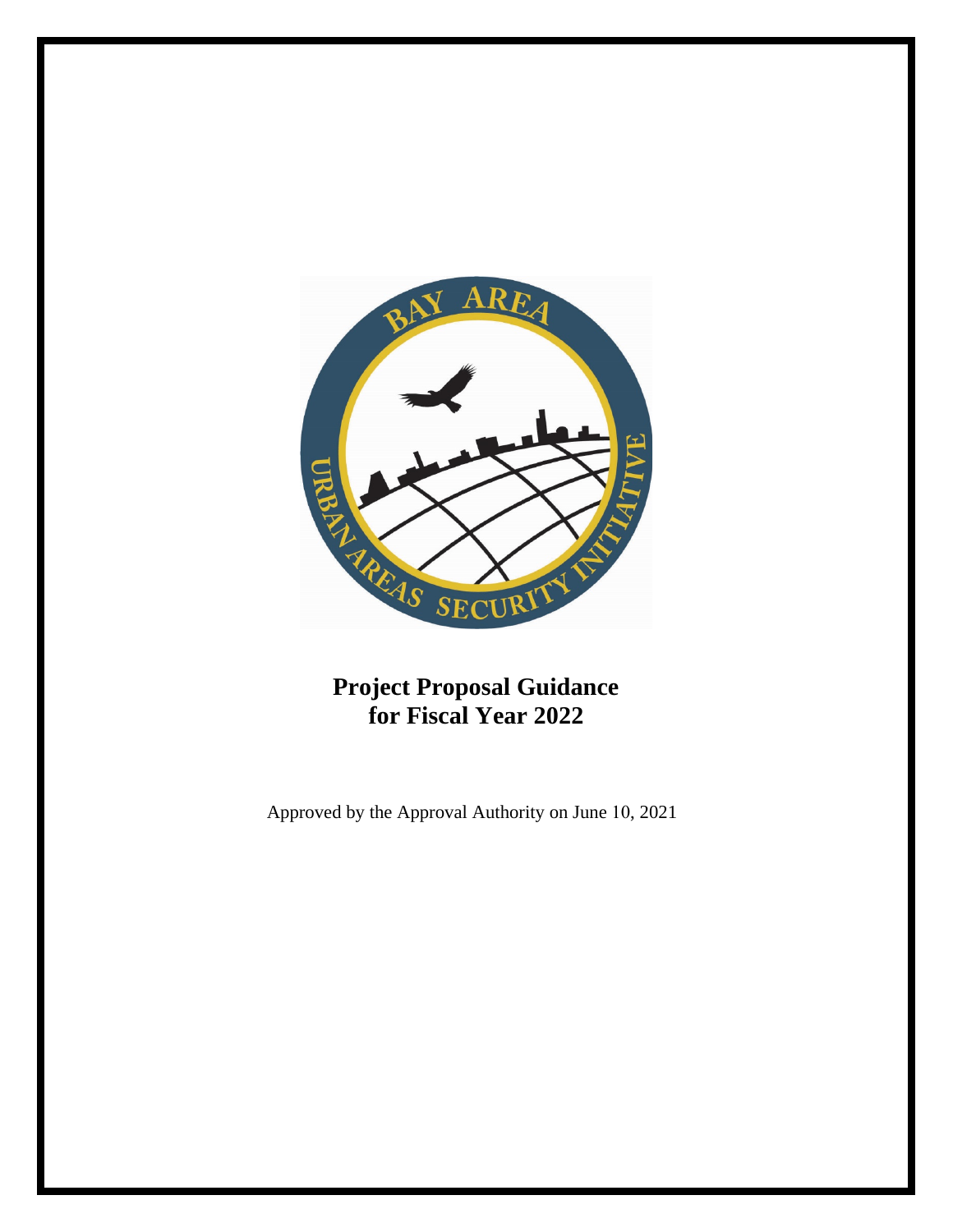# **Table of Contents**

# **APPENDIX A – NATIONAL PRIORITY PROJECTS APPENDIX B – HOW TO WRITE YOUR APPLICATION APPENDIX C – LIST OF ALLOWABLE COSTS**

**This guidance provides an overview of the process and requirements for applying for funds through the Bay Area UASI for the FY22 grant year. Please note that this guidance remains interim until the Department of Homeland Security (DHS) releases the FY22 Notice Of Funding Opportunity (NOFO). This guidance does not include the updated rules governing allowable expenses under the UASI grant for FY22.**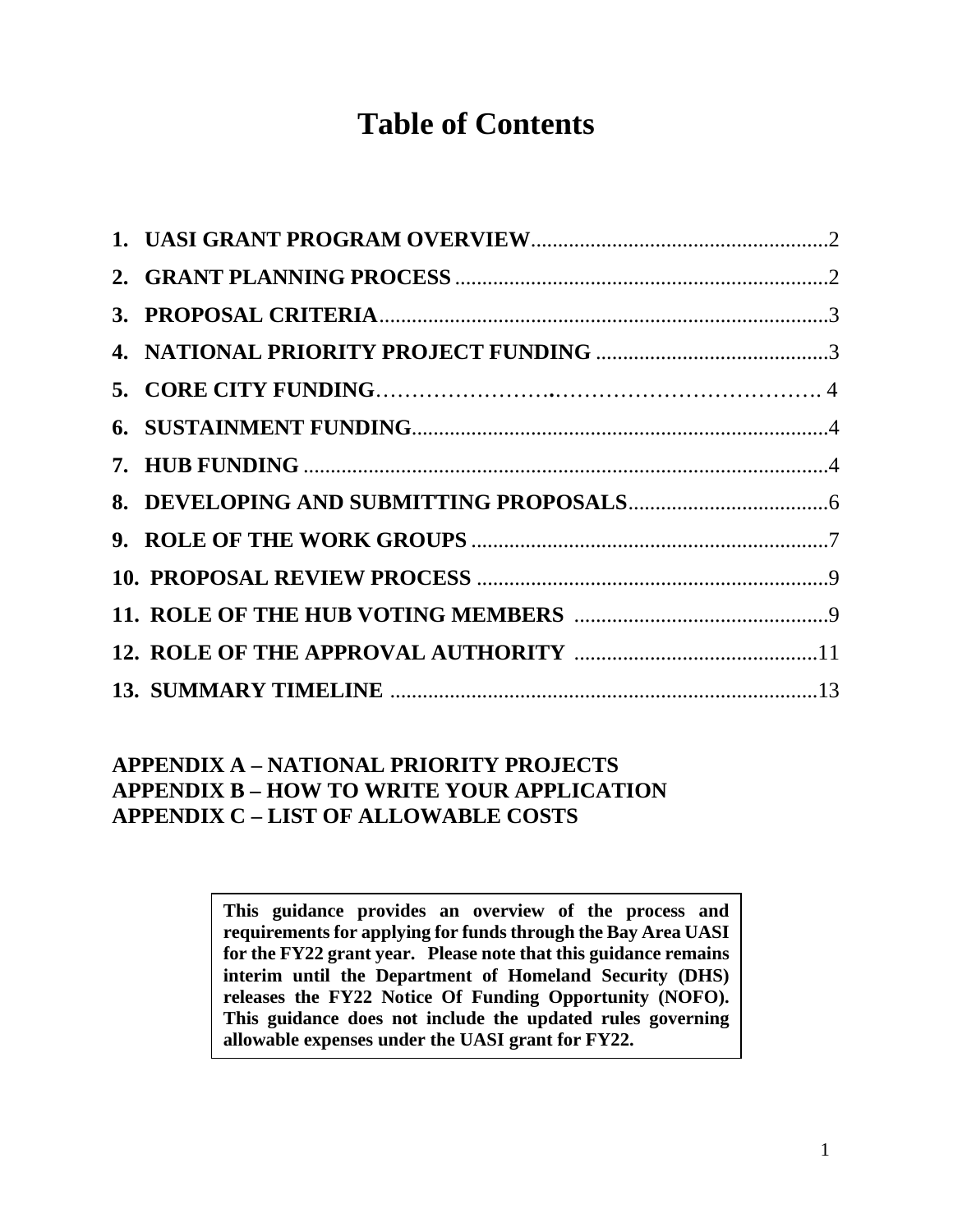# **Section 1. UASI Grant Program Overview**

The Bay Area UASI Program provides regional funding through a Homeland Security Grant Program (HSGP) award from the Department of Homeland Security (DHS) that is designed to assist high-threat, high-density Urban Areas in efforts to build, sustain, and deliver the capabilities necessary to prevent, protect against, mitigate, respond to, and recover from acts of terrorism.

# **Section 2. Grant Planning Process**

Each year, planning efforts for the Bay Area UASI grant program begin before the release of grant funds. These efforts combine the requirements of the Notice of Funding Opportunity (NOFO) with the Bay Area Threat and Hazard Identification and Risk Assessment/Stakeholder Preparedness Review (THIRA/SPR).

# *Grant Funding*

Grant funding amounts are based on the preceding year's award (e.g., the FY 21 award amounts will be used for planning the FY 22 funding amounts). The Bay Area UASI conducts a project proposal process where agencies are required to submit applications into the online WebGrants system. (See pg. 6). While the previous year's funding amounts are used for planning purposes, the actual award amount may be different.

# *Grant Award*

The HSGP grant is initially awarded to Cal OES as the grantee; and thereafter funds are allocated to the Bay Area UASI (BAUASI), as a sub-grantee. The BAUASI receives a net award after CalOES subtracts a percentage (up to 20%) for their Management &Administration. Within the net award, the BAUASI determines funding allocations through a four-tiered process.

# *Grant Allocation Process*

The grant allocation process consists of a four-tiered process:

- First, priority is given to meet the directives of the Notice of Funding Opportunity (NOFO). In UASI FY 2021, DHS required allocating 30% of the funding award to five National Priority projects. (See Section 4)
- Second, an allocation of \$1 million each is awarded to the cities of Oakland, San Francisco, and San Jose. (See Section 5)
- Third, an allocation is made to the Bay Area Training and Exercise Program (BATEP) sustainment initiative. **Note:** DHS has prescribed Fusion Center funding as one of the National Priority projects. The Northern California Regional Intelligence Center (NCRIC) has now been removed from the list of sustainment initiatives. (See Section 6)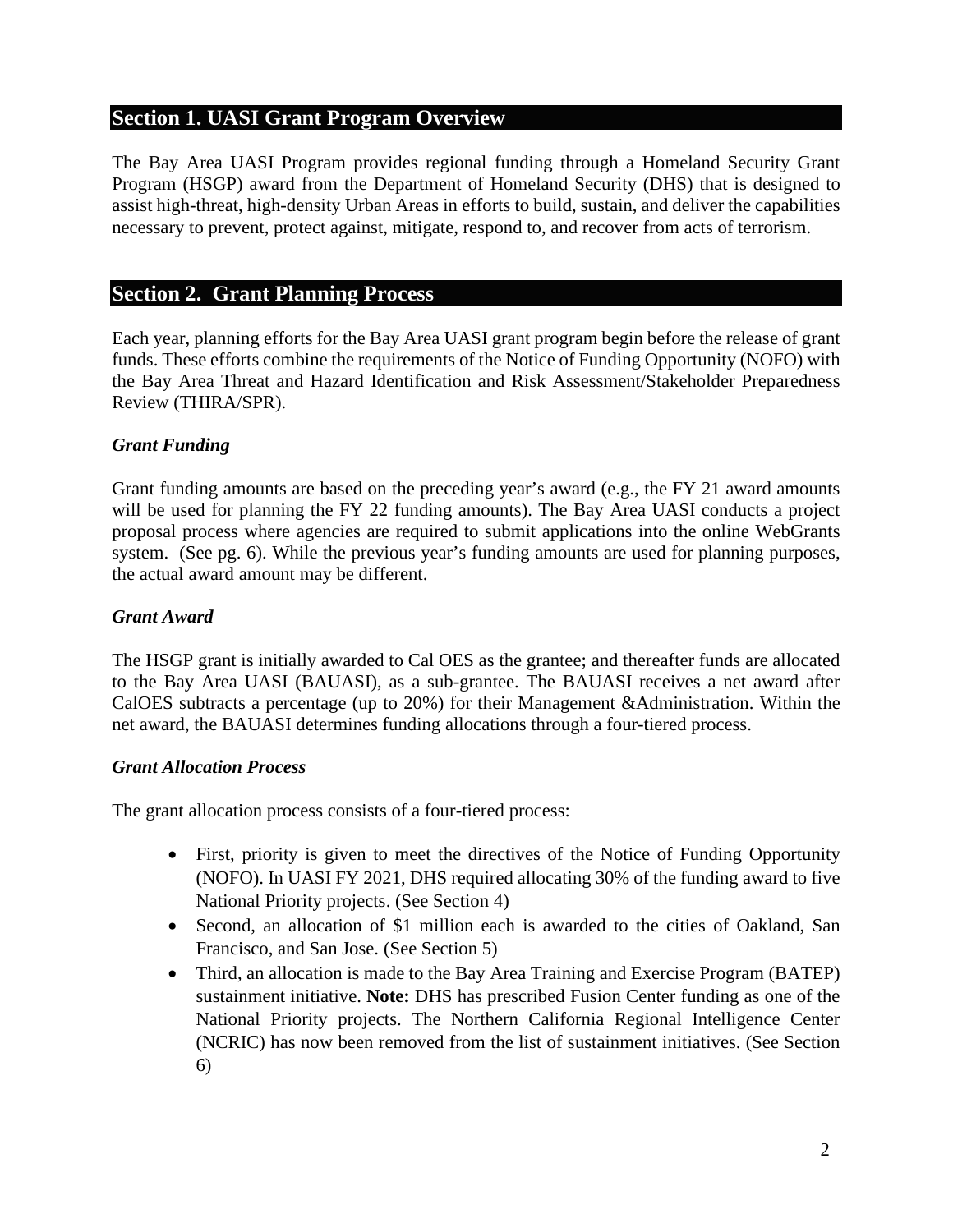• Fourth, after meeting all NOFO requirements, allocations are granted to the four (4) Hubs. To receive these funds, eligible agencies must submit project proposals into the online WebGrants system. (See Section 7)

# **Section 3. Project Proposal Criteria**

As described in Section 2, agencies seeking Hub funding may identify and propose eligible projects. Certain compliance criteria, identified by federal grant guidelines, must be met. All Hubsubmitted project proposals must meet the following criteria:

- Have a clear "nexus to terrorism,"  $-$  i.e., the proposal must specify how the activities will support preparedness for terrorist incidents
- Directly benefit at least two operational areas
- Support at least one of the region's homeland security goals (see Section 9)
- Include only allowable expenses under UASI grant guidelines (See Appendix C)
- Describe how the proposed investment supports closing gaps or sustaining capacity in one or more of the 32 core capabilities.

In addition, proposals may only be submitted by a local government agency within the twelvecounty Bay Area UASI footprint and must have approval of the relevant department head. Community-based and nonprofit groups must submit proposals through a government sponsor/partner.

The person submitting the form must be the person who will be primarily responsible for implementing the project ("Project Lead.") This same person is also required to either attend the proposal kick off meeting on Thursday September 16, 2021 or listen to the webinar version on the UASI website (www.bayareauasi.org) prior to submitting the project proposal.

# **Section 4. National Priority Project Funding**

In FY 21, DHS required the funding of 5 National Priority projects, as follows:

- Enhancing cybersecurity  $-7.5\%$  (increased from 5%)
- Enhancing the protection of soft targets/crowded places  $-5\%$
- Enhancing information and intelligence sharing and analysis, and cooperation with federal agencies, including DHS – 5%
- Combating domestic violent extremism  $-7.5\%$  (new for FY 21)
- Addressing emergent threats (e.g., transnational criminal organizations, unmanned aircraft systems [UASs], weapons of mass destruction [WMD], etc.)  $-5\%$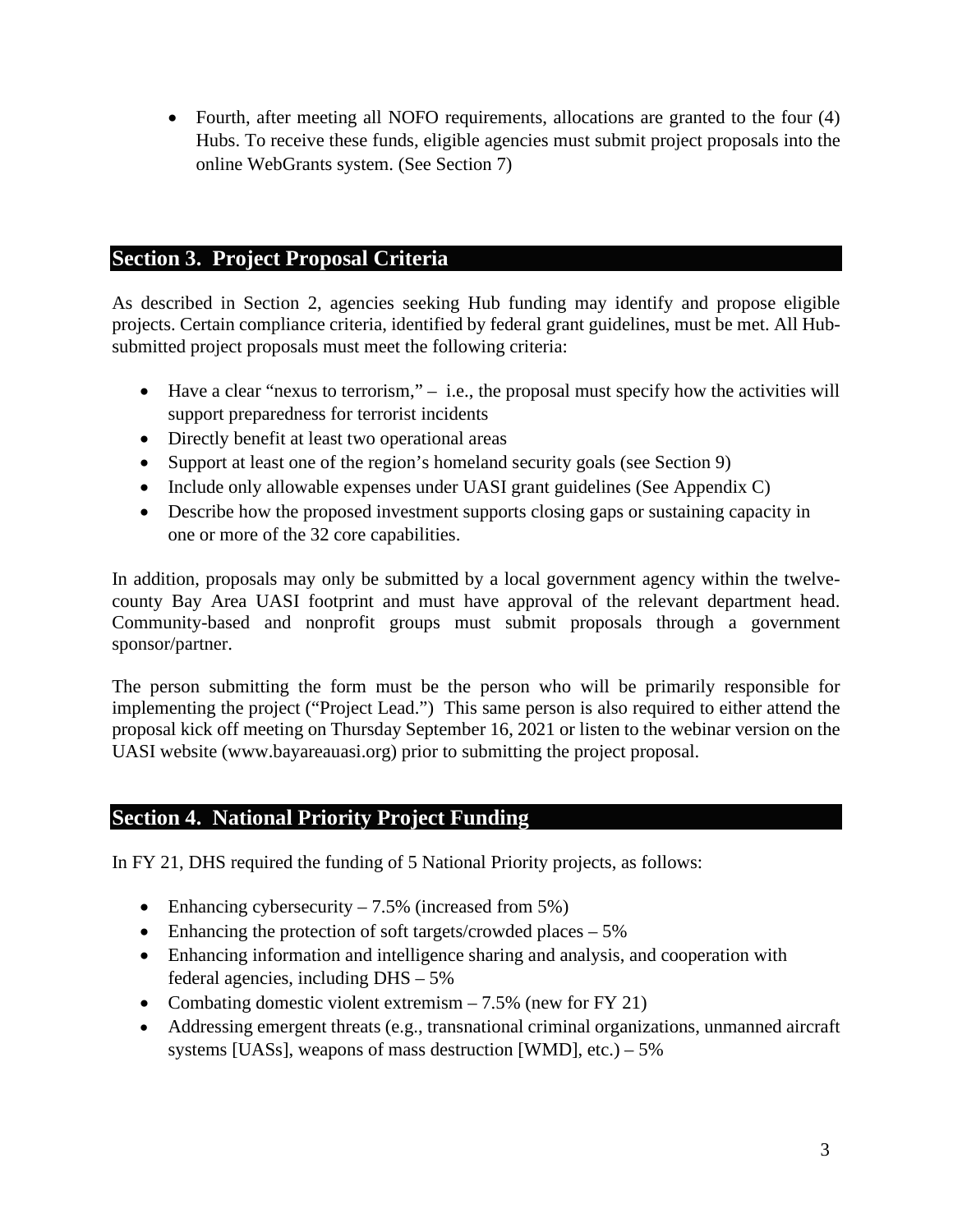The total amount of required funding for the five FY 21 National Priority projects amounted to \$8,898,751 (or 3 projects at \$1,528,125 each and 2 projects at \$2,292,188 and \$2,292,188 respectively).

National Priority projects are reviewed by DHS for risk and effectiveness. Projects not meeting the effectiveness criteria, remain unfunded and on hold until the effectiveness of the proposed project(s) is reviewed and confirmed by DHS.

# *National Priority projects:*

All potential National Priority projects will be presented to, discussed, and vetted by the appropriate BAUASI designated work group.

- The UASI Management Team will identify potential National Priority Projects and meet with appropriate work groups and subject matter experts to review and discuss them for feasibility and effectiveness.
- Members of the work group may also suggest ideas for National Priority Projects that fall within grant requirements (See Appendix A)
- Once vetted, project summaries will be presented to the Approval Authority for their review and approval.
- Project concepts that are approved by the Approval Authority and meet the FY 2022 NOFO guidance will be drafted in further detail for submission to CalOES during the grant application process.
- The BAUASI Management Team will act as the project lead on most National Priority Projects seeking support from Bay Area stakeholders as needed.

See Appendix A for details on the required risk and effectiveness criteria per DHS.

# **Section 5. Core City Funding**

Annually, the Bay Area UASI funds the three cities of Oakland, San Francisco, and San Jose with "core city" funds. Each city receives \$1,000,000. Core city project applications are submitted in WebGrants as a "core city" project. The following requirements must be followed:

- Have a clear "nexus to terrorism,"  $-$  i.e., the proposal must specify how the activities will support preparedness for terrorist incidents
- Support at least one of the region's homeland security goals (see Section 9)
- Include only allowable expenses under UASI grant guidelines (See Appendix C)
- Describe how the proposed investment supports closing gaps or sustaining capacity in one or more of the 32 core capabilities.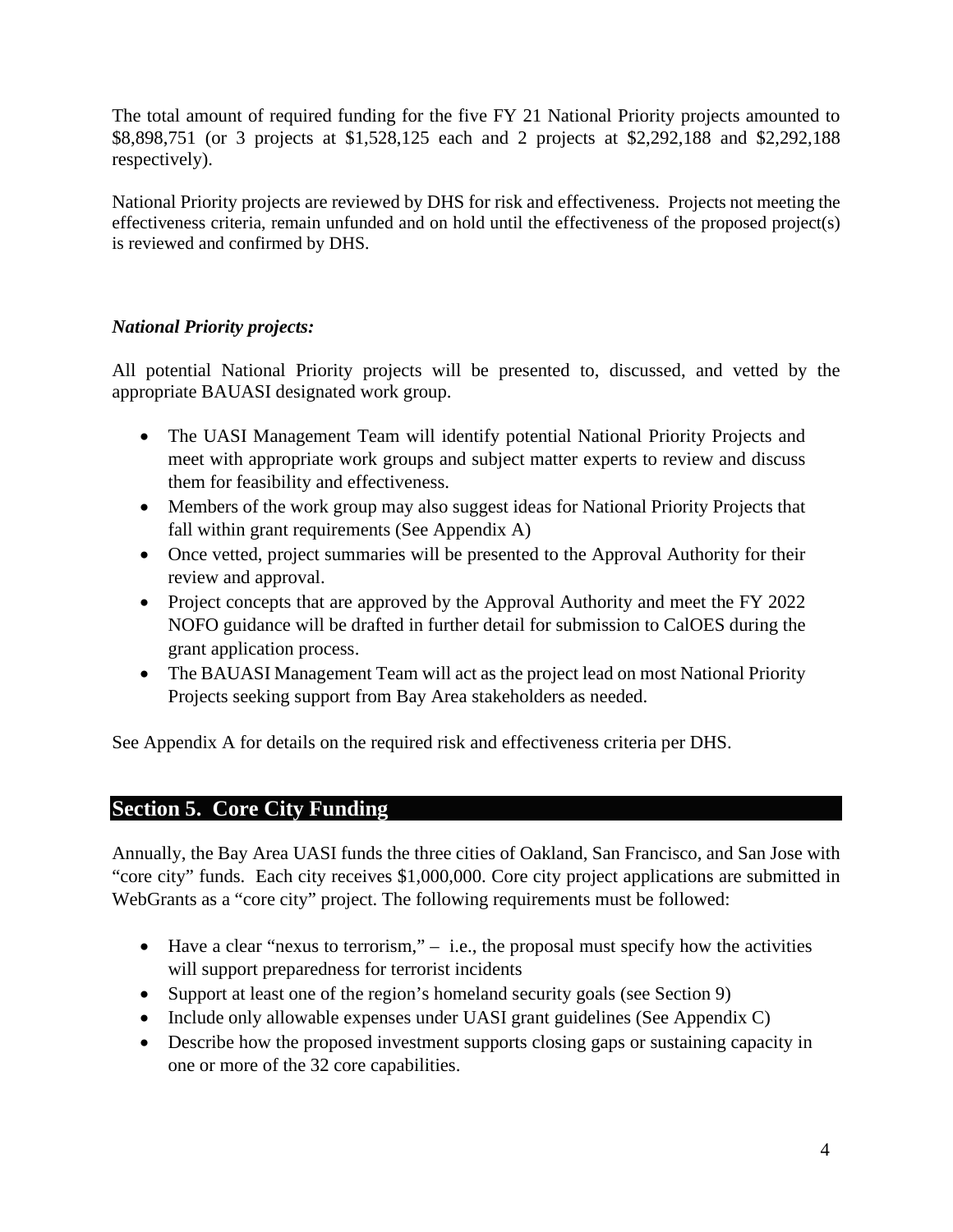# **Section 6. Sustainment Funding**

Because DHS mandated the assignment of the Fusion Center and Information Sharing Projects as one of the National Priority Projects, at the direction of the Approval Authority, only one Sustainment Project, the Bay Area Training and Exercise Program (BATEP), will be funded by the FY 22 UASI grant program.

All requests or proposals for training courses should be submitted through the Training and Exercise Work Group (TEWG) and are ineligible for submission via WebGrants. Please contact Wendy Suhr for more information about the TEWG at [Wendy.Suhr@sfgov.org.](mailto:Wendy.Suhr@sfgov.org)

# **Section 7. Hub Funding**

The Bay Area is divided into four (4) geographic areas or Hubs. Project proposals requesting funds from the Hub allocations will be designated as either a "North, South, East, or West" Hub project. As stated above, until the FY22 grant award is announced, the Bay Area UASI will operate under the assumption that the FY22 funding will be equal to the amount awarded in FY21. For reference, below please find the FY21 UASI Hub allocations.

#### **FY 21 UASI Hub Allocations**

| East Hub  | \$1,526,698 |
|-----------|-------------|
| North Hub | \$562,791   |
| South Hub | \$1,606,835 |
| West Hub  | \$2,697,156 |

#### *New! 2 Year Funding Cycle*

Each year, the amount of funding requested vastly exceeds the amount of funding available. In order to increase efficiency and provide an opportunity for Hubs to plan for larger projects that may exceed the 14-month project performance period, the UASI Management Team established a 2-year funding cycle. Project proposals reflecting the FY22 and FY23 periods of performance will be accepted via WebGrants during September 17 – October 8, 2021.

Beginning in FY22, the funding amount of all projects submitted within each Hub may only exceed the 2-year anticipated allocation amount to the Hub by 10%. This additional 10% will act as a contingency in case of funding increases. The amounts below reflect two times the amount of the FY 21 allocation plus ten percent of the FY21 allocation as a contingency.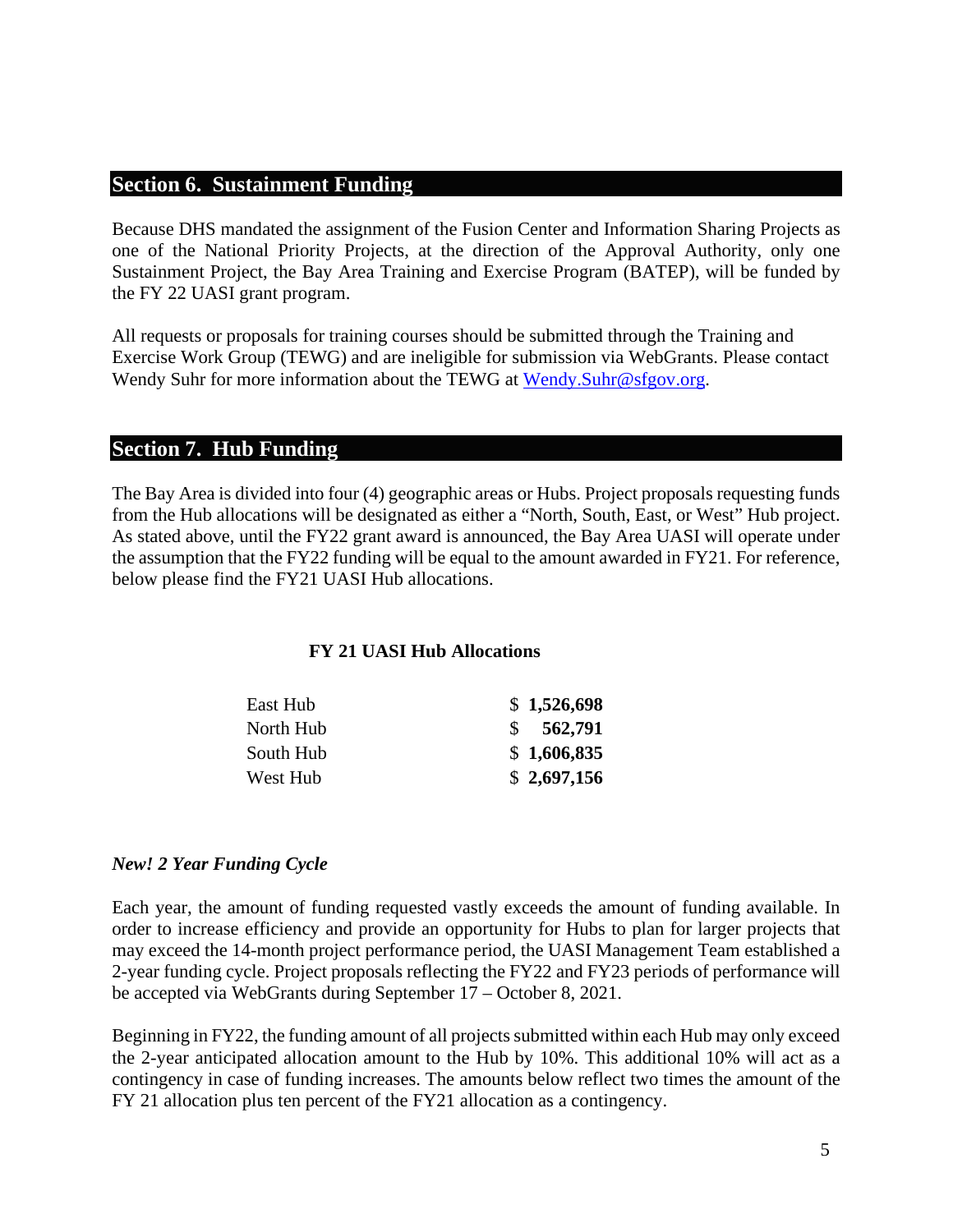#### **FY 22-23 UASI Hub Allocations**

| East Hub  | \$3,206,066 |
|-----------|-------------|
| North Hub | \$1,181,861 |
| South Hub | \$3,374,354 |
| West Hub  | \$5,664,028 |

Hubs are strongly encouraged to meet prior to the kick-off meeting in September to discuss the submission of projects so they do not exceed the above listed FY 22-23 Hub allocation amount. Please see Section 11 below for the discussion of project prioritization.

# **Section 8. Developing and Submitting Proposals**

FY 22 UASI proposals for core city or hub funding must be submitted through the WebGrants system between Friday, September 17 and Friday, October 8, 2021. All proposals must be submitted by 5pm on Friday, October 8. Late proposals will be ineligible.

# *Kick off Meeting:*

All persons submitting FY 22 proposals are required to either attend the FY 22 proposal kick off workshop/webinar on Thursday, September 16, 2021 or review the webinar prior to submitting a proposal (available at www.bayareauasi.org).

**Please note**: While the Management Team will notify our primary stakeholders of the kickoff meeting, ultimately, county and core city leadership are responsible for distributing notification emails regarding UASI project proposal information to a wider audience within their cities and agencies.

# *Drafting your proposal:*

All proposals must include a brief description of the project and requested funding amount. Additionally, proposers must determine which Goal and Core Capability their project helps address. Attached as Appendix B, is a guide to the drafting of proposals (investment justification). Table 1 in the document provides a list of investments by number, the Bay Area UASI Goal, and the appropriate UASI Core Capability. The appendix also provides further descriptions and project ideas that may be eligible within each investment area.

# *WebGrants System:*

All proposals must be submitted through WebGrants. Due to changes by FEMA a sample proposal will be made available closer in time to the actual submission process. The Management Team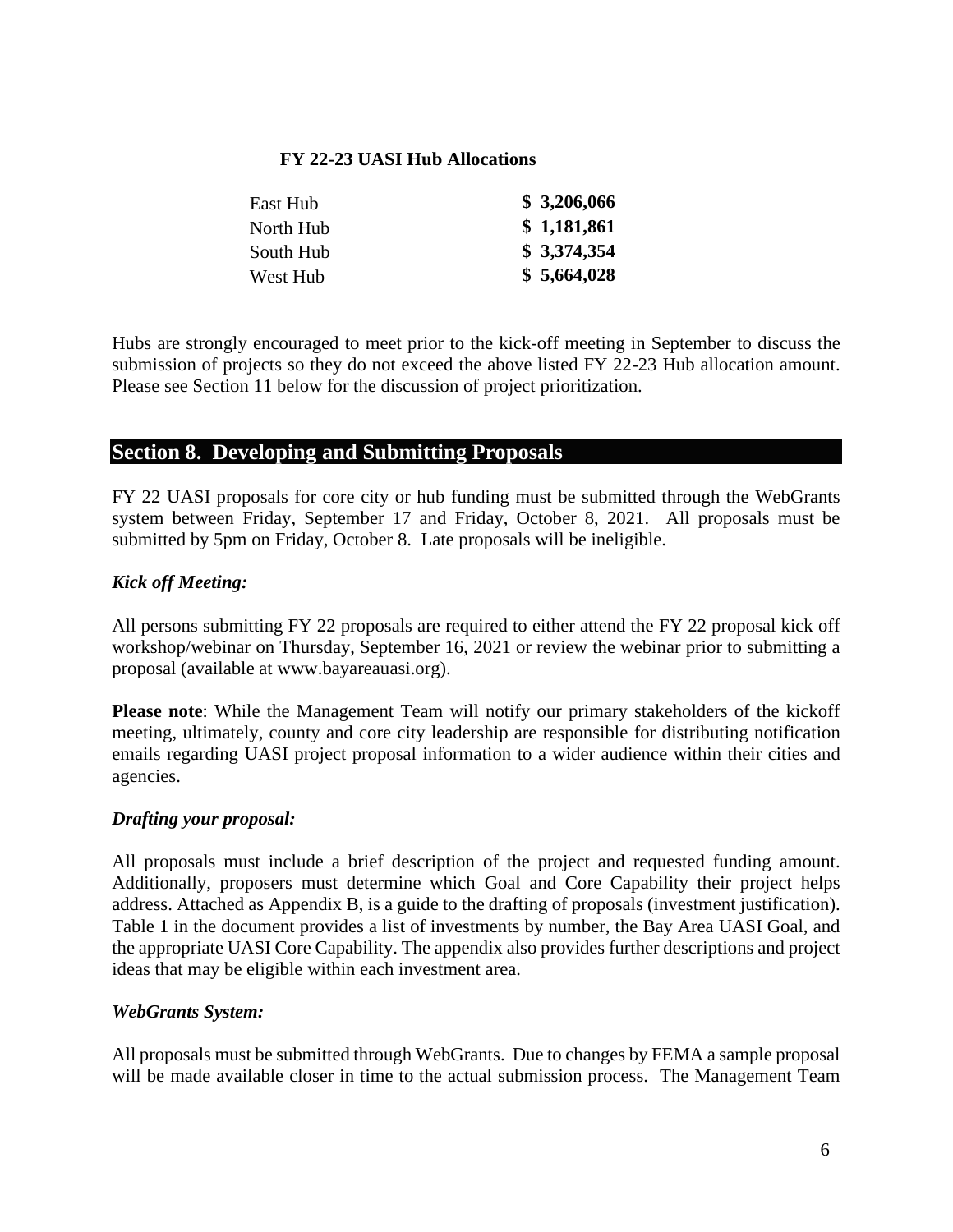will offer training on using the system for submitting proposals at the Thursday September 16 proposal kick off workshop/webinar.

#### *Hubs exceeding the allocation amount:*

The UASI Management Team will monitor the hub applications during the application period. Should the total amount of the submitted projects exceed the total amount identified in Section 7, staff will notify the appropriate Approval Authority member(s) for their guidance.

# **Additional information**:

#### *Local Jurisdiction Internal Vetting:*

It is strongly recommended that Bay Area UASI jurisdictions conduct their own internal vetting process to identify which proposals should be submitted for UASI funding. With a two-year funding cycle, it is important that hubs meet to make some pre-determinations about the type of projects they want to submit.

Counties sometimes conduct UASI project vetting along with their State Homeland Security Program (SHSP) decision-making processes. While this vetting is the responsibility of each jurisdiction, the Management Team is available upon request to assist jurisdictions in facilitating their internal vetting processes.

#### *Management Team Support:*

Management Team staff is available to answer questions and provide support on compliance, proposal criteria, and using the WebGrants system. All proposers are urged to seek Management Team staff assistance in order to submit timely and compliant proposals. Please contact [Mary.Landers@sfgov.org](mailto:Mary.Landers@sfgov.org) with any questions.

#### *Proposals for Staff Positions:*

Funding requests for any staff position must be submitted as an individual proposal. Multiple positions may not be bundled within one proposal nor can positions be combined with other funding uses (e.g., equipment, training) within one proposal. Please also note that all staff positions are limited to a maximum performance period of 14 months for each grant year. Due to the 2 year budget cycle, the amount requested in the proposal will now reflect two (2) 14 month periods (one period for each grant year).

#### *Support of THIRA and SPR process:*

As stated above, the Department of Homeland Security (DHS) requires that the region submit a Threat and Hazard Identification and Risk Assessment (THIRA) and Stakeholder Preparedness Review (SPR) on an annual basis. The SPR is a self-assessment of the region's current capability levels against the targets identified in the THIRA.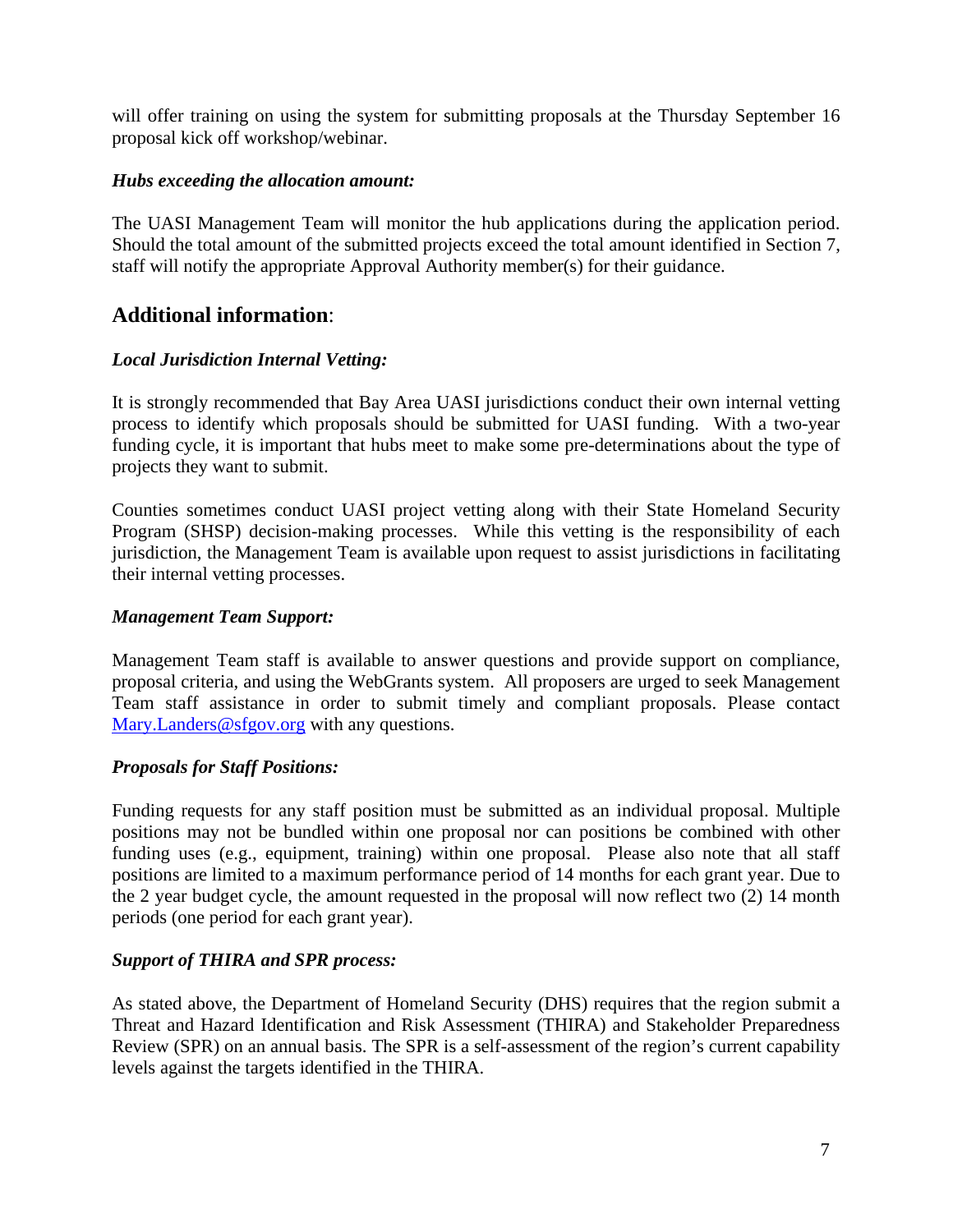All projects (i.e., core city, Hub, or National Priority) shall describe how the proposed investment supports closing capability gaps or sustaining capabilities identified in the THIRA/SPR process. More detail is provided in Appendix B- "Bay Area UASI FY 2022 Guidance for Writing Your Grant Application".

# **Section 9. Role of the Work Group**

The Bay Area UASI encourages subject matter experts to discuss potential National Priority Area projects within Bay Area UASI work groups. Work group meetings are open to all governmental agencies within the twelve county footprint of the Bay Area UASI. They meet on a monthly or quarterly basis and are chaired by project managers from the UASI Management Team. Approval Authority members should ensure their jurisdictions are represented in work groups for optimum inclusion in UASI project discussions. Each work group aligns with Bay Area UASI Goals which align to California's Investment Justification process.

| <b>Investment</b> | <b>Bay Area UASI</b><br><b>Work Group</b>                                                                                | <b>Bay Area UASI</b><br>Goal                                                                          | <b>State Homeland</b><br><b>Security Goal</b>                                                         |
|-------------------|--------------------------------------------------------------------------------------------------------------------------|-------------------------------------------------------------------------------------------------------|-------------------------------------------------------------------------------------------------------|
| 1                 | <b>NCRIC</b> only                                                                                                        | <b>National Priority:</b><br>Enhance Info $&$                                                         | <b>National Priority:</b><br>Enhance Info $&$                                                         |
| $\overline{2}$    | <b>CBRNE</b><br><b>Public Information</b><br>and Warning                                                                 | <b>Intelligence Sharing</b><br><b>National Priority:</b><br>Enhance the protection<br>of soft targets | <b>Intelligence Sharing</b><br><b>National Priority:</b><br>Enhance the protection of<br>soft targets |
|                   | Training and Exercise                                                                                                    |                                                                                                       |                                                                                                       |
| 3                 | <b>Cyber Resilience</b><br>Training and Exercise                                                                         | <b>National Priority:</b><br><b>Enhance Cybersecurity</b>                                             | <b>National Priority:</b><br><b>Enhance Cybersecurity</b>                                             |
| $\overline{4}$    | <b>CBRNE</b><br><b>Public Information</b><br>and Warning<br>Training and Exercise                                        | <b>National Priority:</b><br><b>Address Emergent</b><br><b>Threats</b>                                | <b>National Priority:</b><br><b>Address Emergent</b><br><b>Threats</b>                                |
| 5                 | <b>NCRIC</b><br>Training and Exercise                                                                                    | <b>National Priority:</b><br><b>Combating Domestic</b><br><b>Violent Extremism</b>                    | <b>National Priority:</b><br><b>Combating Domestic</b><br><b>Violent Extremism</b>                    |
| 6                 | Public Information<br>and Warning<br><b>BayRICS Radio</b><br><b>Operators Advisory</b><br>Group<br>Training and Exercise | <b>Strengthen Emergency</b><br>Communications<br>Capabilities                                         | <b>Strengthen Emergency</b><br>Communications<br>Capabilities                                         |

The work groups and their areas of responsibility for FY 22 are: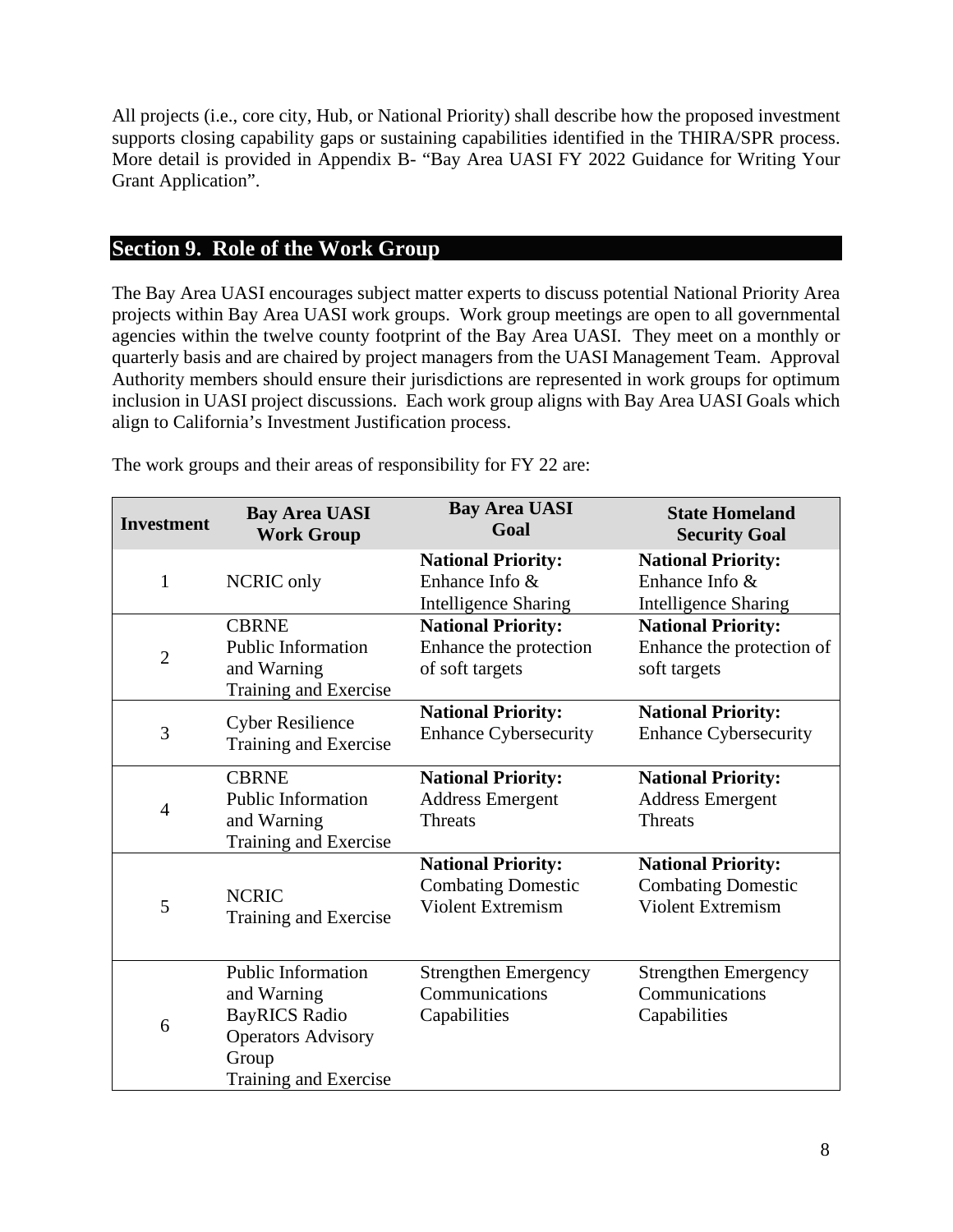| 7  | Medical and Public<br>Health<br>Training and Exercise                       | <b>Enhance Medical and</b><br><b>Enhance Medical and</b><br>Public Health<br>Public Health<br>Preparedness<br>Preparedness                                                                                                                                    |                                                                                                                                                                                                                                                                                                    |
|----|-----------------------------------------------------------------------------|---------------------------------------------------------------------------------------------------------------------------------------------------------------------------------------------------------------------------------------------------------------|----------------------------------------------------------------------------------------------------------------------------------------------------------------------------------------------------------------------------------------------------------------------------------------------------|
| 8  | <b>Public Safety</b><br><b>Information Sharing</b><br>Training and Exercise | Strengthen Information<br>Sharing and Collaboration                                                                                                                                                                                                           | <b>Strengthen Information</b><br>Sharing and<br>Collaboration                                                                                                                                                                                                                                      |
| 9  | Emergency<br>Management<br>Training and Exercise                            | <b>Enhance Community</b><br>Capabilities through<br>Multi-Jurisdictional/Inter-<br>Jurisdictional All-Hazards<br>Incident Planning,<br>Response & Recovery<br>Capabilities, including<br>partnerships with<br>volunteers and community<br>based organizations | <b>Enhance Community</b><br>Capabilities through<br>Multi-<br>Jurisdictional/Inter-<br>Jurisdictional All-<br>Hazards Incident<br>Planning,<br>Response, and Recovery<br>Coordination, including<br>Partnerships<br>with Volunteers and<br><b>Community Based</b><br>Organizations and<br>Programs |
| 10 | <b>CBRNE</b><br>Training and Exercise                                       | <b>Protect Critical</b><br>Infrastructure and<br><b>Key Resources</b>                                                                                                                                                                                         | <b>Protect Critical</b><br>Infrastructure and Key<br>Resources                                                                                                                                                                                                                                     |

Please contact Janell Myhre, Bay Area UASI Regional Program Manager, at Janell.Myhre@sfgov.org for information on work groups and their meeting schedules.

# **Section 10. Proposal Review Process**

On October 11, the Management Team will begin reviewing all submitted project proposals for compliance with the project proposal criteria (see Section 3). Project proposals that do not meet the criteria will be ineligible and will be removed from further consideration for funding.

The Management Team will also undertake a financial and programmatic review of all proposals. Proposers may be contacted to correct errors and resubmit proposals, and/or the Management Team may make such corrections and notify the proposers. If a hub exceeds their allocated amount, the Management Team will contact the appropriate Approval Authority member for guidance on reducing either the number of projects or the amount of some of the projects.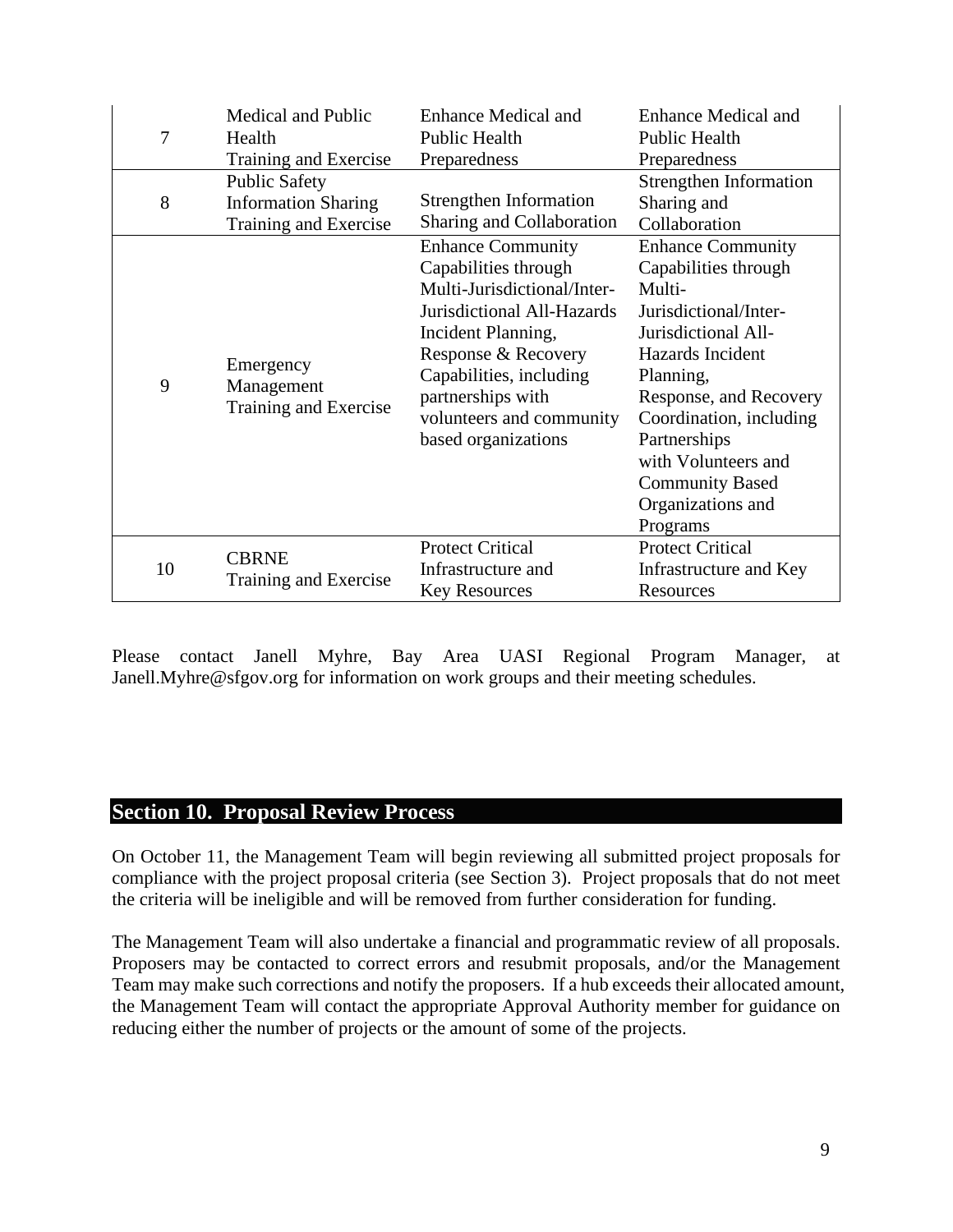The Management Team will share proposals with Approval Authority members for review in November and then with hub voting members in December 2021. See Section 11 below for more details on the hub and other review processes, as well as Section 13 for the summary timeline.

# **Section 11. Role of Hub Voting Members**

The Bay Area UASI utilizes a hub proposal prioritization process to prioritize projects within the grant allocation for hubs. Hubs are based on the geographical location of agencies grouped by county in four sectors of the Bay Area - North, East, South and West (see map on page 10).

# *Hub Composition:*

In the fall, the Management Team will ask each Approval Authority member to assign one (1) to three (3) people to represent his or her county/core city in the hub proposal prioritization process. Please note that the Approval Authority members may make other arrangements for representation at hub meetings, provided that this is the agreement of all the Approval Authority members representing those counties/core cities of the hub in question. Hub representatives are referred to as "hub voting members." Approval Authority members are urged to appoint representatives to serve as hub voting members that represent various agencies and subject matter expertise.

# *Preparations for Hub Prioritization:*

On December 10, 2021, the Management Team will provide each hub voting member with all submitted proposals that meet the project criteria (per Section 3) and that have been confirmed by the corresponding jurisdiction's Approval Authority member. Hub voting members should become familiar with all hub proposed projects prior to the hub meeting and come to the hub meeting prepared to discuss project submissions with other hub voting members. The Management Team is available to assist hub voting members with any questions or concerns, including arranging information from regional subject matter experts in advance of the hub deliberations.

# *Proposal Prioritization Process:*

The Management Team will convene hub prioritization meetings in January 2022. The goal of each hub meeting is to create a list of projects, in order of priority, during the two year grant cycle. As described above, the amount of available funding for each individual hub is based on double the amount of funding of the previous year's awarded allocation plus a 10% contingency (see Section 7 for these amounts).

Each hub will develop a list of these prioritized projects based on regional need and local capabilities. Hubs may also designate other criteria as mutually agreed upon (e.g., provides scalable solutions, leverages other funding sources, and benefits the most operational areas.) Ideally, these projects will be prioritized by agreement of all the members. However, if necessary, a vote may be taken.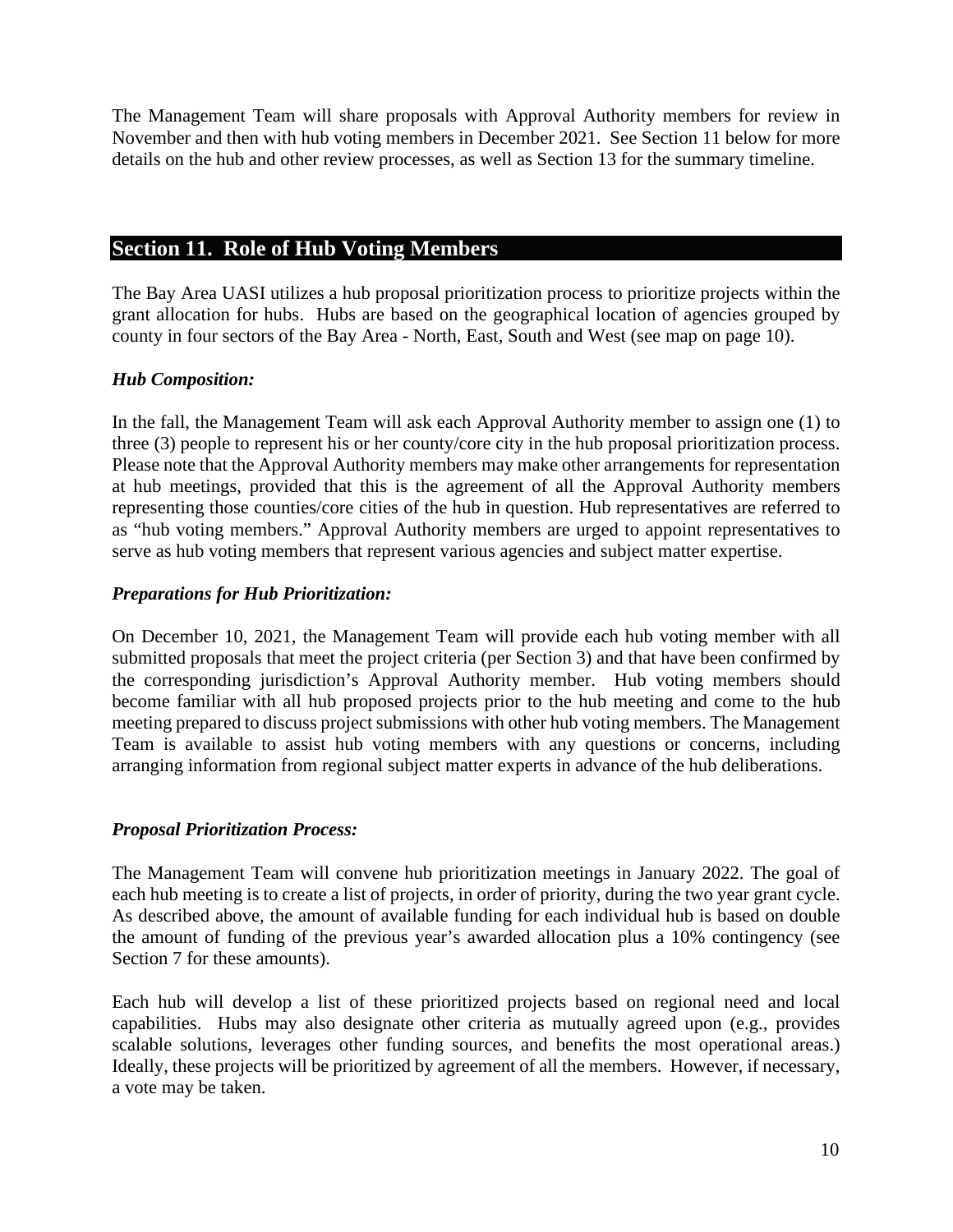Since all projects will be prioritized with the two-year funding cycle in mind, the concept of "above the line" and "below the line" projects, is being eliminated. All projects will be prioritized and will be undertaken in order of priority as funding for FY22 or FY 23 allows. If a hub (or hubs) exceeds the amount allocated in Section 7, as discussed in Section 8, Approval Authority members will be tasked with identifying the removal of projects until the allocated amount is reached. The remaining projects will then be prioritized during the Hub prioritization meetings in January 2022.

#### *Modifications to Proposals:*

Hub voting members may make modifications to proposals during their deliberations with the agreement of the original project proposers as long as these modifications are consistent with the original goals of the project. Recognizing that the discussion of needs at the hub level may generate new ideas and opportunities for cooperation, in special circumstances hubs may also propose new projects with the approval of the Bay Area UASI General Manager and the relevant Approval Authority members. Such projects must meet all the project criteria presented in Section 3.

#### *Facilitation of Hub Meetings:*

All four hubs will have decision-making meetings coordinated, facilitated, and led by UASI Management Team staff members during January 2022.



# **Section 12. Role of the Approval Authority**

The following is a summary of key actions, responsibilities, and decision-points for Approval Authority members in the FY22 proposal process:

• **Work Groups**: Approval Authority members should ensure that their jurisdictions are represented on Bay Area UASI work groups (see Section 9, Role of the Work Groups).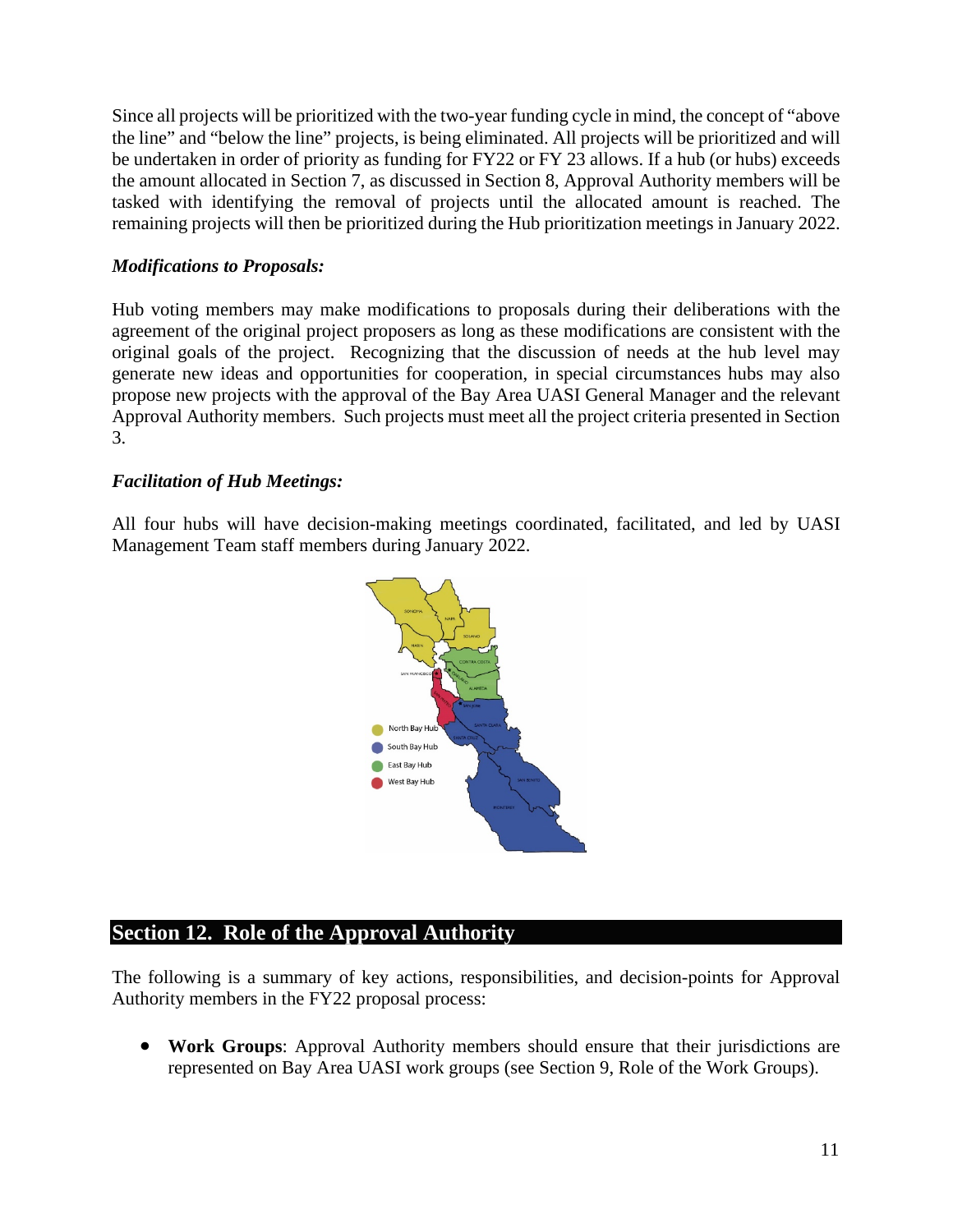- **Hub Voting Members**: Approval Authority members should designate 1-3 hub voting members to participate in hub meetings. The Management Team will solicit this information from members in the fall of 2021. (See Section 11, Role of Hub Voting members).
- **Proposal Compliance:** Approval Authority members should ensure that those submitting FY 22 proposals attend the proposal kick off meeting on Thursday, September 16 or review the webinar online at www.bayareauasi.org. All proposers are required to attend/view the presentation. (See Section 3, Proposal Criteria and Section 8, Developing and Submitting Proposals, for more information).
- **Proposal Review**: Approval Authority members will have the opportunity to review their jurisdictions' proposals from November  $11 - 30$ , 2021. The member may remove a hub project from consideration by notification to the Management Team and the proposer.
- **Approve National Priority projects:** Approval Authority members will approve the list of all National Priority Project proposals. This will occur at the March 10, 2022 Approval Authority meeting or as soon as possible following DHS's issuance of the FY 22 Homeland Security Grant Program Notice of Funding Opportunity (NOFO).
- **Approve All Other Projects**: Approval Authority members will review/approve all hub projects recommended by hub voting members. This will take place at the March 10, 2022 Approval Authority meeting or as soon as possible following DHS's issuance of the Homeland Security Grant Program Notice of Funding Opportunity (NOFO).
- **Approve Grant Allocations**: Approval Authority members will approve allocation amounts among the categories of core city allocation and the two year spending cycle of projects for the hub projects. This action will take place at the next Approval Authority meeting following DHS's issuance of the NOFO, estimated to be the March 10, 2022 Approval Authority meeting.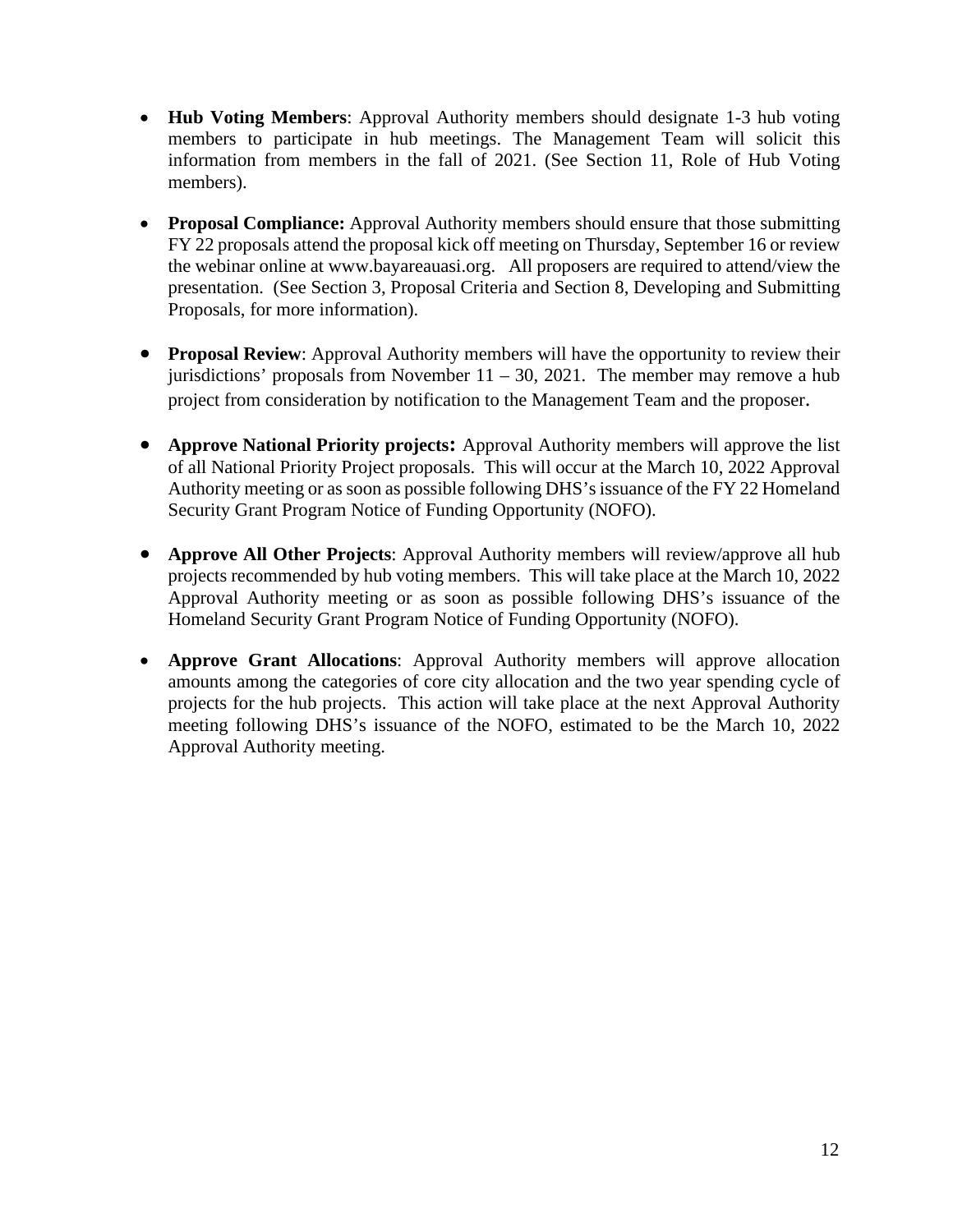# **Section 13. Summary Timeline**

| <b>WHO</b>                  | <b>WHAT</b>                         | <b>WHEN</b>                        | <b>DESCRIPTION</b>                                                                                             |
|-----------------------------|-------------------------------------|------------------------------------|----------------------------------------------------------------------------------------------------------------|
| Management<br>Team          | Outreach                            | <b>July 2021</b>                   | Management Team sends the FY22<br>project proposal guidance to UASI<br>stakeholders                            |
| <b>UASI Work</b><br>Groups  | Proposal<br>discussions             | July - September<br>2021           | Work groups discuss regional gaps<br>and priorities and review potential<br><b>National Priority proposals</b> |
| Management<br>Team          | Kick off<br>workshop and<br>webinar | September 16, 2021                 | This meeting/webinar is required for<br>all those submitting proposals.                                        |
| <b>UASI</b><br>Stakeholders | Proposal<br>submissions             | September 17-<br>October 8, 2021   | UASI stakeholders submit proposals<br>through the WebGrants system.                                            |
| Management<br>Team          | Compliance<br>review                | October $11 -$<br>November 5, 2021 | Management Team reviews proposals<br>and checks for compliance.                                                |
| Approval<br>Authority       | Proposal review                     | November $8 - 26$ ,<br>2021        | Review period for Approval<br>Authority members.                                                               |
| Hubs                        | Proposal review                     | December 10, 2021                  | Management Team sends proposals<br>to hub voting members for review.                                           |
| Hubs                        | Prioritize                          | January 2022                       | Hubs meet on specific days in<br>January 2022 and prioritize all<br>projects.                                  |
| Approval<br>Authority       | Approve<br>sustainment<br>project   | January 13, 2022                   | Existing sustainment project proposal<br>presented to the Approval Authority.                                  |
| Approval<br>Authority       | Approve                             | March 10, 2022<br>(estimate)       | Approval Authority approves Hub,<br>Core City, and National Priority<br>projects as well as FY22 allocations   |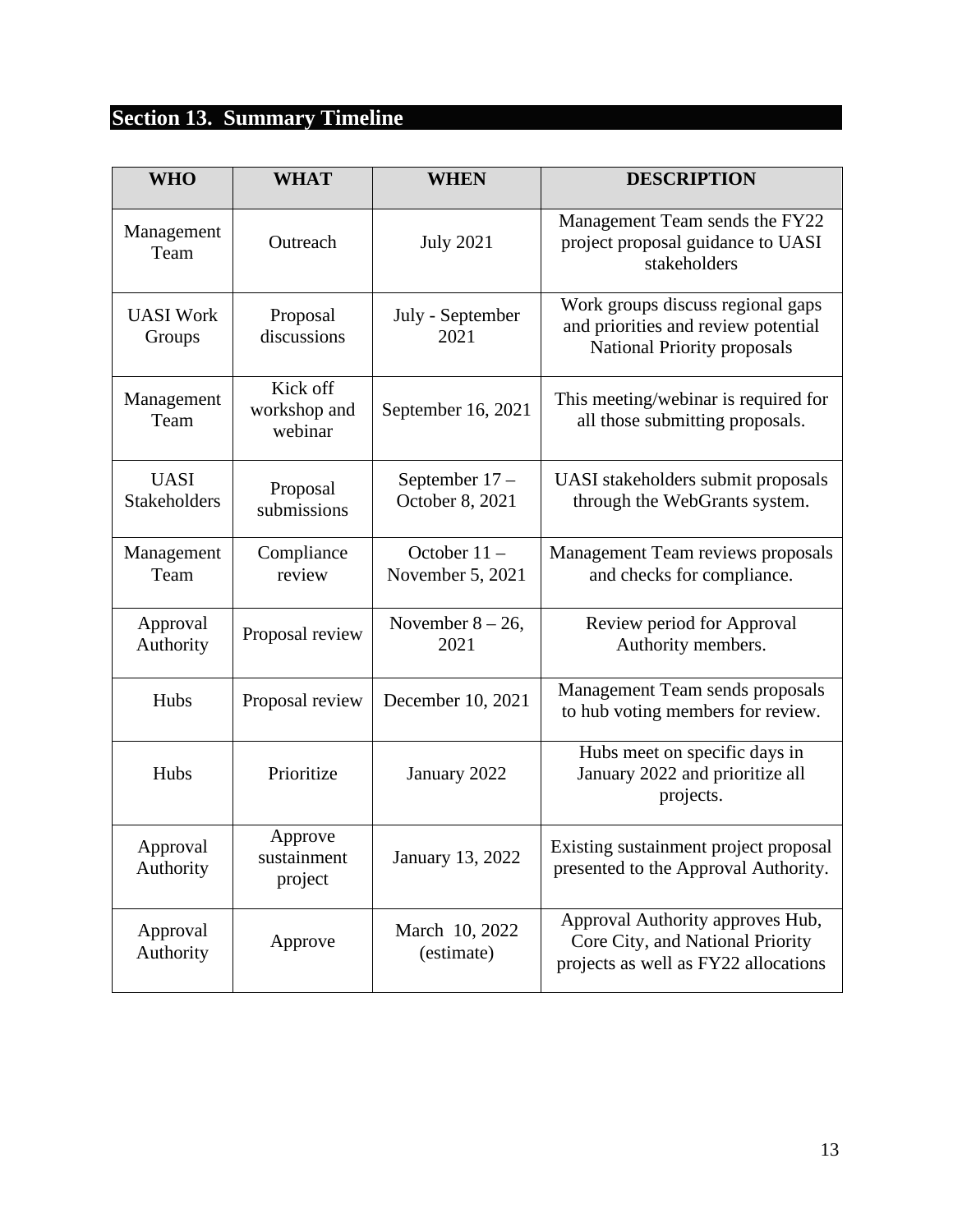# **APPENDIX A**

# **Bay Area UASI FY 2022**

# **National Priority Projects**

# **Guidance**

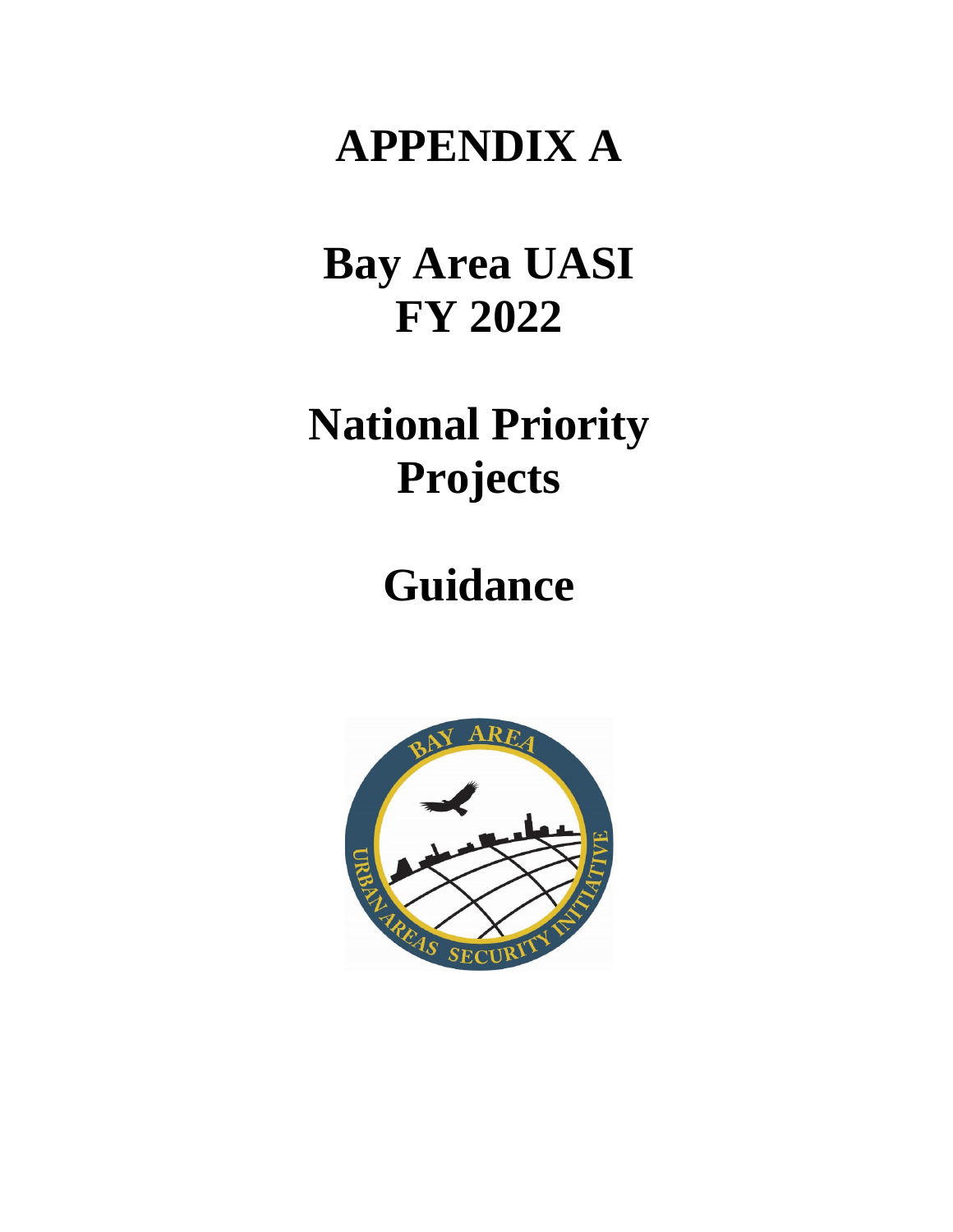#### **Introduction**

In FY 2021, DHS identified five priority areas of national concern and determined that these priorities should be addressed by allocating specific percentages of HSGP funds to them. The total amount allocated for these five national priorities totaled 30% of the grant award, reflecting an increase from 20% in FY 2020.

#### **Application process**

In the FY 22 application, a separate investment for each of the five national priority areas identified in the Notice of Funding Opportunity (NOFO) is required. In FY 21, these projects included: Enhancing cybersecurity; Enhancing the protection of soft targets/crowded places); Enhancing information and intelligence sharing and cooperation with federal agencies, including DHS; Addressing emergent threats (e.g., unmanned aerial systems [UASs]; and Combating domestic violent extremism. Three of the five investments – Information Sharing, Soft Targets, and Emergent Threats – have a 5% percent allocation requirement, while the other two – Cybersecurity and Combating Domestic Violence – require a 7.5% investment allocation.

Failure by a recipient to propose investments and projects that align with the five priority areas and spending requirements will result in a recipient having a portion of their SHSP and UASI funds (up to 30 percent) placed on hold until they provide projects that sufficiently align to the National Priority Areas, and total at least the minimum percentage identified above of total SHSP and UASI funds per National Priority Area.

The remaining 70 percent of the Bay Area's funding must be applied to gaps identified through the Threat and Hazard Identification and Risk Assessment (THIRA) and Stakeholder Preparedness Review (SPR) process.

These projects will be further defined in the FY 22 NOFO, but Work Groups wishing to submit projects should plan to develop general large scale projects that could be tailored to meet FY 22 national priority projects. The National Priority projects, the appropriate Core Capability, and sample projects are listed in Table 1 below: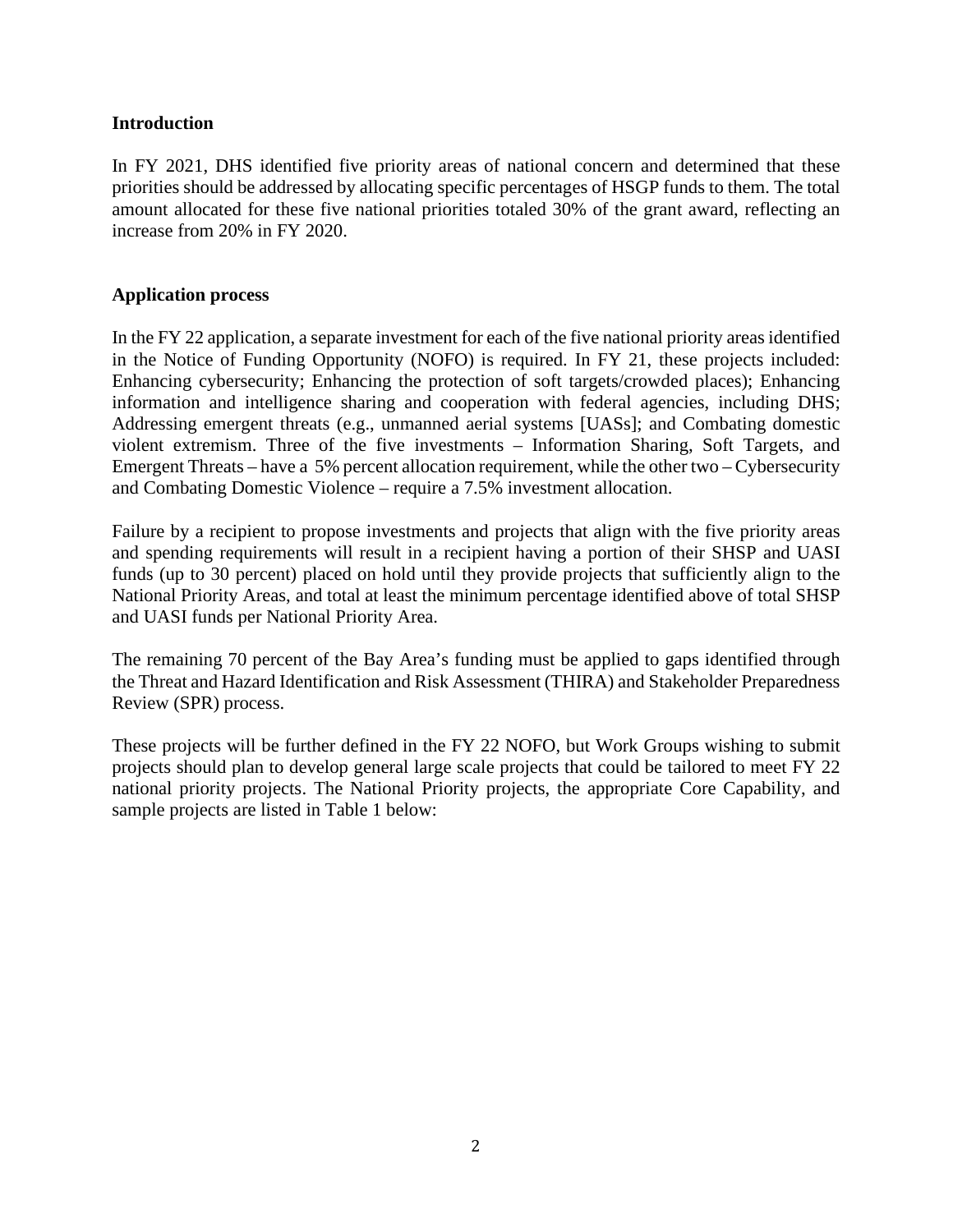# Table 1

# FY 2022 UASI National Priority Funding Projects

| <b>National</b><br>Priorities                                            | Core Capabilities                                                                                                                                                                                                                                                                                                                                                                                                                                                                            | <b>Sample Project Types</b>                                                                                                                                                                                                                                                                                                                                                                                   |
|--------------------------------------------------------------------------|----------------------------------------------------------------------------------------------------------------------------------------------------------------------------------------------------------------------------------------------------------------------------------------------------------------------------------------------------------------------------------------------------------------------------------------------------------------------------------------------|---------------------------------------------------------------------------------------------------------------------------------------------------------------------------------------------------------------------------------------------------------------------------------------------------------------------------------------------------------------------------------------------------------------|
| Enhancing<br>Cybersecurity                                               | • Cybersecurity<br>• Intelligence and<br>information sharing<br>• Planning<br>• Public Information and<br>warning<br>• Operational coordination<br>• Screening, search, and<br>detection<br>• Access control and identity<br>verification<br>• Supply chain integrity and<br>security<br>• Risk management for<br>protection programs and<br>activities<br>• Long-term vulnerability<br>reduction<br>• Situational assessment<br>• Infrastructure systems<br>• Operational<br>communications | • Cybersecurity risk assessments<br>• Migrating online services toe ".gov"<br>internet domain<br>• Projects that address vulnerabilities<br>identified in cybersecurity risk<br>assessments<br>o Improving cybersecurity of critical<br>infrastructure to meet minimum levels<br>identified by the Cybersecurity and<br><b>Infrastructure Security Agency (CISA)</b><br>o Cybersecurity Training and Planning |
| Enhancing the<br>Protection of<br>Soft Targets/<br><b>Crowded Places</b> | • Operational coordination<br>• Public information and<br>warning<br>• Intelligence and<br>information sharing<br>• Interdiction and disruption<br>• Screening, search, and<br>detection<br>• Access control and identity<br>verification<br>• Physical protective<br>measures<br>• Risk management for<br>protection programs and<br>activities                                                                                                                                             | • Operational overtime<br>• Physical security enhancements<br>Close-circuit television (CCTV)<br>$\circ$<br>security cameras<br>Security screening equipment for<br>O<br>people and baggage<br>Lighting<br>O<br>Access controls<br>$\circ$<br>Fencing, gates, barriers, etc.<br>$\circ$                                                                                                                       |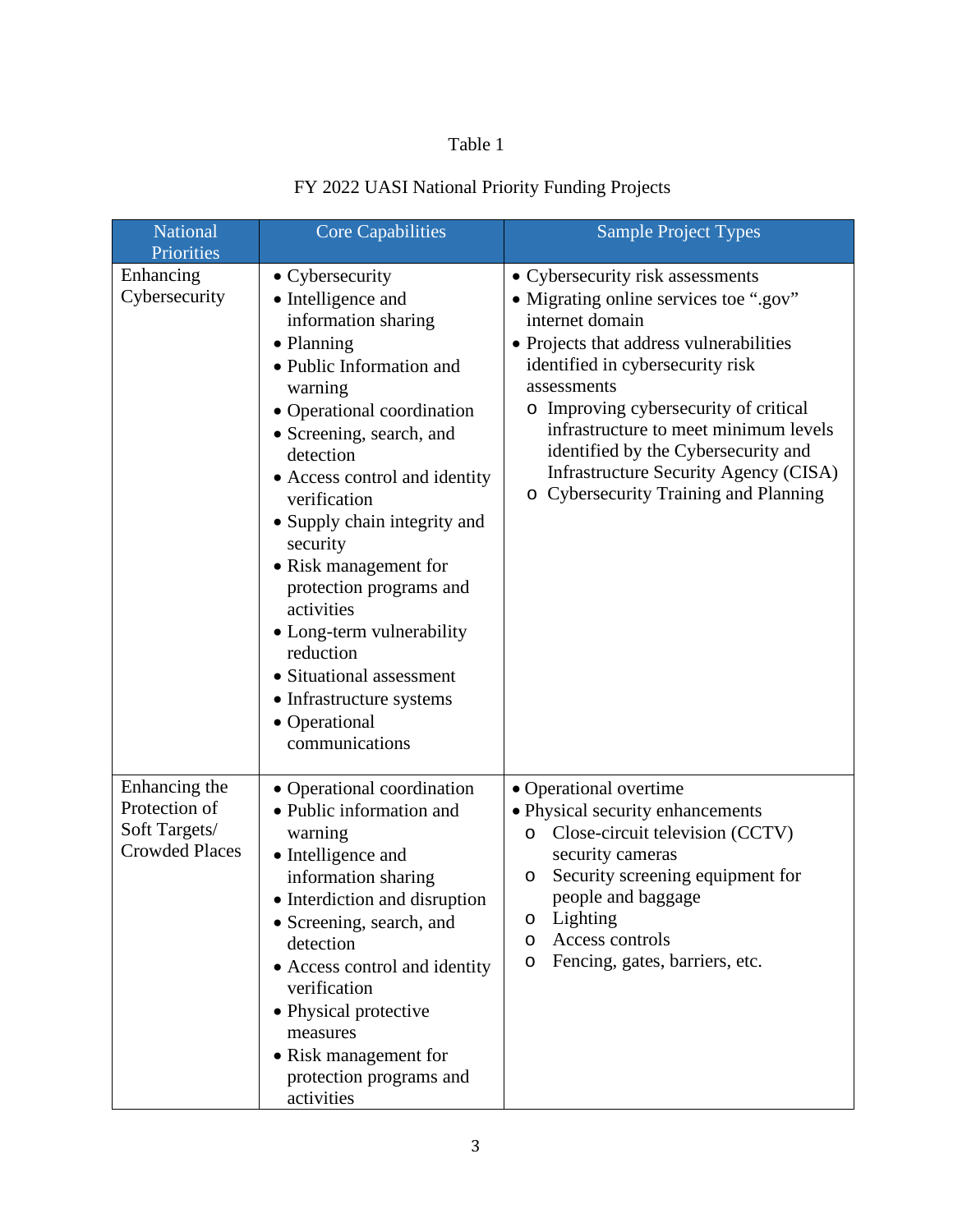| Enhancing<br>information and<br>intelligence<br>sharing and<br>analysis, and<br>cooperation with<br>federal agencies,<br>including DHS | • Intelligence and<br>information sharing<br>• Interdiction and disruption<br>• Planning<br>· Public information and<br>warning<br>· Operational coordination<br>• Risk management for<br>protection programs and<br>activities                                                                              | • Fusion center operations (Fusion Center<br>project will be required under this<br>investment, no longer as a stand-alone<br>investment)<br>· Information sharing with all DHS<br>components; fusion centers; other<br>operational, investigative, and analytic<br>entities; and other federal law enforcement<br>and intelligence entities<br>• Cooperation with DHS officials and other<br>entities designated by DHS in intelligence,<br>threat recognition, assessment, analysis,<br>and mitigation<br>• Identification, assessment, and reporting<br>of threats of violence<br>• Joint intelligence analysis training and<br>planning with DHS officials and other<br>entities designated by DHS                                                                                                                                                                              |
|----------------------------------------------------------------------------------------------------------------------------------------|--------------------------------------------------------------------------------------------------------------------------------------------------------------------------------------------------------------------------------------------------------------------------------------------------------------|-------------------------------------------------------------------------------------------------------------------------------------------------------------------------------------------------------------------------------------------------------------------------------------------------------------------------------------------------------------------------------------------------------------------------------------------------------------------------------------------------------------------------------------------------------------------------------------------------------------------------------------------------------------------------------------------------------------------------------------------------------------------------------------------------------------------------------------------------------------------------------------|
| Combating<br>Domestic<br>Violent<br>Extremism                                                                                          | • Interdiction and disruption<br>• Screening, search and<br>detection<br>• Physical protective<br>measures<br>• Intelligence and<br>information sharing<br>• Planning<br>· Public information and<br>warning<br>• Operational coordination<br>• Risk management for<br>protection programs and<br>activities | • Open source analysis of misinformation<br>campaigns, targeted violence and threats<br>to life, including tips/leads, and<br>online/social media-based threats<br>• Sharing and leveraging intelligence and<br>information, including open source<br>analysis<br>• Execution and management of threat<br>assessment programs to identify, evaluate,<br>and analyze indicators and behaviors<br>indicative of domestic violent extremists<br>• Training and awareness programs (e.g.,<br>through social media, suspicious activity<br>reporting [SAR] indicators and behaviors)<br>to help prevent radicalization<br>• Training and awareness programs (e.g.,<br>through social media, SAR indicators and<br>behaviors) to educate the public on<br>misinformation campaigns and resources<br>to help them identify and report potential<br>instances of domestic violent extremism |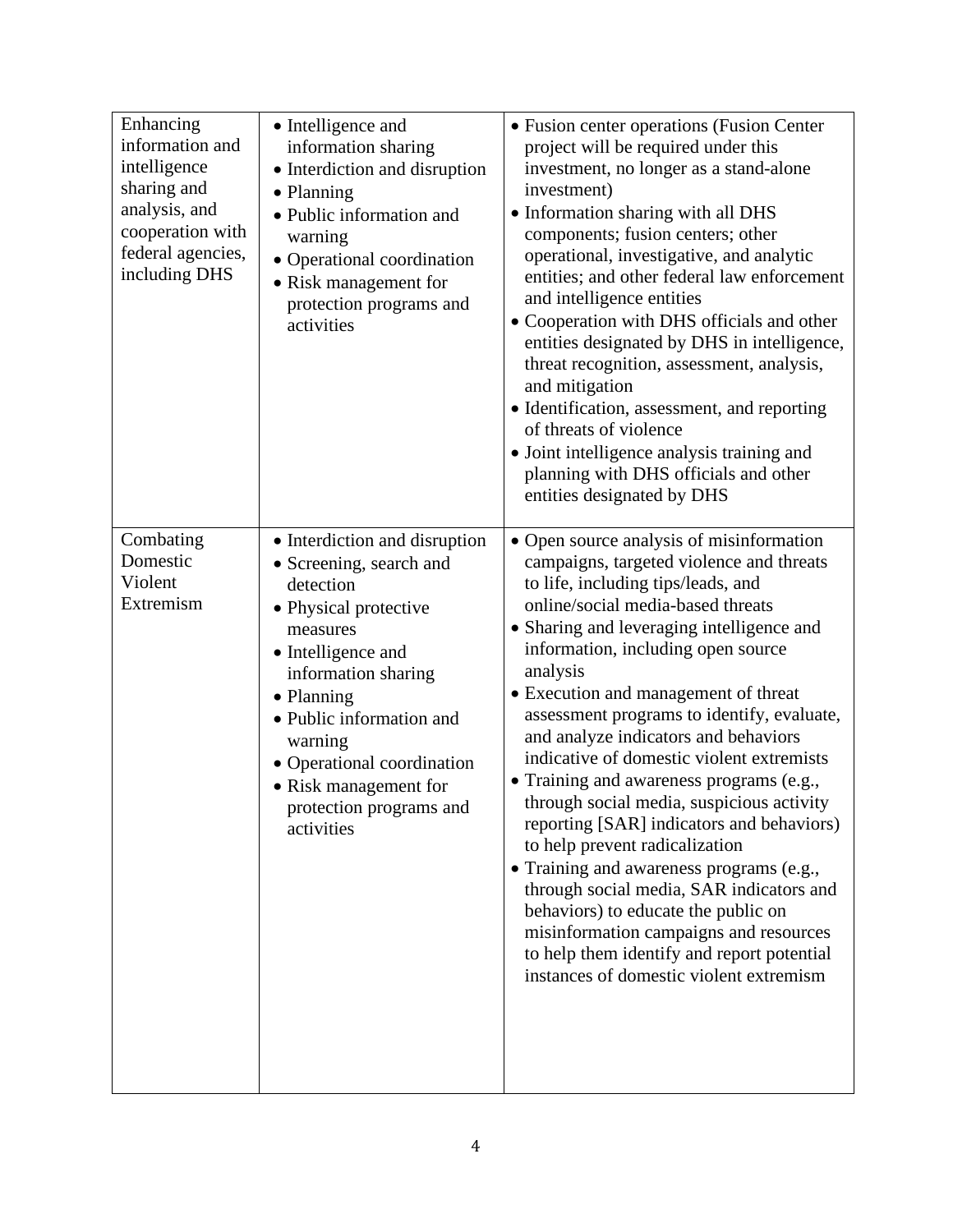| Addressing        | • Interdiction and disruption | • Sharing and leveraging intelligence and |
|-------------------|-------------------------------|-------------------------------------------|
| Emergent          | • Screening, search and       | information                               |
| Threats, such as  | detection                     | • UAS detection technologies              |
| the activities of | • Physical protective         | • Enhancing WMD and/or improvised         |
| Transnational     | measures                      | explosive device (IED) prevention,        |
| Criminal          | • Intelligence and            | detection, response and recovery          |
| Organizations,    | information sharing           | capabilities                              |
| open source       | • Planning                    | o Chemical/Biological/Radiological/       |
| threats, and      | • Public Information and      | Nuclear/Explosive (CBRNE) detection,      |
| threats from      | warning                       | prevention, response, and recovery        |
| UAS and WMD       | • Operational Coordination    | equipment                                 |

#### **Projects must demonstrate:**

- Support terrorism preparedness;
- Support closing capability gaps or sustaining capabilities identified in the community's THIRA/SPR process; and
- Support the overcoming of existing logistical, technological, legal, policy, and other impediments to collaborating, networking, sharing information, cooperating, and fostering a culture of national preparedness with federal, state, tribal, and local governments, as well as other regional, and nonprofit partners in efforts to prevent, prepare for, protect against, and respond to acts of terrorism, to meet its target capabilities, support the national security mission of DHS and other federal agencies, and to otherwise reduce the overall risk to the high-risk urban area, the state, or the Nation.

# **Projects must explain:**

- Prevent a threatened or an actual act of terrorism;
- Prepare for all hazards and threats, while explaining the nexus to terrorism preparedness;
- Protect citizens, residents, visitors, and assets against the greatest threats and hazards, relating to acts of terrorism; and/or
- Respond quickly to save lives, protect property and the environment, and meet basic human needs in the aftermath of an act of terrorism or other catastrophic incidents.

# **Review and Evaluation Process**

FEMA will evaluate the applications for completeness, adherence to programmatic guidelines, and anticipated effectiveness of the proposed investments, utilizing the following criteria:

- Aligns with at least one core capability identified in the Goal;
- Demonstrates how investments support closing capability gaps or sustaining capabilities identified in the THIRA/SPR process; and
- Supports a NIMS-typed resource and whether those assets are deployable/shareable to support emergency or disaster operations per existing EMAC agreements.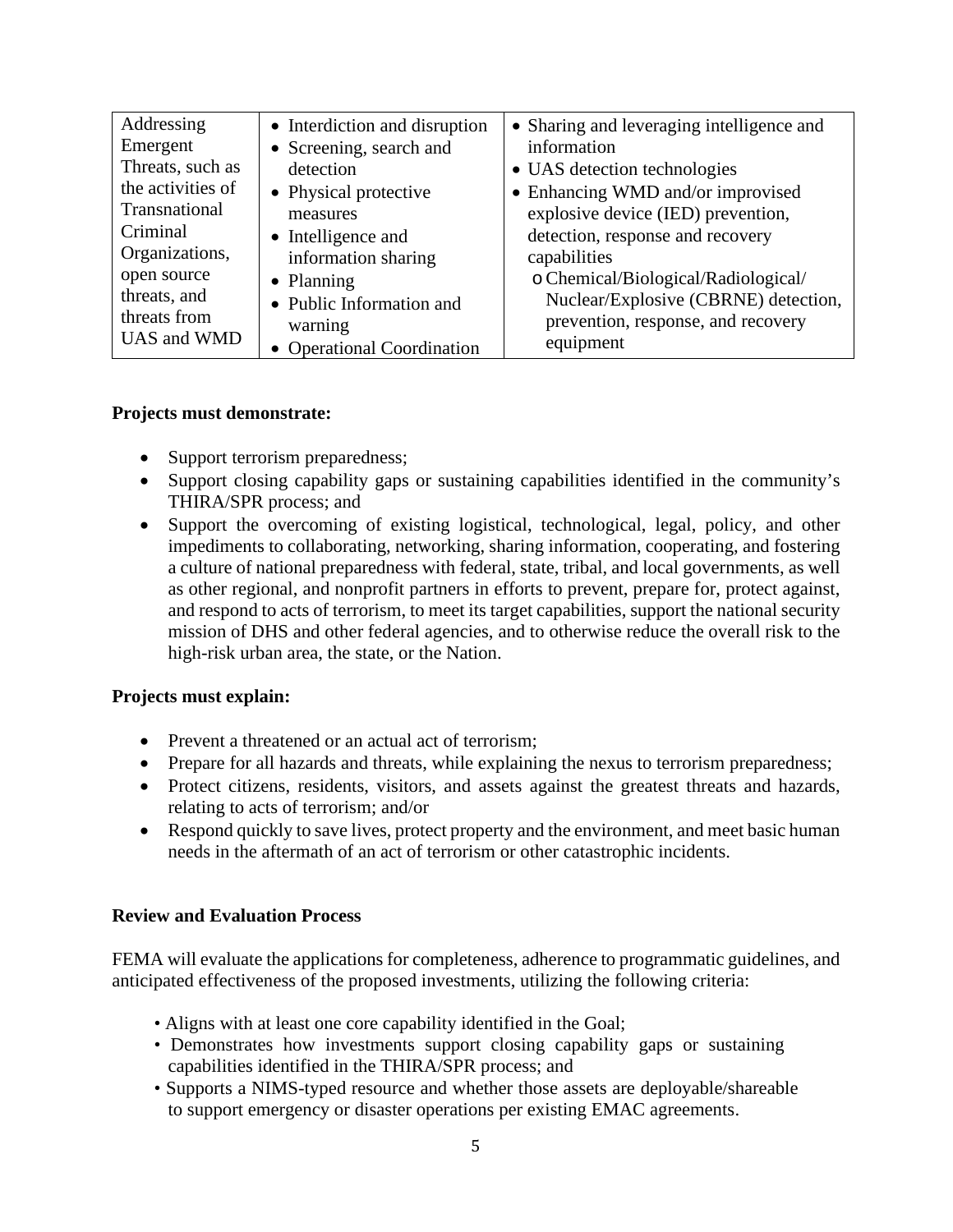In addition to the above, FEMA will evaluate whether proposed projects are: 1) both feasible and effective at reducing the risks for which the project was designed; and 2) able to be fully completed within the three-year period of performance. FEMA will use the information provided in the application and after the submission of the first BSIR to determine the feasibility and effectiveness of a grant project. To that end, IJs should include:

- An explanation of how the proposed project(s) will achieve objectives as identified in the SPR, including expected long-term impact where applicable, and which core capability gap(s) it helps to close and how;
- A summary of laws, policies and practices that can be enhanced, eliminated, or otherwise changed in order to achieve the goals of the project and foster a culture of national preparedness;
- A summary of the status of planning and design efforts accomplished to date (e.g., included in a capital improvement plan); and
- A project schedule with clear milestones.

Projects are expected to conform, as applicable, with accepted engineering practices, established codes, standards, modeling techniques, and best practices, and participate in the development of case studies demonstrating the effective use of grant funds, as requested by FEMA.

# **Project Scoring**

Five factors will be used in FEMA's review of the projects:

- 1. Investment Strategy: Proposals will be evaluated based on the quality and extent to which applicants describe an effective strategy that demonstrates that proposed projects support the program objective of preventing, preparing for, protecting against, and responding to acts of terrorism, to meet its target capabilities, and otherwise reduce the overall risk to the high-risk urban area, the State, or the Nation.
- 2. Budget: Proposals will be evaluated based on the extent to which applicants describe a budget plan for the investment by demonstrating how the applicant will maximize cost effectiveness of grant expenditures.
- 3. Impact/Outcomes: Proposals will be evaluated on how this investment helps the jurisdiction close capability gaps identified in its Stakeholder Preparedness Review and addresses national priorities outlined in the FY 22 NOFO. Further, proposals will be evaluated on their identification and estimated improvement of core capability(ies), the associated standardized target(s) that align with their proposed investment, and the ways in which the applicant will measure and/or evaluate improvement.
- 4. Collaboration: Proposals will be evaluated based on the degree to which the proposal adequately details how the recipient will use investments and other means to overcome existing logistical, technological, legal, policy, and other impediments to collaborating, networking, sharing information, cooperating, and fostering a culture of national preparedness with federal, state, tribal, and local governments, as well as other regional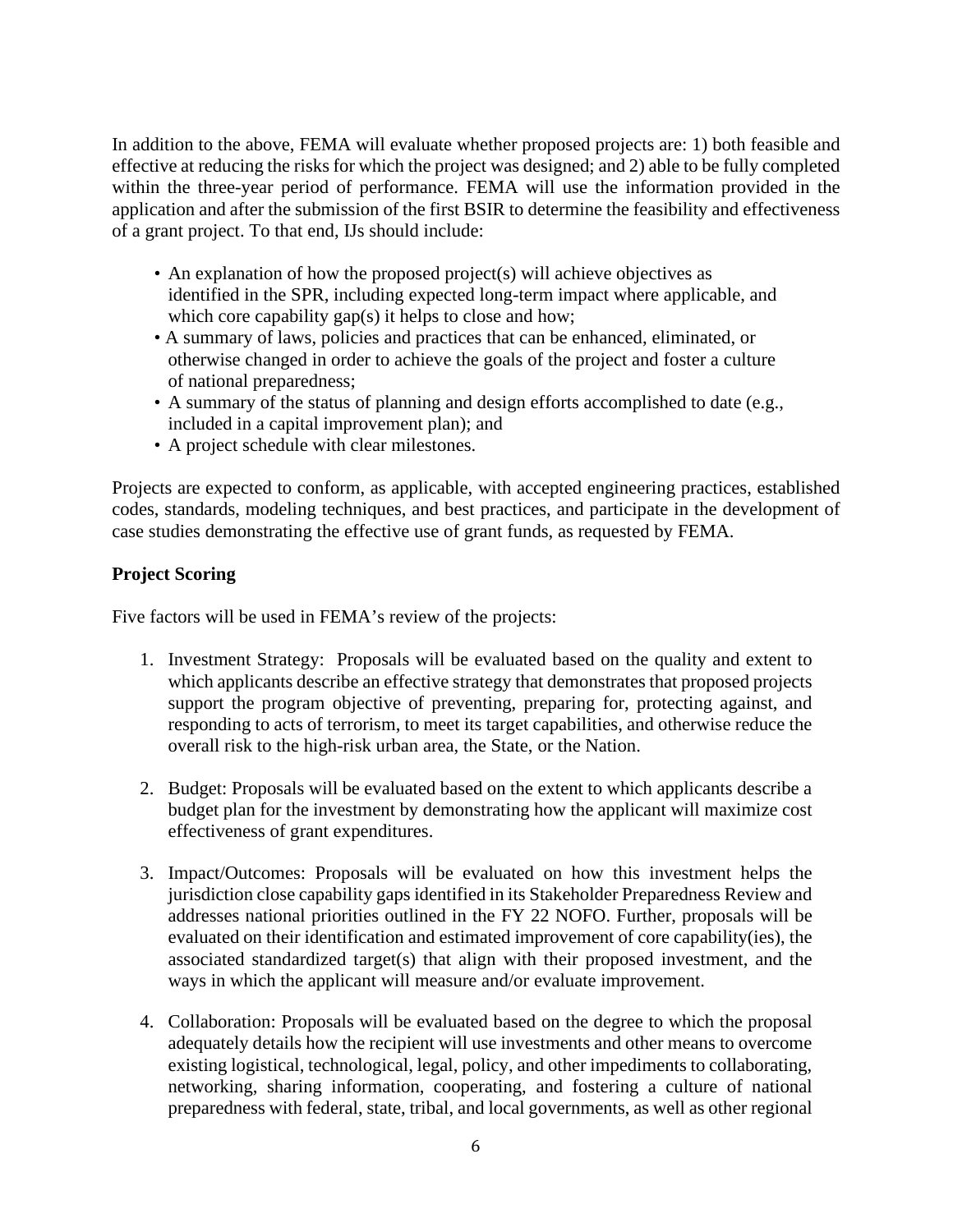and nonprofit partners in efforts to prevent, prepare for, protect against, and respond to acts of terrorism, to meet its target capabilities, support the national security mission of DHS and other federal agencies, and to otherwise reduce the overall risk to the highrisk urban area, the State, or the Nation. In evaluating applicants under this factor FEMA will consider the information provided by the applicant and may also consider relevant information from other sources.

5. Past Performance (additional consideration): Proposals will be evaluated based on the applicants demonstrated capability to execute the proposed investments. In evaluating applicants under this factor FEMA will consider the information provided by the applicant and may also consider relevant information from other sources.

#### **Review and Selection Process**

All national priority investments will be reviewed by DHS/FEMA, CISA, and other DHS components as appropriate, for compliance with purposes and requirements of the priority investment area. Proposed investments will be reviewed for effectiveness using the criteria found in the NOFO.

Fusion center projects will be reviewed by DHS/FEMA for compliance with HSGP NOFO requirements to prioritize the alignment of requests with results from the annual Fusion Center Assessment Program. If a fusion center investment does not meet the requirements, a Fusion Center Addendum must be completed and submitted for review and approval prior to expending funds allocated to fusion center activities.

All other proposed investments not associated with a required investment justification will undergo a Federal review by DHS/FEMA to verify compliance with all administrative and eligibility criteria identified in the NOFO.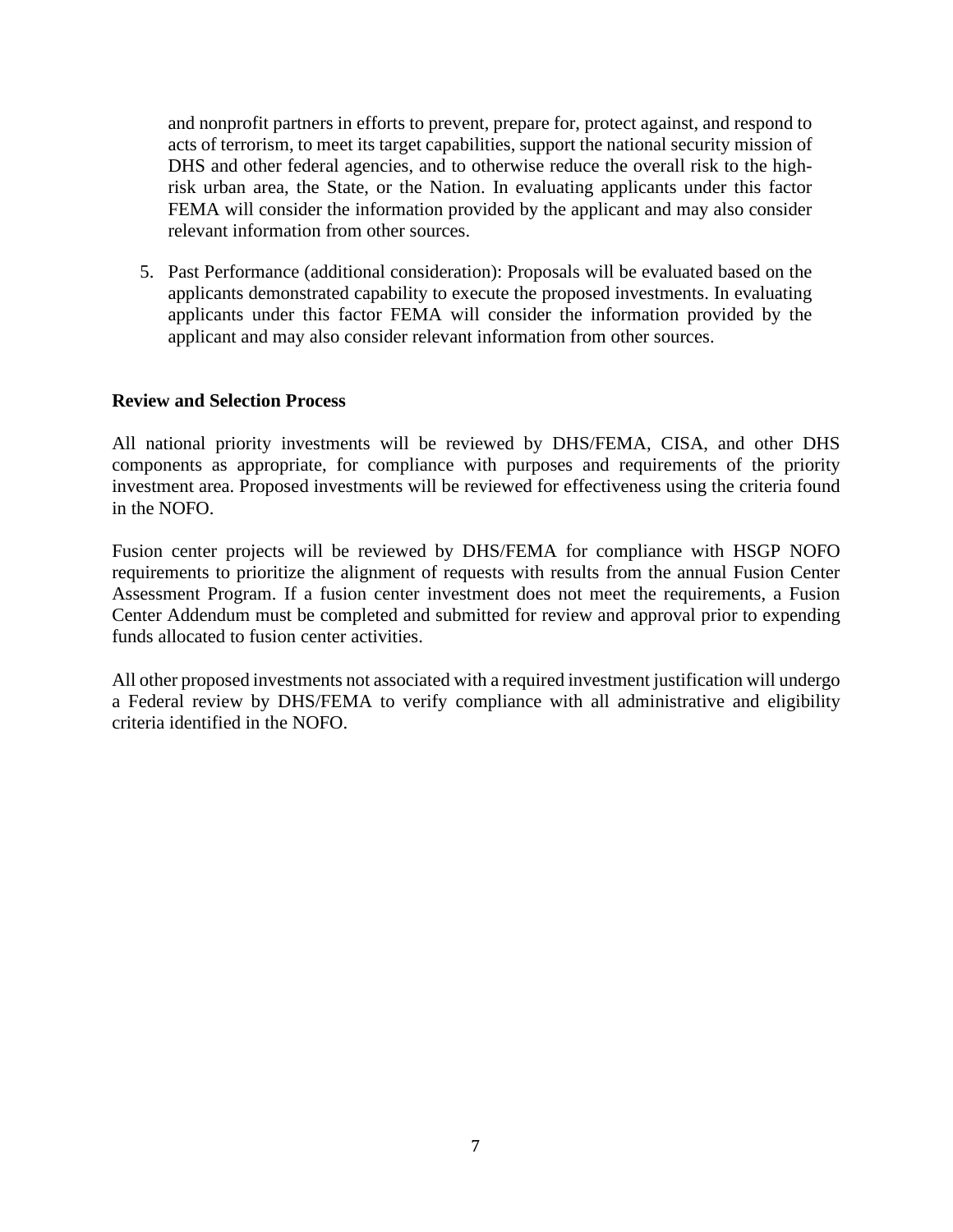# **APPENDIX B**

# **Bay Area UASI FY 2021 Guidance for Writing Your Grant Application**

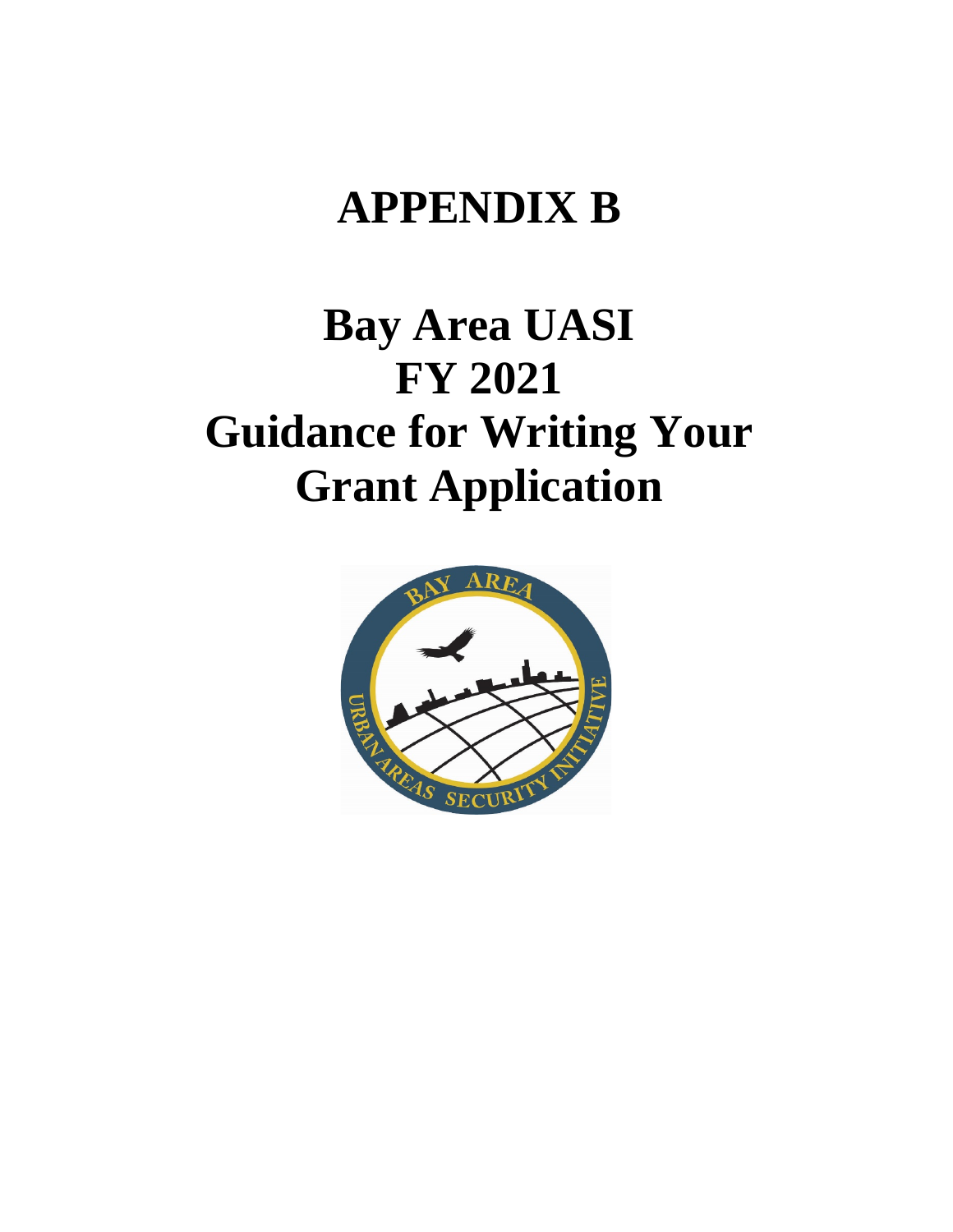# **INTRODUCTION**

The purpose of this guidance is to assist in developing and writing project proposals (investment justifications), and aligning them with the correct investment areas, core capability, and capability gap.

# **Define and Develop Your Project**

When drafting your project proposal, include project scope, estimated costs, feasibility, milestones, time needed to implement, and how to evaluate the project's success. Even though some of this information will not be required for submission in your WebGrants application, it is a good idea to conceptualize the project before it is time to submit it into the system.

The budget elements of a project must include one of the following POETE categories:

- Planning/Plans/Personnel
- Organization/People/Teams
- Equipment
- Training \*
- Exercises

Note: Training requests are not eligible for submission through WebGrants as these classes fall under the purview of the Bay Area Training and Exercise Program (BATEP). Proposers seeking a specific class should go to [www.BATEP.org](http://www.batep.org/) and create an account. Once the account is approved, proposers can review the calendar of training and the planned schedule of T&E services under Documents in the Integrated Preparedness Plan. Regional Exercises are also under the purview of BATEP, but local, jurisdiction-specific exercises may be submitted through the WebGrants application process.

# **Project Development Principles**

When developing a project, the following principles should apply:

- **Give the project a SHORT, clear title.** Directly link the title to the project description and provide a clear indication of the focus of the project. For example, "public information officer (PIO) Training", "HazMat Team Equipment", or "Cybersecurity Assessment of City's Networks" are all valid project names. Project names such as "Exercises" or "Data Sharing" are too vague.
- **Be descriptive, but brief.** A project description should be no more than two to three sentences. Do not include unnecessary information that does not describe what the project is truly about.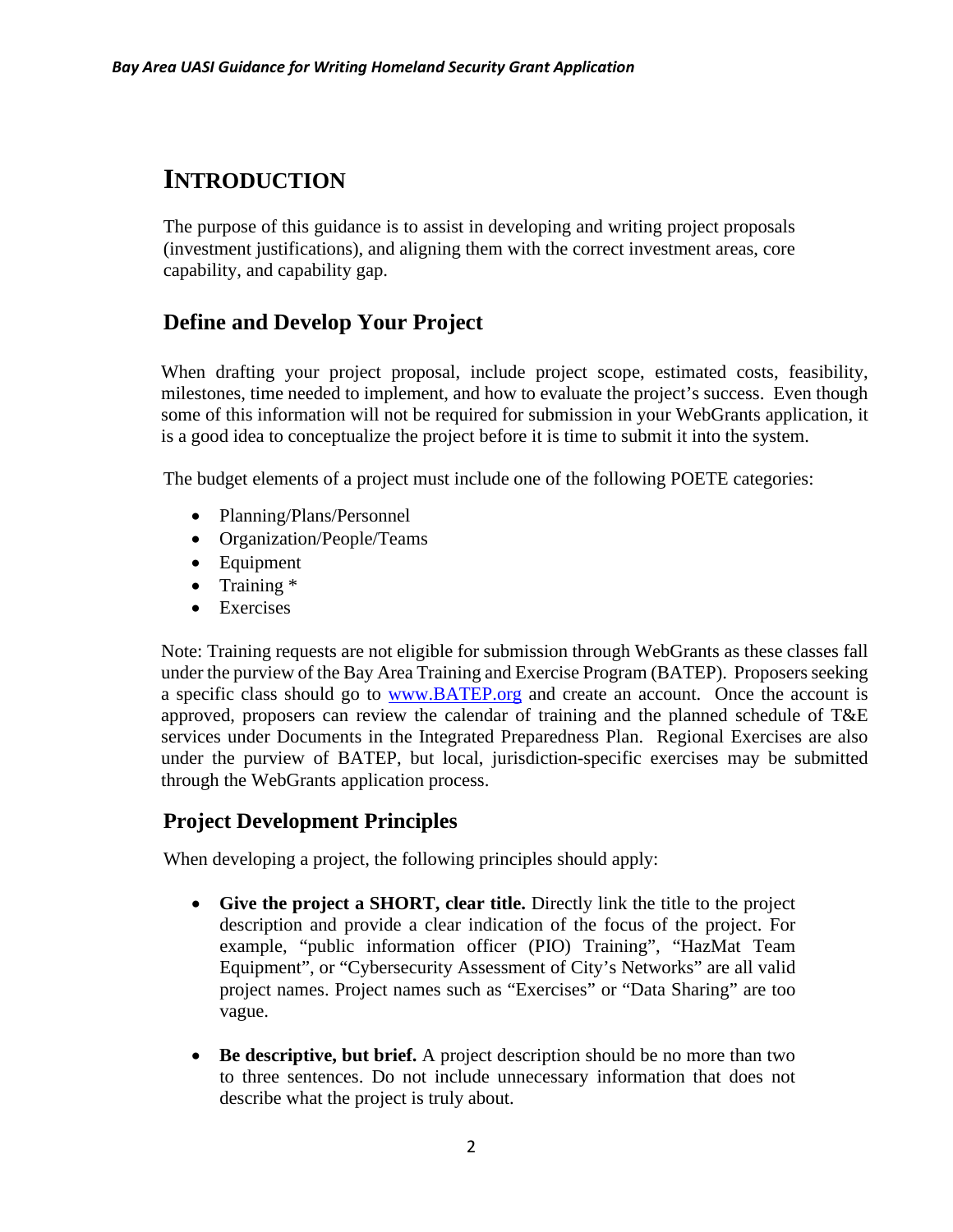• **Be sure your project describes how it closes an identified gap.** Identify the threat your project is addressing and the most appropriate core capability and associated gap areas. Ultimately, this information demonstrates how funding for this project will build or sustain capabilities identified in the SPR (Stakeholder Preparedness Review). More information about the SPR can be found on the http://www.bauasi.org website [here.](http://www.bauasi.org/bauasi.org/THIRA)

Remember, all projects must have a nexus to terrorism prevention, protection, response, and preparedness, even if it will also address natural hazards scenarios.

# **Describe the Project**

Please include the following information when developing and describing a project:

- **Who** the project is for, e.g., your city/county's HazMat team, bomb squad, or emergency operations center (EOC), etc.?
- **What** the project entails, e.g., develop plans, purchase equipment, conduct training, etc.?
- **When** will you be working on this project?
- **Where** is your jurisdiction?
- Describe **why** the project is necessary, or the intended benefit/outcome.

The following is an example of an effective project description:

• *Install fencing, lighting, and gates, at the Water Treatment Plant, in Alameda County, in 2021, to protect the plant from unauthorized intrusion.*

Using the "why" element of these projects is the best way to help determine which is the most appropriate Core Capability as well as how it reduces the threat to your community. If your project describes improving emergency communications capabilities, then you will use "Operational Communications" as your Core Capability.

The following are examples of insufficient project descriptions.

- Incident Command System (ICS) 300 and 400 training
- Encryption Hardware/Software
- HazMat response team training, CERT training, PIO training

None of the above projects provides enough detail to understand what the projects entail. In the third example, multiple types of training are grouped together but each has a different Core Capability.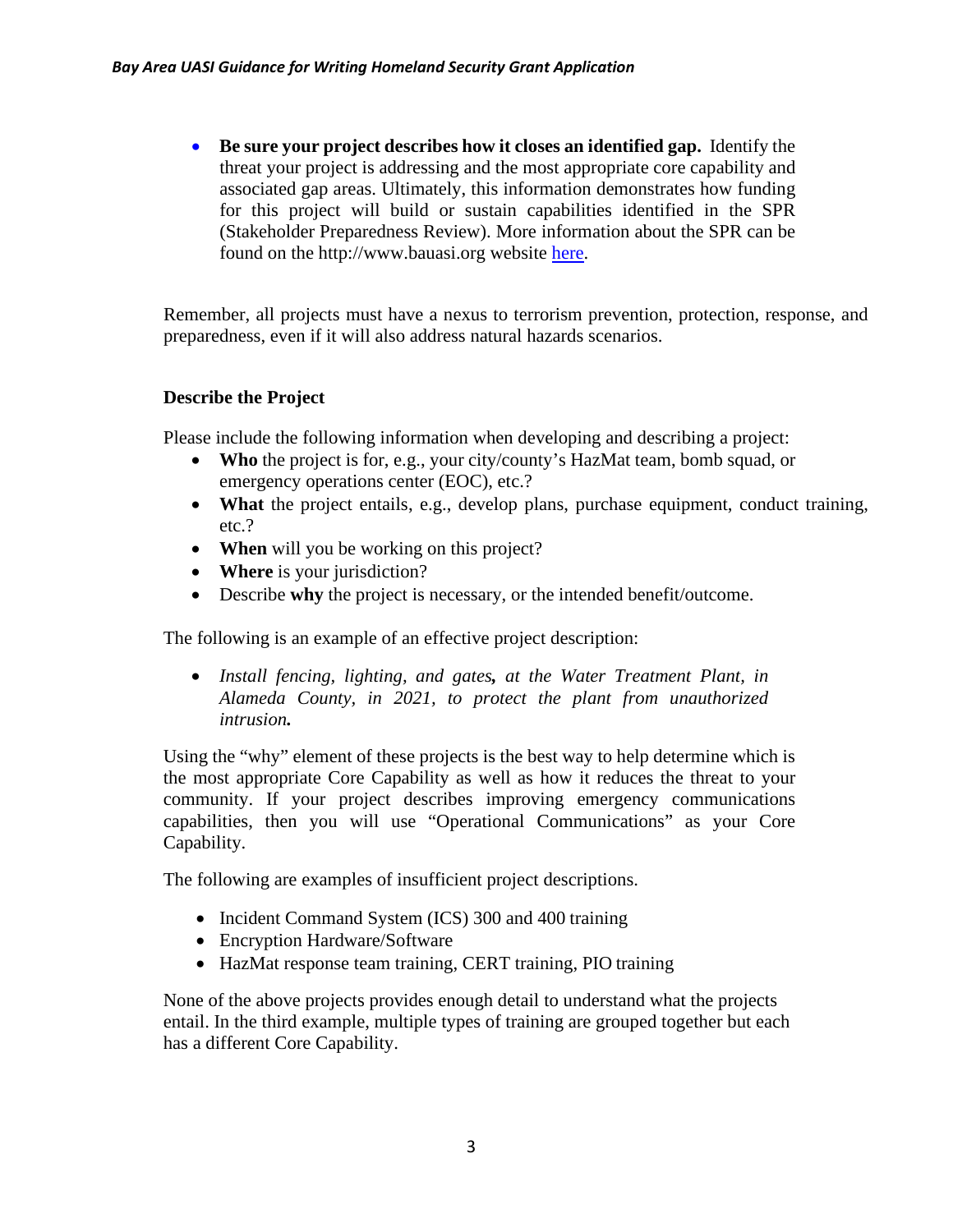# **SEVEN STEPS TO DEVELOPING YOUR PROJECT:**

# **STEP ONE\***

The federal government website allows for only 10 Investment Justifications (or IJs) with an unlimited number of projects assigned to them. Therefore, all proposals submitted through WebGrants will have an IJ number and then later be assigned a project number by UASI Management Team staff. As described above, the first five IJs are assigned by the federal government. The next four (IJs 6-9) are available for use by the Bay Area UASI (IJ 10 is assigned to the State of CA projects). When preparing your application, first determine the appropriate IJ number. Below is the list of IJs with a brief description and samples to assist in the selection. Please review them to assist in determining which IJ description is the best fit.

**\*New for 2022**: IJs 1-5 are for National Priority Projects only and will be separately reviewed by DHS for effectiveness. Similar to FY21, the federal government has allocated required percentages to FY22 projects. Three of the projects are worth 5% each (IJs 1, 2, and 4) with the remaining two projects (IJs 3 and 5) worth 7.5% each for a total of 30% of the grant award. Described below are the National Priority Projects identified in FY 21. While it is unknown what, if any, special project types may be imposed in FY 22, Working groups identified in the description of these IJs will be asked to develop projects that **MAY** be used in the FY 22 grant application.

# **IJ 1: National Priority – Enhance Information and Intelligence Sharing/Fusion Center**

**This project is for fusion centers only and is provided for information purposes.** This Investment will be provided by the NCRIC. Sample NCRIC projects include:

- Information sharing with all DHS components, fusion centers, and other entities designated by DHS
- Cooperation with DHS officials and other entities designated by DHS in intelligence, threat recognition and analysis
- Joint training and planning with DHS officials and other entities designated by **DHS**

# **IJ 2: National Priority – Enhance the Protection of Soft Targets**

IJ 2 covers the National Priority of protecting soft targets. The CBRNE work group would develop national priority projects for this IJ. IJ 2 projects **may** include examples such as:

• Physical security enhancements such as: Cameras, lighting, gates, bollards, fencing, etc., at critical infrastructure sites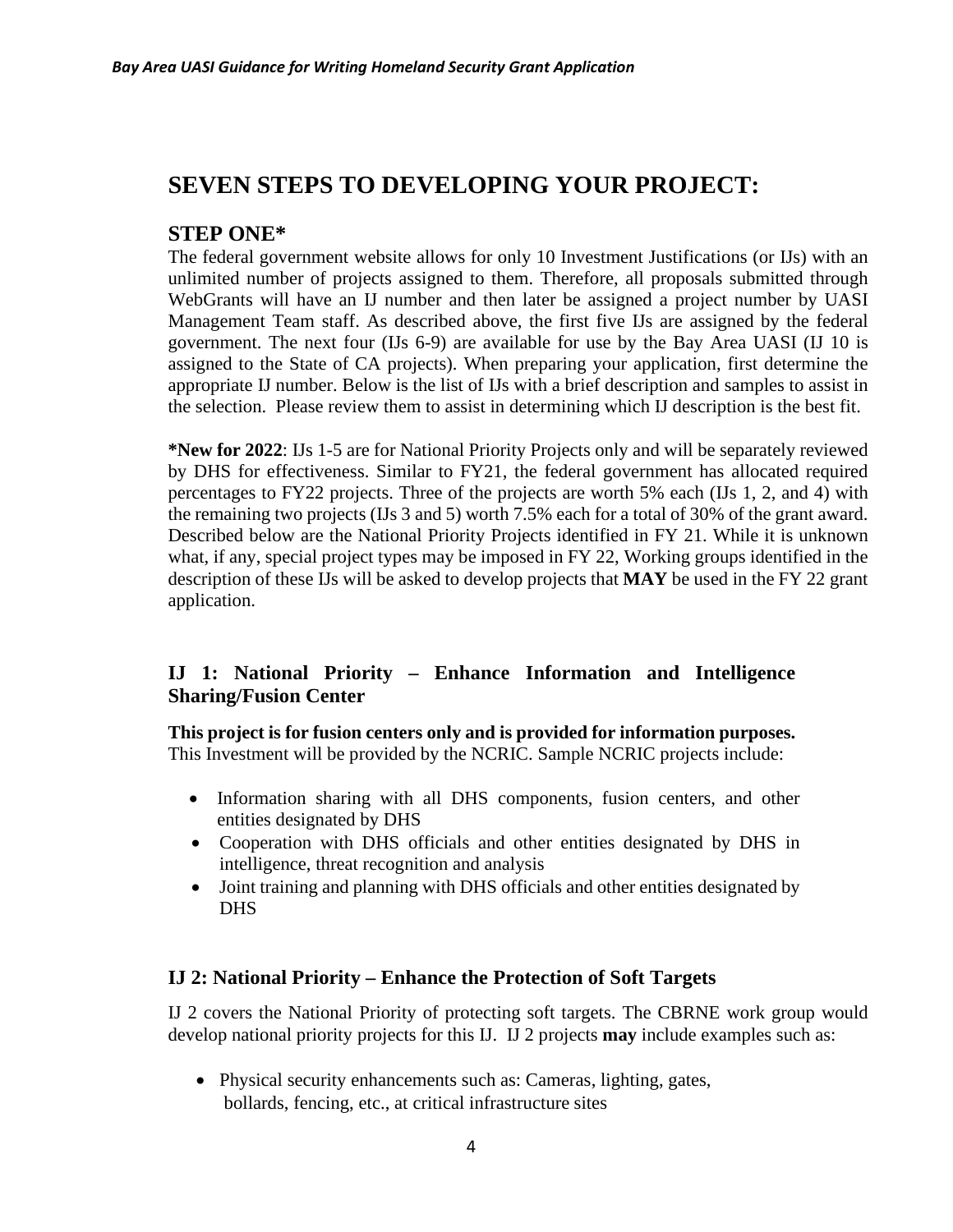- **Non-fusion center** operational overtime costs
- Risk management planning projects
- Operational Coordination projects

# **IJ 3: National Priority - Enhance Cybersecurity**

IJ 3 covers National Priority cybersecurity activities. In addition to regional projects, any Hub or Core City cybersecurity project will also be included here. The UASI's cyber resiliency work group covers this type of project. Examples of projects that **may** fit under IJ 3 include:

- Information security systems
- Software upgrades for information system and network security
- Cybersecurity related training
- Cybersecurity analysts

# **IJ 4: National Priority – Address Emergent Threats**

IJ 4 covers the National Priority of emergent threats related to safety and security. The UASI's CBRNE work group, in consultation with the NCRIC will develop projects in this IJ. Projects may include:

- Sharing and leveraging intelligence and information
- Enhancing weapons of mass destruction (WMD) and/or improvised explosive device (IED)

prevention, detection, response and recovery capabilities

- Chemical Biological Radiological Nuclear and Explosive (CBRNE) detection, prevention, response, and recovery equipment
- Sharing and leveraging intelligence and information
- UAS detection technologies

# **IJ 5: National Priority – Combating Domestic Violent Extremists**

IJ 5 covers the National Priority of domestic violent extremists related to safety and security. The UASI's Management Team, in consultation with the NCRIC, will develop projects in this IJ. Projects may include:

- Sharing and leveraging intelligence and information, including open source analysis
- Execution and management of threat assessment programs to identify, evaluate, and analyze indicators and behaviors indicative of domestic violent extremists
- Training and awareness programs (e.g., through social media, suspicious activity reporting [SAR] indicators and behaviors) to help prevent radicalization
- Training and awareness programs (e.g., through social media, SAR indicators and behaviors) to educate the public on misinformation campaigns and resources to help them identify and report potential instances of domestic violent extremism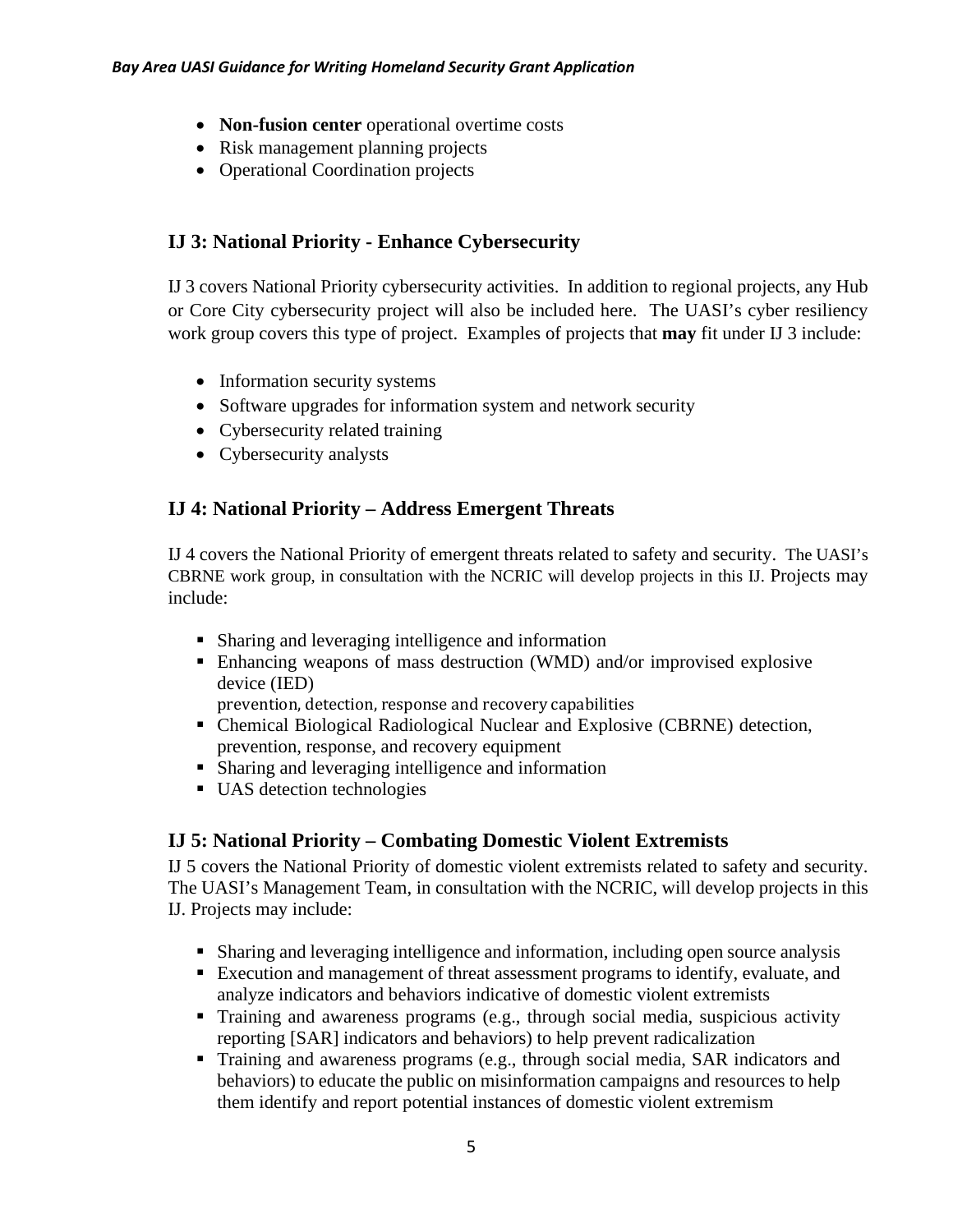# **IJ 6: Strengthen Emergency Communications Capabilities**

IJ 6 covers two broad categories – emergency responder communications, and public information and warning. Two work groups- Public Information and Warning and BayRICS cover these projects. Projects that **may** fall under IJ 6 include these examples:

- Radio purchases
- 911 dispatch systems
- Public alert and warning systems
- Joint information center exercises

# **IJ 7: Enhance Medical and Public Health Preparedness**

IJ 7 covers public health, hospital, and emergency medical based projects. The Health and Medical work group covers these types of projects. Sample projects that **may** fall under IJ 7 include:

- Public health laboratory equipment
- Medical supplies
- Isolation and quarantine planning
- Emergency Medical Services (EMS) equipment and training

# **IJ 8: Strengthen Information Sharing & Collaboration**

This is the UASI's non-fusion center information sharing investment project. The Public Information and Sharing and CBRNE work groups cover these types of projects. Sample project areas covered here may include projects such as:

- ALPR equipment
- Specialized equipment to track suspects

# **IJ 9: Enhance Multi-Jurisdictional/Inter-Jurisdictional All Hazards Incident Planning, Response & Recovery Capabilities, including Critical Infrastructure and Key Resources**

IJ 9 is the investment with the largest number of total projects, as it covers the broadest scope of potential projects in both the response and recovery areas. In short, IJ 9 may be the default home for projects that have no other clear IJ under which they fit. This investment area also covers training and exercise **infrastructure**, and not specific trainings and exercises which should be identified in the IJ in which those trainings or exercises apply. This approach treats training and exercise activities as supporting capability building that falls within any one of the other IJ areas and is consistent with the purpose of training and exercises. The Training and Exercise work group will assist with determining the submission of classes as well as which IJ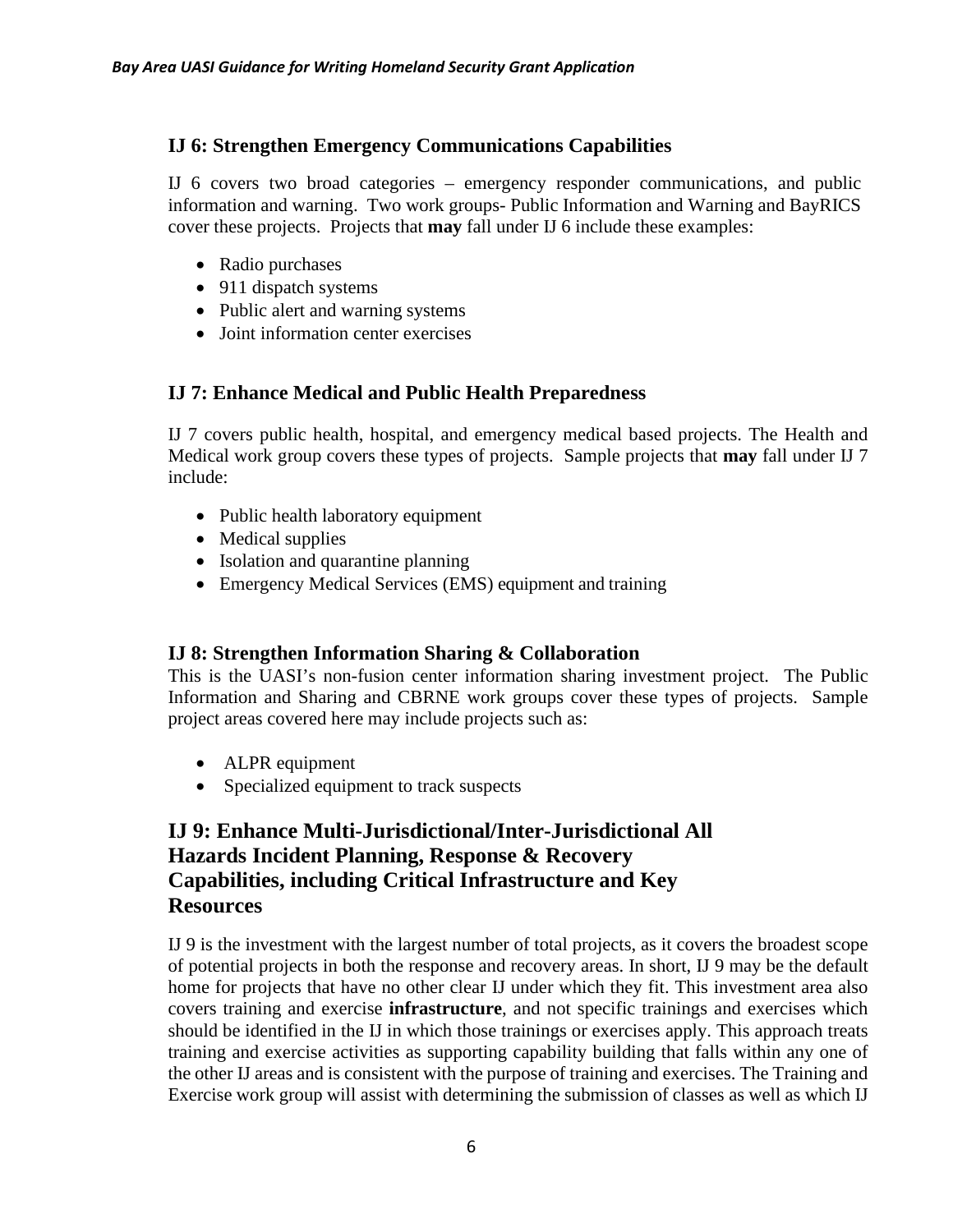they may fall under.

- Situational awareness support products
- Fire incident response equipment
- Mass evacuation plans
- HazMat team training
- Mass care plans
- Search and rescue team equipment
- Bomb squad equipment
- Special Weapons and Tactics (SWAT) team training
- Recovery planning
- Training and exercise program staff (not for regional projects)
- Equipment for multi-purpose training and exercise facilities
- Multi-year training and exercise plan updates and/or conferences
- Emergency Response planning for critical infrastructure
- Active Shooter kits
- On-scene security equipment

# **IJ 10: State of California IJ**

This project is for the State of California Investments and is listed for information purposes only.

# **STEP TWO**:

Once you select the appropriate Investment Justification for your project, please use the dropdown menu to select the most appropriate THIRA Threat or Hazard that your project addresses.

# **STEP THREE:**

After selecting an Investment Justification, use the drop-down menu in WebGrants to select the most appropriate Core Capability addressed by your project. A description of each Core Capability is listed in Table 1 at the end of this document.

Once you have selected a Core Capability, identify how your project closes a gap or sustains a capability by selecting at least one capability gap from the drop-down menu in WebGrants.

# **STEP FOUR:**

Next, select the nexus to terrorism using the drop down menu and then briefly describe this nexus.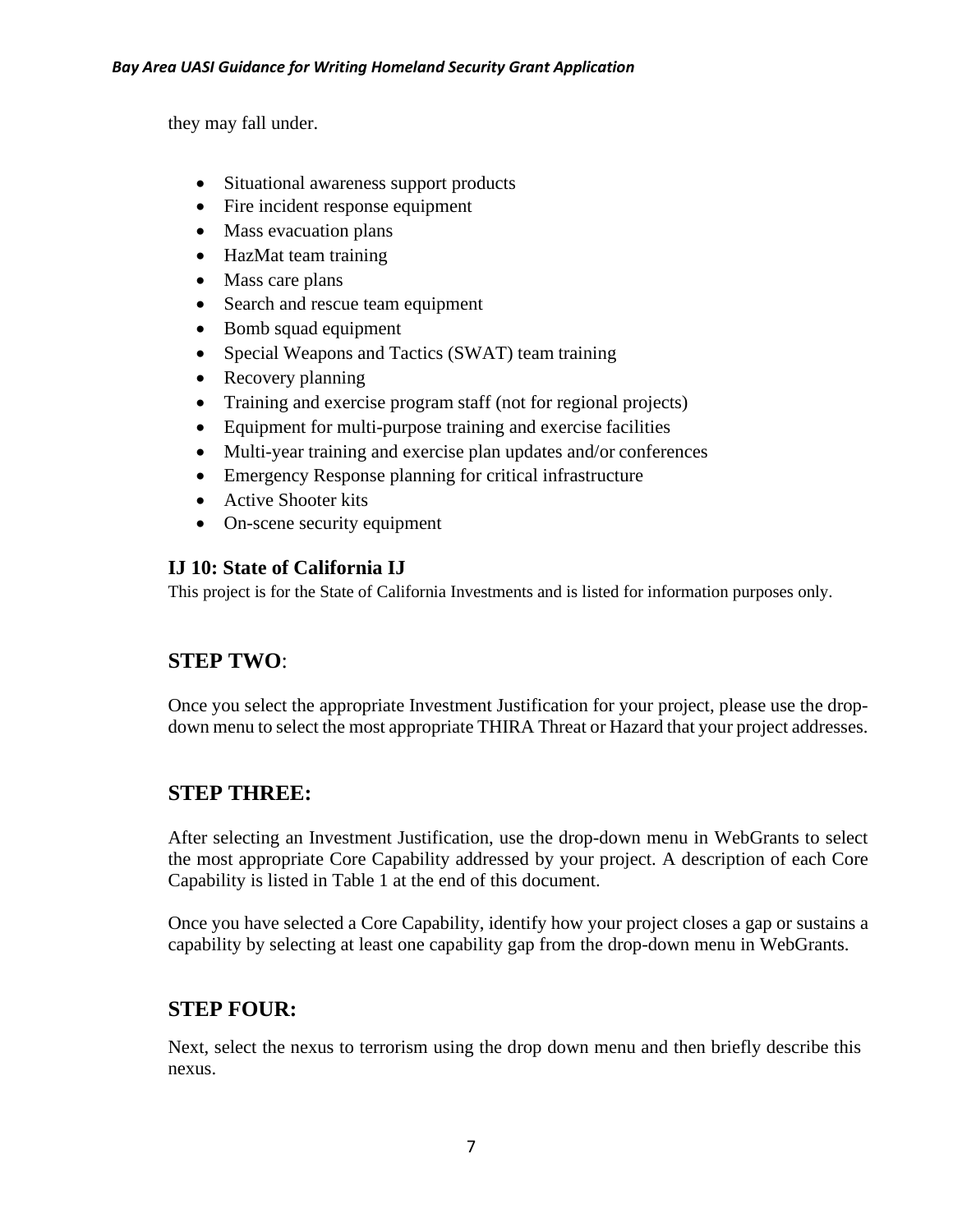# **STEP FIVE:**

Provide a brief description of your project using the criteria described on page 2 of this guidance.

# **STEP SIX:**

Fill out the timeline and milestone sections. The **timeline** begins on 11/1/22 and ends on 12/31/23. In filling out the **milestone** section, select appropriate milestones from the drop down menu. Remember to keep the milestone dates within the grant performance period. Finally, **e**verything takes longer than you think, so **BE REALISTIC**!

# **STEP SEVEN:**

Answer the compliance questions and complete the budget using the POETE categories described on page 2. Once you have completed this section, your application is ready to submit.

# **Aligning Proposals to the Bay Area UASI's Goal Area, Core Capabilities, and Capability Gaps**

Once you have determined the appropriate Investment Justification for your project, it must align with the most appropriate core capability and capability gaps.

The Table on the next page indicates the Investment Justification Number, the UASI Goal Name, the Core Capability(ies) associated with the Goal Area, and the capability gaps (aka functional areas) associated with each investment. Please use this guide to complete your application.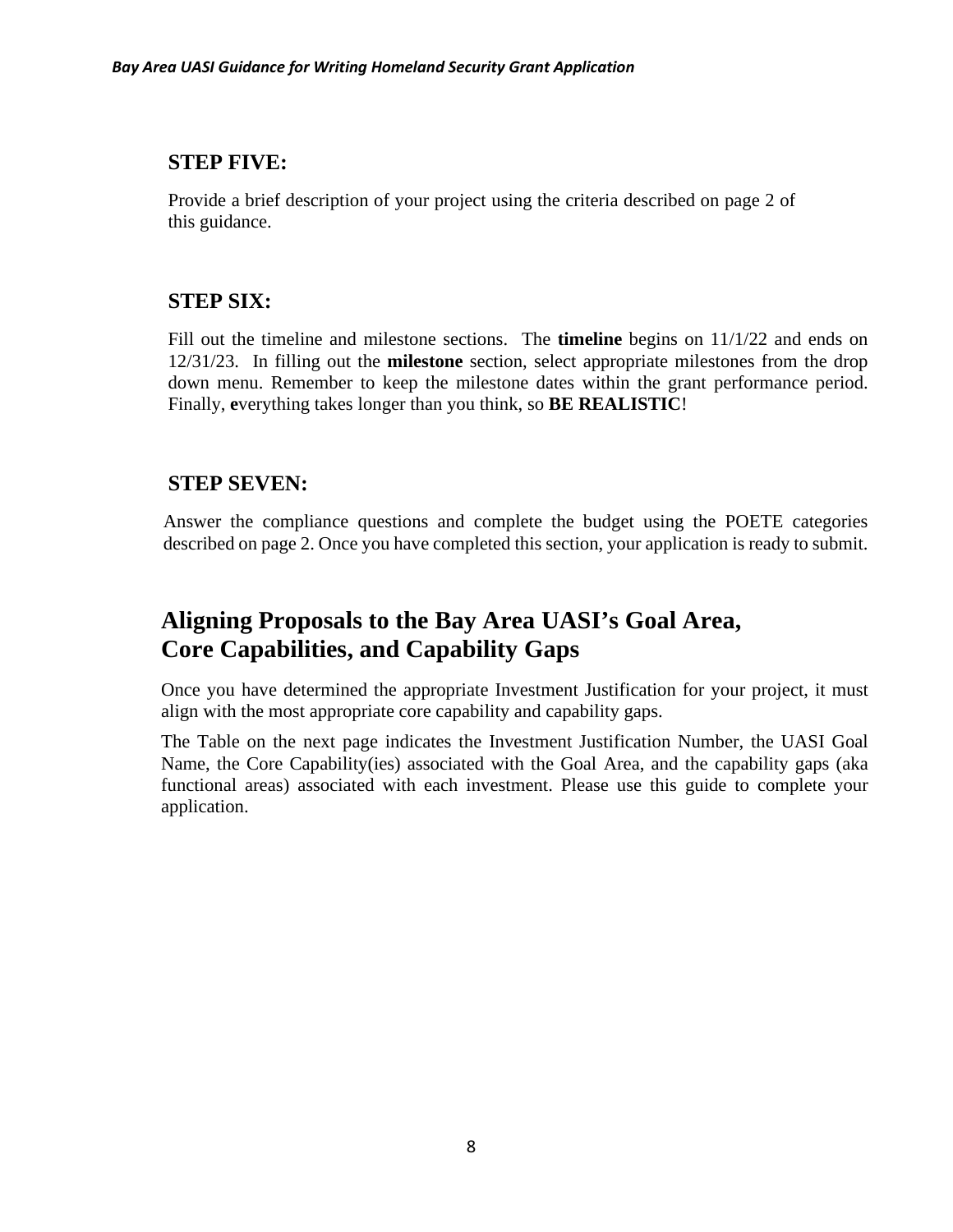| IJ#              | <b>National</b><br><b>Priority/UASI</b><br><b>Goal Name</b>                       | Core<br><b>Capability</b>                     | <b>Core Capability Description</b>                                                                                                                                                                                                                                                                                                                                                                                                                                                                                                                                                                                                                                                                                              | <b>Capability Gaps / Functional</b><br><b>Areas</b>                                                                                                                                                                                                                                                                                                                                                                          |
|------------------|-----------------------------------------------------------------------------------|-----------------------------------------------|---------------------------------------------------------------------------------------------------------------------------------------------------------------------------------------------------------------------------------------------------------------------------------------------------------------------------------------------------------------------------------------------------------------------------------------------------------------------------------------------------------------------------------------------------------------------------------------------------------------------------------------------------------------------------------------------------------------------------------|------------------------------------------------------------------------------------------------------------------------------------------------------------------------------------------------------------------------------------------------------------------------------------------------------------------------------------------------------------------------------------------------------------------------------|
| 1                | National Priority:<br>Enhance Info &<br>Intelligence<br>Sharing /fusion<br>center | Intelligence<br>and<br>Information<br>Sharing | Provide timely, accurate, and<br>actionable information resulting from<br>the planning, direction, collection,<br>exploitation, processing, analysis,<br>production, dissemination, evaluation,<br>and feedback of available information<br>concerning physical and cyber threats<br>to the United States, its people,<br>property, or interests; the<br>development, proliferation, or use of<br>WMDs; or any other matter bearing on<br>U.S. national or homeland security by<br>local, state, tribal, territorial, Federal,<br>and other stakeholders. Information<br>sharing is the ability to exchange<br>intelligence, information, data, or<br>knowledge among government or<br>private sector entities, as appropriate. | • Analysis of Intelligence and<br>Information<br>• Developing Reports and Products<br>• Disseminating Intelligence and<br>Information<br>• Exploiting and Processing<br>Information<br>• Feedback and Evaluation<br>• Gathering Intelligence<br>• Continuous Threat Assessment<br>• Establishing Intelligence and<br><b>Information Requirements</b><br>• Monitoring Information<br>• Safeguarding Sensitive Information     |
|                  |                                                                                   | Planning                                      | Conduct a systematic process<br>engaging the whole community as<br>appropriate in the development of<br>executable strategic, operational,<br>and/or tactical-level approaches to<br>meet defined objectives.                                                                                                                                                                                                                                                                                                                                                                                                                                                                                                                   | • Evaluating and Updating Plans<br>• Operational Planning<br>• Whole Community Involvement<br>and Coordination<br>• Continuity Planning<br>• Including Individuals with<br>Disabilities or Access/Functional<br><b>Needs</b><br>• Incorporating Risk Analyses<br>• Integrating Different Plans<br>• Pre-Incident planning<br>• Strategic Planning                                                                            |
|                  |                                                                                   | Threat and<br>Hazard<br>Identification        | Identify the threats and hazards that<br>occur in the geographic area;<br>determine the frequency and<br>magnitude; and incorporate this into<br>analysis and planning processes so as<br>to clearly understand the needs of a<br>community or entity.                                                                                                                                                                                                                                                                                                                                                                                                                                                                          | • Estimating Frequency and<br>Magnitude<br>• Modeling and Analysis<br>• Stakeholder Collaboration /<br>Coordination<br>• Data Collection and Sharing                                                                                                                                                                                                                                                                         |
| $\boldsymbol{2}$ | National Priority:<br>Enhance the<br>Protection of Soft<br>Targets                | Operational<br>Coordination                   | Establish and maintain a unified and<br>coordinated operational structure and<br>process that appropriately integrates<br>all critical stakeholders and supports<br>the execution of core capabilities.                                                                                                                                                                                                                                                                                                                                                                                                                                                                                                                         | • Command, Control, and<br>Coordination<br>• NIMS/ICS Compliance<br>• Stakeholder Engagement<br>• Allocating and Mobilizing<br>Resources<br>• Determining Priorities, Objectives,<br>Strategies<br>• Emergency Operations Center<br>Management<br>• Ensuring Information Flow<br>• Ensuring Unity of Effort<br>• Establishing a Common Operating<br>Picture<br>• Ensuring Continuity of Government<br>and Essential Services |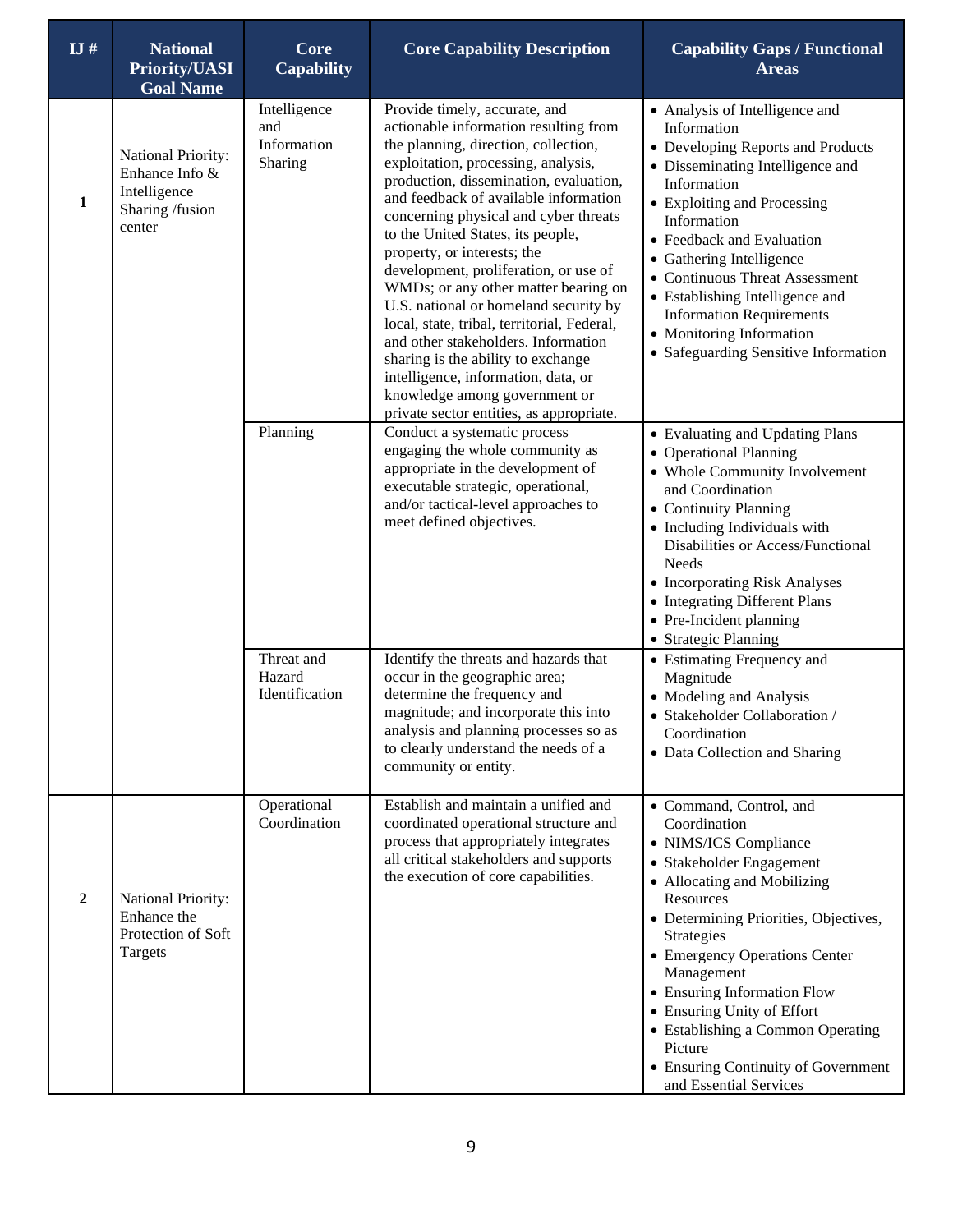|  |                                               |                                                                                                                                                                                                                                                                                                                                                                                          | • Establishing Lines of<br>Communication<br>• Establishing Roles and<br>Responsibilities                                                                                                                                                                                                                                                                                                                   |
|--|-----------------------------------------------|------------------------------------------------------------------------------------------------------------------------------------------------------------------------------------------------------------------------------------------------------------------------------------------------------------------------------------------------------------------------------------------|------------------------------------------------------------------------------------------------------------------------------------------------------------------------------------------------------------------------------------------------------------------------------------------------------------------------------------------------------------------------------------------------------------|
|  | Public<br>Information<br>and Warning          | Deliver coordinated, prompt, reliable,<br>and actionable information to the<br>whole community through the use of<br>clear, consistent, accessible, and<br>culturally and linguistically<br>appropriate methods to effectively<br>relay information regarding any threat<br>or hazard, as well as the actions being<br>taken and the assistance being made<br>available, as appropriate. | • Alerts and Warnings<br>• Culturally and Linguistically<br>Appropriate Messaging<br>• Delivering Actionable Guidance<br>• Inclusiveness of the Entire Public<br>• Developing Standard Operating<br>Procedures for Public Information<br>• New Communications Tools and<br>Technologies<br>• Protecting Sensitive Information<br>• Public Awareness Campaigns<br>• Traditional and Mobilizing<br>Resources |
|  | Planning                                      | See Planning description                                                                                                                                                                                                                                                                                                                                                                 | See Planning description                                                                                                                                                                                                                                                                                                                                                                                   |
|  | Intelligence<br>and<br>Information<br>Sharing | See Intelligence and Information<br>Sharing description                                                                                                                                                                                                                                                                                                                                  | See Intelligence and Information<br>Sharing description                                                                                                                                                                                                                                                                                                                                                    |
|  | Interdiction<br>and Disruption                | Delay, divert, intercept, halt,<br>apprehend, or secure threats and/or<br>hazards.                                                                                                                                                                                                                                                                                                       | • Interdicting Cargo, Conveyances,<br>and Persons<br>• Anti-Terrorism Operations<br>• Border Security<br>• CBRNE Detection<br>• CBRNE Render Safe<br>• Deterrent Law Enforcement<br>Presence<br>• Financial Disruption<br>• Preventing Acquisition of CBRNE<br>• Tactical Law-Enforcement<br>Operations<br>• Tracking and Targeting Terrorists<br>and Their Weapons<br>• Wide-Area Search and Detection    |
|  | Screening,<br>Search, and<br>Detection        | Identify, discover, or locate threats<br>and/or hazards through active and<br>passive surveillance and search<br>procedures. This may include the use<br>of systematic examinations and<br>assessments, bio-surveillance, sensor<br>technologies, or physical investigation<br>and intelligence.                                                                                         | • Screening<br>· Wide-Area Search<br>· Bio-surveillance<br>• Chemical and Biological Detection<br>• Electronic Search<br>• Explosives Detection<br>• Laboratory Testing<br>• Locating Terrorists<br>• Physical Investigation<br>• Promoting an Observant Nation<br>• Radiological and Nuclear Detection                                                                                                    |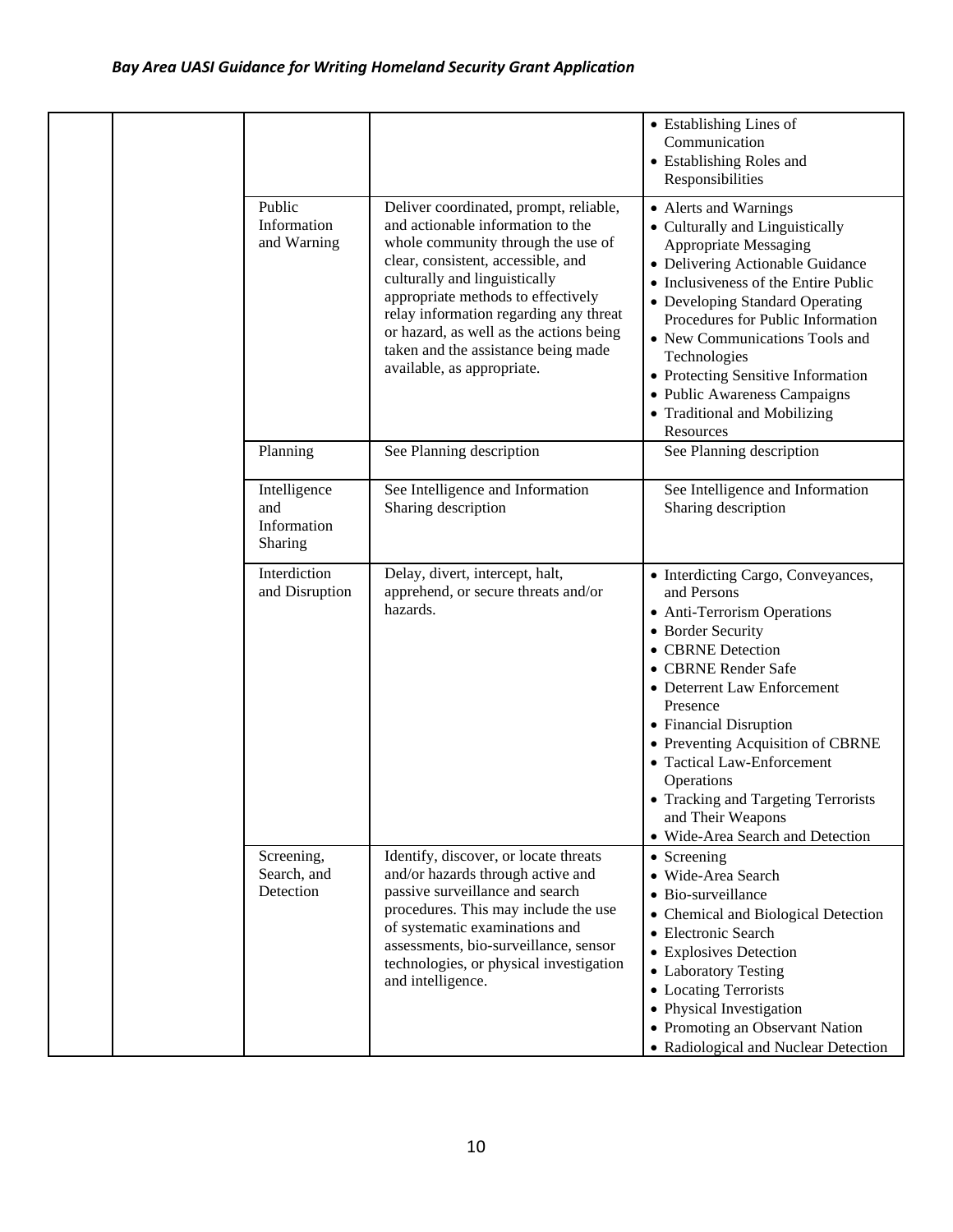|                         |                                                | <b>Access Control</b><br>& Identity<br>Verification                     | Apply and support necessary physical,<br>technological, and cyber measures to<br>control admittance to critical locations<br>and systems.                                                                                                     | • Verifying Identity<br>• Controlling Cyber Access<br>• Controlling Physical Access                                                                                                                                                                                                                                                                                    |
|-------------------------|------------------------------------------------|-------------------------------------------------------------------------|-----------------------------------------------------------------------------------------------------------------------------------------------------------------------------------------------------------------------------------------------|------------------------------------------------------------------------------------------------------------------------------------------------------------------------------------------------------------------------------------------------------------------------------------------------------------------------------------------------------------------------|
|                         |                                                | Physical<br>Protective<br>Measures                                      | Implement and maintain risk-informed<br>countermeasures, and policies<br>protecting people, borders, structures,<br>materials, products, and systems<br>associated with key operational<br>activities and critical infrastructure<br>sectors. | • Physical Security Measures<br>• Site-Specific and Process-Specific<br><b>Risk Assessments</b><br>• Biosecurity<br>• Border Protection<br>• Identifying and Prioritizing Assets<br>to Protect                                                                                                                                                                         |
|                         |                                                | <b>Risk</b><br>Management<br>for Protection<br>Programs &<br>Activities | Identify, assess, and prioritize risks to<br>inform Protection activities,<br>countermeasures, and investments.                                                                                                                               | • Data Collection<br>• Risk Assessment<br>• Analysis Tools<br>• Incorporating Risk Assessments in<br><b>Exercise Design</b><br>• Risk Communication<br>• Risk Management Planning                                                                                                                                                                                      |
| 3                       | National Priority:<br>Enhance<br>Cybersecurity | Cybersecurity                                                           | Protect (and if needed, restore)<br>electronic communications systems,<br>information, and services from<br>damage, unauthorized use, and<br>exploitation.                                                                                    | • Guidelines, Regulations, and<br><b>Standards</b><br>• Sharing Threat Information<br>• Continuity of Operations for Cyber<br>Systems<br>• Controlling Electronic Access<br>• Detecting Malicious Activity<br>• End-User Awareness<br>• Investigating Malicious Actors<br>• Protective Measures<br>• Securing CIKR and SCADA<br>Systems<br>• Technical Countermeasures |
|                         |                                                | <b>Risk</b><br>Management<br>for Protection<br>Programs &<br>Activities | See Risk Management for Protection<br>Programs & Activities description                                                                                                                                                                       | See Risk Management for<br>Protection Programs & Activities<br>description                                                                                                                                                                                                                                                                                             |
|                         |                                                | <b>Access Control</b><br>& Identity<br>Verification                     | See Access Control & Identity<br>Verification description                                                                                                                                                                                     | See Access Control & Identity<br>Verification description                                                                                                                                                                                                                                                                                                              |
|                         |                                                | Planning                                                                | See Planning description                                                                                                                                                                                                                      | See Planning description                                                                                                                                                                                                                                                                                                                                               |
|                         |                                                | Intelligence<br>and<br>Information<br>Sharing                           | See Intelligence and Information<br>Sharing description                                                                                                                                                                                       | See Intelligence and Information<br>Sharing description                                                                                                                                                                                                                                                                                                                |
|                         |                                                | Interdiction<br>and Disruption                                          | See Interdiction and Disruption<br>description                                                                                                                                                                                                | See Interdiction and Disruption<br>description                                                                                                                                                                                                                                                                                                                         |
| $\overline{\mathbf{4}}$ | National Priority:<br>Addressing               | Planning                                                                | See Planning description                                                                                                                                                                                                                      | See Planning description                                                                                                                                                                                                                                                                                                                                               |
|                         | <b>Emergent Threats</b>                        | Intelligence<br>and                                                     | See Intelligence and Information<br>Sharing description                                                                                                                                                                                       | See Intelligence and Information<br>Sharing description                                                                                                                                                                                                                                                                                                                |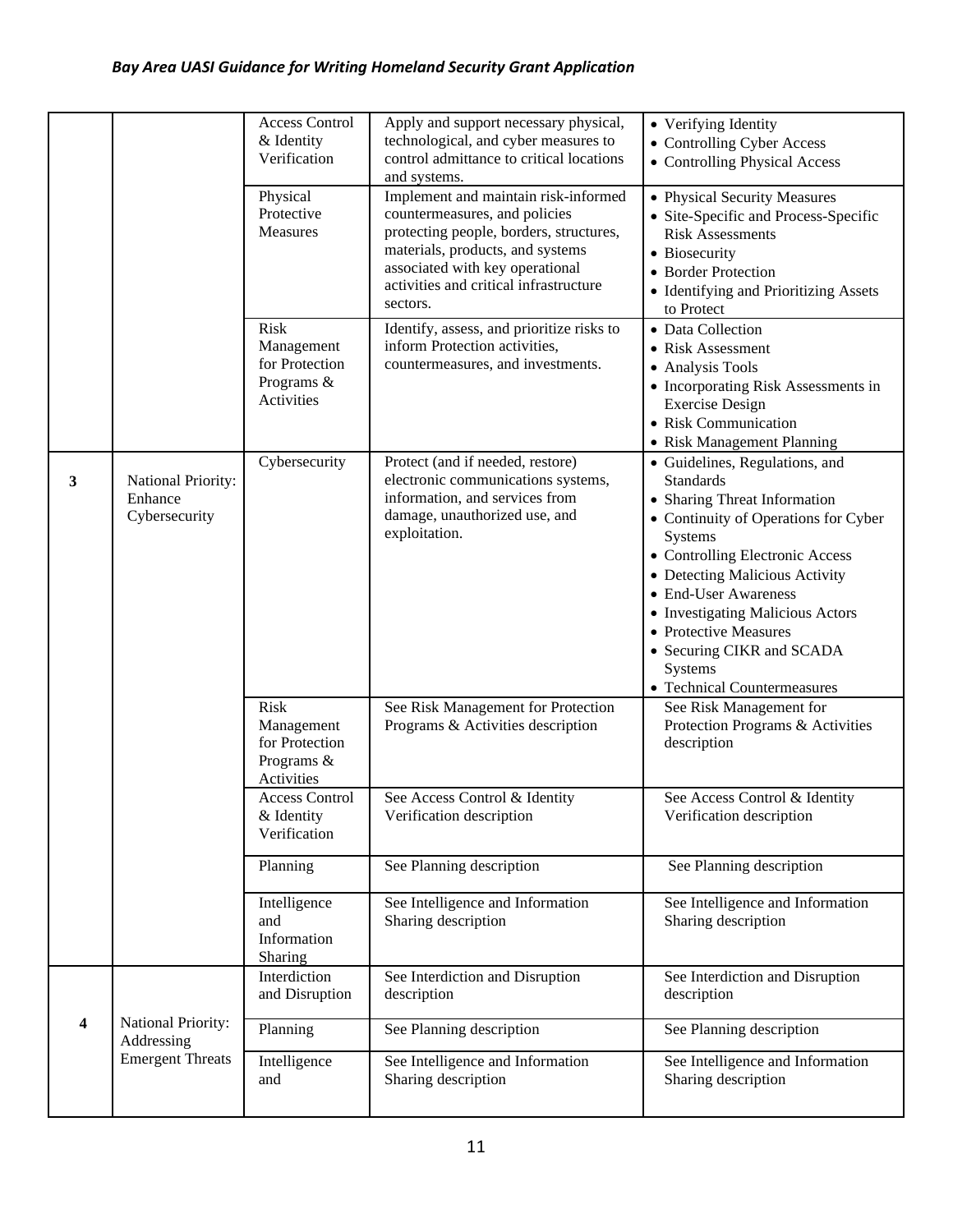|   |                                                            | Information<br>Sharing                                                    |                                                                                                                                                                                                                                                  |                                                                                                                                                                                                                                                                                                            |
|---|------------------------------------------------------------|---------------------------------------------------------------------------|--------------------------------------------------------------------------------------------------------------------------------------------------------------------------------------------------------------------------------------------------|------------------------------------------------------------------------------------------------------------------------------------------------------------------------------------------------------------------------------------------------------------------------------------------------------------|
|   |                                                            | Public<br>Information<br>and Warning                                      | See Public Information and Warning<br>description                                                                                                                                                                                                | See Public Information and<br>Warning description                                                                                                                                                                                                                                                          |
|   |                                                            | Operational<br>Coordination                                               | See Operational Coordination<br>description                                                                                                                                                                                                      | See Operational Coordination<br>description                                                                                                                                                                                                                                                                |
|   |                                                            | Interdiction and<br>Disruption                                            | See Interdiction and Disruption<br>description                                                                                                                                                                                                   | See Interdiction and Disruption<br>description                                                                                                                                                                                                                                                             |
| 5 | National Priority:<br>Combating<br><b>Violent Domestic</b> | Screening,<br>Search and<br>Detection                                     | See Screening, Search, and Detection<br>description                                                                                                                                                                                              | See Screening, Search, and Detection<br>description                                                                                                                                                                                                                                                        |
|   | Extremists                                                 | Physical<br>Protective<br>Measures                                        | See Physical Protective Measures<br>description                                                                                                                                                                                                  | See Physical Protective Measures<br>description                                                                                                                                                                                                                                                            |
|   |                                                            | Intelligence and<br>Information<br>Sharing                                | See Intelligence and Information Sharing<br>description                                                                                                                                                                                          | See Intelligence and Information<br>Sharing description                                                                                                                                                                                                                                                    |
|   |                                                            | Planning                                                                  | See Planning description                                                                                                                                                                                                                         | See Planning description                                                                                                                                                                                                                                                                                   |
|   |                                                            | Public<br>Information and<br>Warning                                      | See Public Information and Warning<br>description                                                                                                                                                                                                | See Public Information and Warning<br>description                                                                                                                                                                                                                                                          |
|   |                                                            | Operational<br>Coordination                                               | See Operational Coordination<br>description                                                                                                                                                                                                      | See Operational Coordination<br>description                                                                                                                                                                                                                                                                |
|   |                                                            | <b>Risk</b><br>Management<br>for Protection<br>Programs and<br>Activities | See Risk Management for Protection<br>Programs & Activities description                                                                                                                                                                          | See Risk Management for<br>Protection Programs & Activities<br>description                                                                                                                                                                                                                                 |
| 6 | Strengthen<br>Emergency<br>Communications<br>Capabilities  | Operational<br>Communicatio<br>ns                                         | Ensure the capacity for timely<br>communications in support of security,<br>situational awareness, and operations<br>by any and all means available, among<br>and between affected communities in<br>the impact area and all response<br>forces. | • Interoperable Communications<br><b>Between Responders</b><br>• Communication Between<br>Responders and the Affected<br>Population<br>• Data Communications<br>• Re-establishing Communications<br>Infrastructure<br>• Re-establishing Critical;<br><b>Information Networks</b><br>• Voice Communications |
|   |                                                            | Public<br>Information<br>and Warning                                      | See Public Information and Warning<br>description                                                                                                                                                                                                | See Public Information and<br>Warning description                                                                                                                                                                                                                                                          |
|   |                                                            | Planning                                                                  | See Planning description                                                                                                                                                                                                                         | See Planning description                                                                                                                                                                                                                                                                                   |
|   |                                                            | Public<br>Information<br>and Warning                                      | See Public Information and Warning<br>description                                                                                                                                                                                                | See Public Information and<br>Warning description                                                                                                                                                                                                                                                          |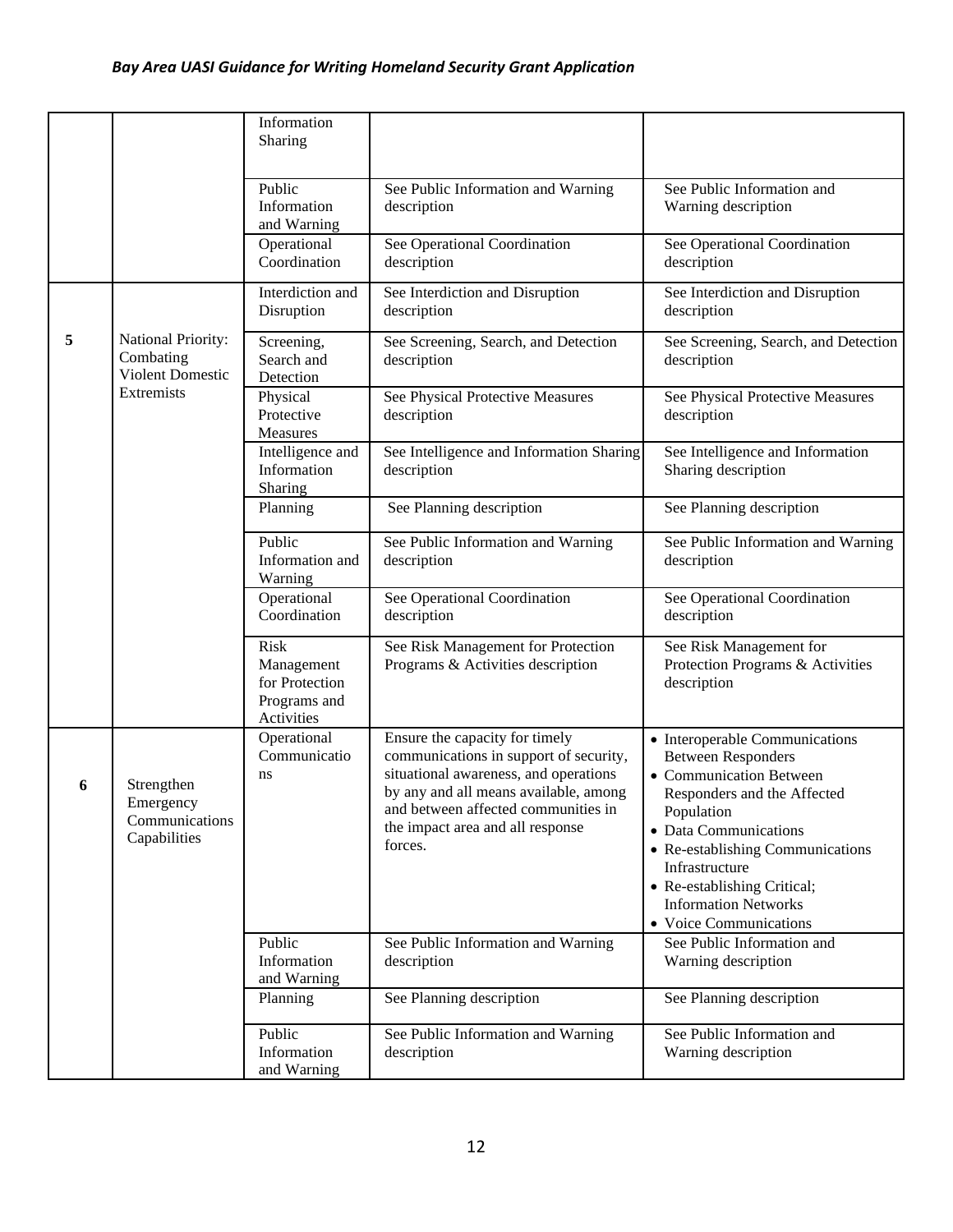| 7 | <b>Enhance Medical</b><br>and Public Health<br>Preparedness | Public Health,<br>Healthcare, and<br>Emergency<br>Medical<br>Services<br>Fatality                 | Provide lifesaving medical treatment<br>via Emergency Medical Services and<br>related operations and avoid additional<br>disease and injury by providing<br>targeted public health, medical, and<br>behavioral health support, and<br>products to all affected populations.<br>Provide fatality management services,                                                                                                                                   | • Definitive Care<br>• Emergency Medical Services<br>• Triage and Initial Stabilization<br>• Health Assessments<br>• Clinical Laboratory Testing<br>• Medical Countermeasures<br>• Medical Surge<br>• Public Health Interventions<br>• Body Recovery                                                                                                                              |
|---|-------------------------------------------------------------|---------------------------------------------------------------------------------------------------|--------------------------------------------------------------------------------------------------------------------------------------------------------------------------------------------------------------------------------------------------------------------------------------------------------------------------------------------------------------------------------------------------------------------------------------------------------|-----------------------------------------------------------------------------------------------------------------------------------------------------------------------------------------------------------------------------------------------------------------------------------------------------------------------------------------------------------------------------------|
|   |                                                             | Management                                                                                        | including decedent remains recovery<br>and victim identification, working with<br>local, state, tribal, territorial, insular<br>area, and Federal authorities to provide<br>mortuary processes, temporary storage<br>or permanent internment solutions,<br>sharing information with mass care<br>services for the purpose of reunifying<br>family members and caregivers with<br>missing persons/remains, and<br>providing counseling to the bereaved. | • Mortuary Services<br>• Victim Identification<br>• Bereavement Counseling<br>• Family Reunification                                                                                                                                                                                                                                                                              |
|   |                                                             | Health and<br>Social Services                                                                     | Restore and improve health and social<br>services capabilities and networks to<br>promote the resilience, independence,<br>health (including behavioral health),<br>and well-being of the whole<br>community.                                                                                                                                                                                                                                          | • Healthcare Facilities and Coalitions<br>• Social Services<br>• Behavioral Health<br>• Determining Health and Social<br><b>Needs</b><br>• Ensuring Access<br>• Environmental Health<br>• Food Safety<br>• Health Assessment<br>• Medical Products and Services<br>• Public Awareness<br>• Public Health Measures<br>• Response and Recovery Worker<br>Health<br>• School Impacts |
|   |                                                             | Environmental<br>Response/<br>Health &<br>Safety                                                  | Conduct appropriate measures to<br>ensure the protection of the health and<br>safety of the public and workers, as<br>well as the environment, from all-<br>hazards in support of responder<br>operations and the affected<br>communities.                                                                                                                                                                                                             | · Hazardous Material Clean-Up<br>• Decontamination<br>• Debris Removal<br>• Environmental Impact Analysis<br>• Health and Safety Monitoring and<br>Assessment<br>• Predictive Modeling<br>• Responder Safety<br>• Survivor Safety and Assistance                                                                                                                                  |
| 8 | Strengthen<br>Information<br>Sharing and<br>Collaboration   | Intelligence<br>and<br>Information<br>Sharing<br>Risk and<br>Disaster<br>Resiliency<br>Assessment | See Intelligence and Information<br>Sharing description<br>Assess risk and disaster resilience so<br>that decision makers, responders, and<br>community members can take<br>informed action to reduce their entity's<br>risk and increase their resilience.                                                                                                                                                                                            | See Intelligence and Information<br>Sharing description<br>• Modeling and Analysis<br>• Obtaining and Sharing Data<br>• Education and Training                                                                                                                                                                                                                                    |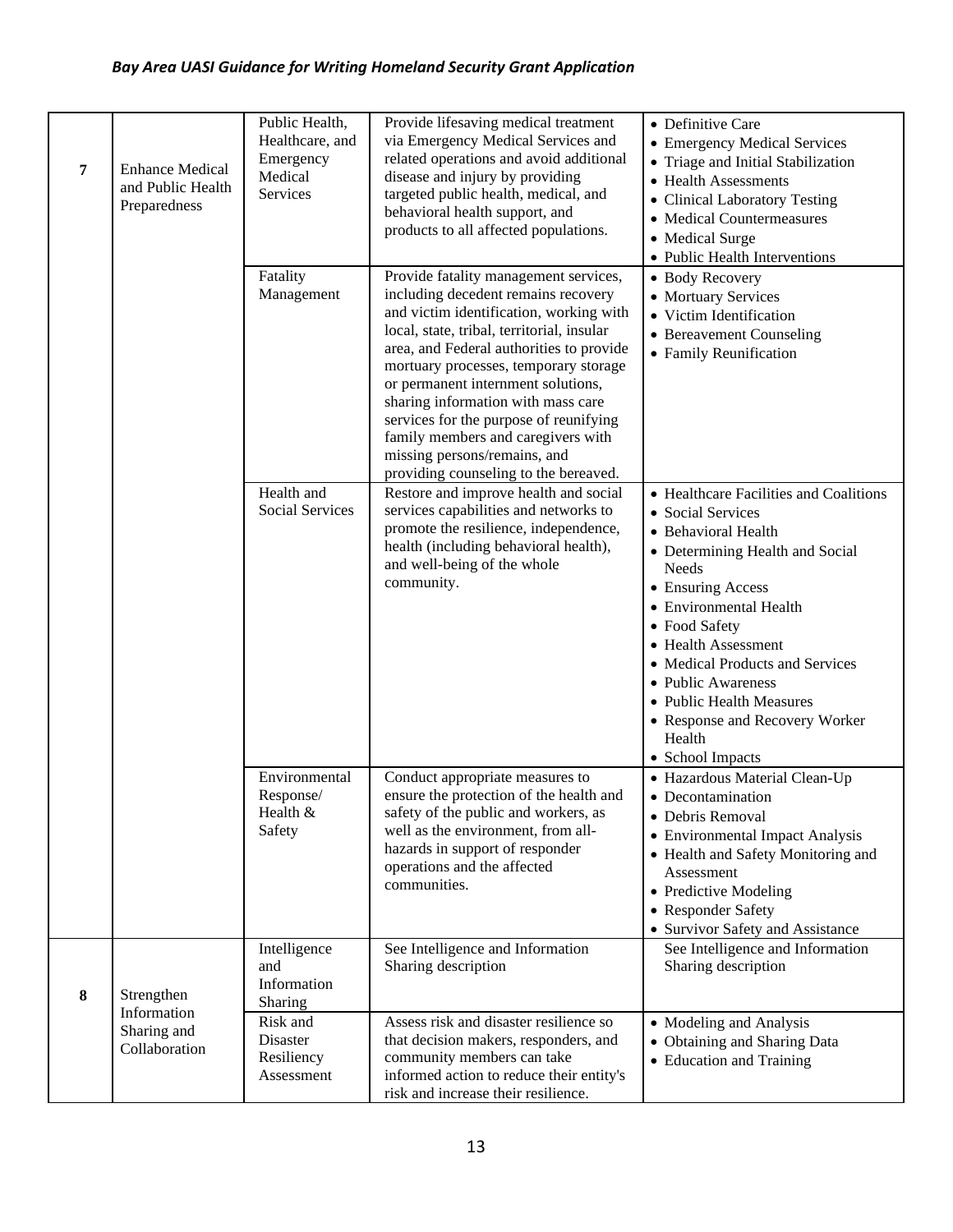|   |                                                                                                                                                                                            | Planning                                                         | See Planning description                                                                                                                                                                                                                                                                                                                      | See Planning description                                                                                                                                                                                                                                                                                                                                                       |
|---|--------------------------------------------------------------------------------------------------------------------------------------------------------------------------------------------|------------------------------------------------------------------|-----------------------------------------------------------------------------------------------------------------------------------------------------------------------------------------------------------------------------------------------------------------------------------------------------------------------------------------------|--------------------------------------------------------------------------------------------------------------------------------------------------------------------------------------------------------------------------------------------------------------------------------------------------------------------------------------------------------------------------------|
|   |                                                                                                                                                                                            | Threats and<br>Hazards<br>Identification                         | Identify the threats and hazards that<br>occur in the geographic area;<br>determine the frequency and<br>magnitude; and incorporate this into<br>analysis and planning processes so as<br>to clearly understand the needs of a<br>community or entity.                                                                                        | • Estimating Frequency and<br>Magnitude<br>• Modeling and Analysis<br>• Stakeholder<br>Collaboration/Coordination<br>• Data Collection and Sharing                                                                                                                                                                                                                             |
|   |                                                                                                                                                                                            | Risk<br>Management<br>for Protection<br>Programs &<br>Activities | See Risk Management for Protection<br>Programs & Activities description                                                                                                                                                                                                                                                                       | See Risk Management for<br>Protection Programs & Activities<br>description                                                                                                                                                                                                                                                                                                     |
| 9 | Enhance Multi-<br>Jurisdictional<br>/Inter-<br>Jurisdictional All-<br>Hazards Incident<br>Planning,<br>Response &<br>Recovery<br>Capabilities,<br>including critical<br>infrastructure and | Infrastructure<br>Systems                                        | Stabilize critical infrastructure<br>functions, minimize health and safety<br>threats, and efficiently restore and<br>revitalize systems and services to<br>support a viable, resilient community.                                                                                                                                            | • Communications Systems<br>• Power Restoration<br>• Sanitation<br>• Water Treatment and Provision<br>• Dams and Flood Control<br>• Food Production and Delivery<br>• Government Facilities<br>• Heating Fuel Provision<br>• Hospitals<br>• Infrastructure Site Assessments<br>• Public Recreation Facilities<br>• Public Safety Facilities<br>• Transportation Infrastructure |
|   | key resources                                                                                                                                                                              | Forensics and<br>Attribution                                     | Conduct forensic analysis and attribute<br>terrorist acts (including the means and<br>methods of terrorism) to their source,<br>to include forensic analysis as well as<br>attribution for an attack and for the<br>preparation for an attack in an effort to<br>prevent initial or follow-on acts and/or<br>swiftly develop counter-options. | • Attribution Assessment<br>• Crime Scene Preservation and<br>Exploitation<br>• Evidence Collection<br>• Forensic Analysis<br>• Terrorist Investigations<br>• Assessing Terrorist Capabilities<br>• Biometric Analysis<br>• CBRNE Material Analysis<br>· Digital Media and Network<br>Exploitation                                                                             |
|   |                                                                                                                                                                                            | Screening,<br>Search, and<br>Detection<br>Public                 | See Screening, Search, and Detection<br>description<br>See Public Information and Warning                                                                                                                                                                                                                                                     | See Screening, Search, and<br>Detection description<br>See Public Information and                                                                                                                                                                                                                                                                                              |
|   |                                                                                                                                                                                            | Information &<br>Warning                                         | description                                                                                                                                                                                                                                                                                                                                   | Warning description                                                                                                                                                                                                                                                                                                                                                            |
|   |                                                                                                                                                                                            | Interdiction<br>and Disruption                                   | See Interdiction and Disruption<br>description                                                                                                                                                                                                                                                                                                | See Interdiction and Disruption<br>description                                                                                                                                                                                                                                                                                                                                 |
|   |                                                                                                                                                                                            | Supply Chain<br>Security and<br>Integrity                        | Strengthen the security and resilience<br>of the supply chain.                                                                                                                                                                                                                                                                                | • Analysis of Supply Chain<br>Dependencies<br>• Implementing Countermeasures<br>• Implementing Physical Protection<br>• Integrating Security Processes<br>• Verification and Detection                                                                                                                                                                                         |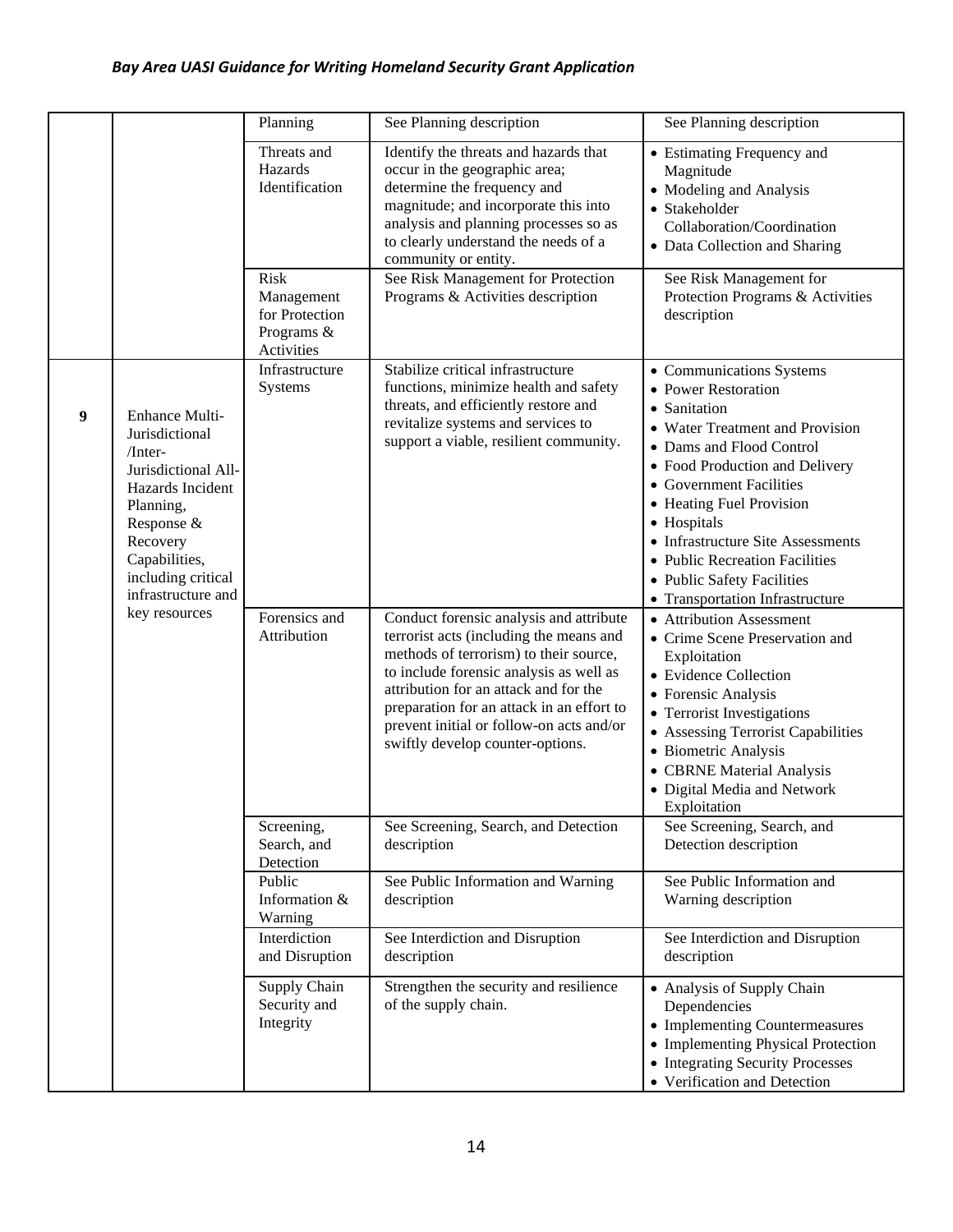| Environmental<br>Response /<br>Health $&$<br>Safety        | See Environmental<br>Response/Health & Safety description                                                                                                                                                                                                                                                                                                                                               | See Environmental<br>Response/Health & Safety<br>description                                                                                                                                                                                                  |
|------------------------------------------------------------|---------------------------------------------------------------------------------------------------------------------------------------------------------------------------------------------------------------------------------------------------------------------------------------------------------------------------------------------------------------------------------------------------------|---------------------------------------------------------------------------------------------------------------------------------------------------------------------------------------------------------------------------------------------------------------|
| Mass Care<br>Services                                      | Provide life-sustaining and human<br>services to the affected population, to<br>include hydration, feeding, sheltering,<br>temporary housing, evacuee support,<br>reunification, and distribution of<br>emergency supplies.                                                                                                                                                                             | • Ensuring Access<br>$\bullet$ Feeding<br>• Hydration<br>• Pets<br>• Relocation Assistance<br>• Resource Distribution<br>• Sheltering<br>• Family Reunification                                                                                               |
| Mass Search<br>and Rescue<br>Operations                    | Deliver traditional and atypical search<br>and rescue capabilities, including<br>personnel, services, animals, and<br>assets to survivors in need, with the<br>goal of saving the greatest number of<br>endangered lives in the shortest time<br>possible.                                                                                                                                              | • Community-Based Search and<br><b>Rescue Support</b><br>• Rescue Operations<br>• Search Operations<br>• Specialized Operations<br>• Synchronizing Operations                                                                                                 |
| Logistics $\&$<br>Supply Chain<br>Management               | Deliver essential commodities,<br>equipment, and services in support of<br>impacted communities and survivors,<br>to include emergency power and fuel<br>support, as well as the coordination of<br>access to community staples.<br>Synchronize logistics capabilities and<br>enable the restoration of impacted<br>supply chains.                                                                      | • Resource Delivery<br>• Resource Management<br>• Access to Community Staples<br>• Donations Management<br>• Emergency Power Provision<br>• Fuel Support<br>• Private Resource<br>• Resource Tracking<br>• Supply Chain Restoration<br>• Volunteer Management |
| On-scene<br>Security<br>Protection /<br>Law<br>Enforcement | Ensure a safe and secure environment<br>through law enforcement and related<br>security and protection operations for<br>people and communities located<br>within affected areas and also for<br>response personnel engaged in<br>lifesaving and life-sustaining<br>operations.                                                                                                                         | • Law Enforcement<br>• Protecting Response Personnel<br>• Securing Disaster Areas                                                                                                                                                                             |
| Fire<br>Management<br>and<br>Suppression                   | Provide structural, wildland, and<br>specialized firefighting capabilities to<br>manage and suppress fires of all types,<br>kinds, and complexities while<br>protecting the lives, property, and the<br>environment in the affected area.                                                                                                                                                               | • Structural Firefighting<br>• Wildland Firefighting<br>• Specialized Firefighting<br>• Initial Attack Firefighting<br>• Extended Attack Firefighting                                                                                                         |
| Natural and<br>Cultural<br>Resources                       | Protect natural and cultural resources<br>and historic properties through<br>appropriate planning, mitigation,<br>response, and recovery actions to<br>preserve, conserve, rehabilitate, and<br>restore them consistent with post-<br>disaster community priorities and best<br>practices and in compliance with<br>applicable environmental and historic<br>preservation laws and executive<br>orders. | • Damage Assessment<br>• Environmental Preservation and<br>Restoration<br>• Historic Preservation                                                                                                                                                             |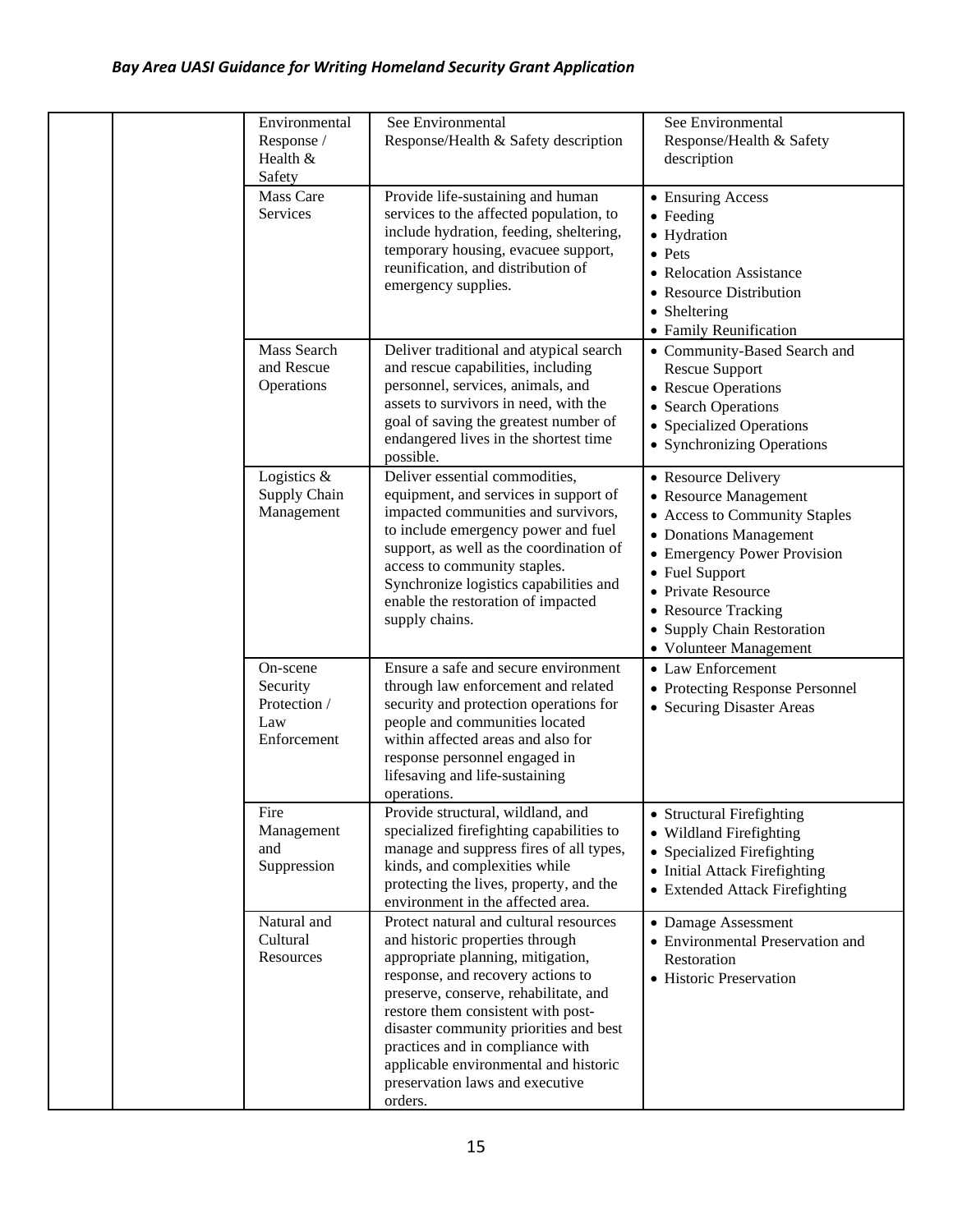|  |                             | Health and<br><b>Social Services</b>                                                                                                                                                                                                                                                                  | See Health and Social Services<br>description                                                                                                                                                                                                                                                                          | See Health and Social Services<br>description                                                                                                                                                                                                     |
|--|-----------------------------|-------------------------------------------------------------------------------------------------------------------------------------------------------------------------------------------------------------------------------------------------------------------------------------------------------|------------------------------------------------------------------------------------------------------------------------------------------------------------------------------------------------------------------------------------------------------------------------------------------------------------------------|---------------------------------------------------------------------------------------------------------------------------------------------------------------------------------------------------------------------------------------------------|
|  | Critical<br>Transportation  | Provide transportation (including<br>infrastructure access and accessible<br>transportation services) for response<br>priority objectives, including the<br>evacuation of people and animals, and<br>the delivery of vital response<br>personnel, equipment, and services<br>into the affected areas. | • Debris Removal<br>• Establishing Access<br>• Evacuation<br>• Airspace Management<br>• Delivery of Response Assets<br>• Reentering Affected Area<br>• Transportation Safety and<br><b>Condition Assessments</b>                                                                                                       |                                                                                                                                                                                                                                                   |
|  | Economic<br>Recovery        | Return economic and business<br>activities (including food and<br>agriculture) to a healthy state and<br>develop new business and employment<br>opportunities that result in an<br>economically viable community.                                                                                     | • Reopening Businesses<br>• Business/Economic Continuity<br>Planning<br>• Developing Recovery Objectives<br>• Developing the Workforce<br>• Disseminating Information<br>• Economic Impact Assessments<br>• Incentivizing Entrepreneurial and<br><b>Business Development</b><br>• Management Planning                  |                                                                                                                                                                                                                                                   |
|  | Housing                     | Implement housing solutions that<br>effectively support the needs of the<br>whole community and contribute to its<br>sustainability and resilience.                                                                                                                                                   | • Addressing Housing Shortages<br>• Housing Accessibility<br>• Transition from Interim to<br>Permanent/Long-Term Housing<br>• Housing Affordability<br>• Housing Assessments<br>• Reconstruction of Destroyed<br>Housing<br>• Rehabilitation of Damaged Housing                                                        |                                                                                                                                                                                                                                                   |
|  | Operational<br>Coordination | See Operational Coordination<br>description                                                                                                                                                                                                                                                           | See Operational Coordination<br>description                                                                                                                                                                                                                                                                            |                                                                                                                                                                                                                                                   |
|  |                             | Planning                                                                                                                                                                                                                                                                                              | See Planning description                                                                                                                                                                                                                                                                                               | See Planning description                                                                                                                                                                                                                          |
|  |                             | Physical<br>Protective<br>Measures                                                                                                                                                                                                                                                                    | See Physical Protective Measures<br>description                                                                                                                                                                                                                                                                        | See Physical Protective Measures<br>description                                                                                                                                                                                                   |
|  |                             | <b>Access Control</b><br>& Identity<br>Verification                                                                                                                                                                                                                                                   | See Access Control & Identity<br>Verification description                                                                                                                                                                                                                                                              | See Access Control & Identity<br>Verification description                                                                                                                                                                                         |
|  |                             | Planning                                                                                                                                                                                                                                                                                              | See Planning description                                                                                                                                                                                                                                                                                               | See Planning description                                                                                                                                                                                                                          |
|  |                             | Long-term<br>Vulnerability<br>Reduction                                                                                                                                                                                                                                                               | Build and sustain resilient systems,<br>communities, and critical<br>infrastructure and key resources<br>lifelines so as to reduce their<br>vulnerability to natural, technological,<br>and human-caused threats and hazards<br>by lessening the likelihood, severity,<br>and duration of the adverse<br>consequences. | • Incorporating Mitigation Measures<br>into Construction and Development<br>• Adopting Vulnerability Reduction<br><b>Standards and Building Codes</b><br>• Developing Neighborhood Civic<br>Organizations<br>• Individual and Family Preparedness |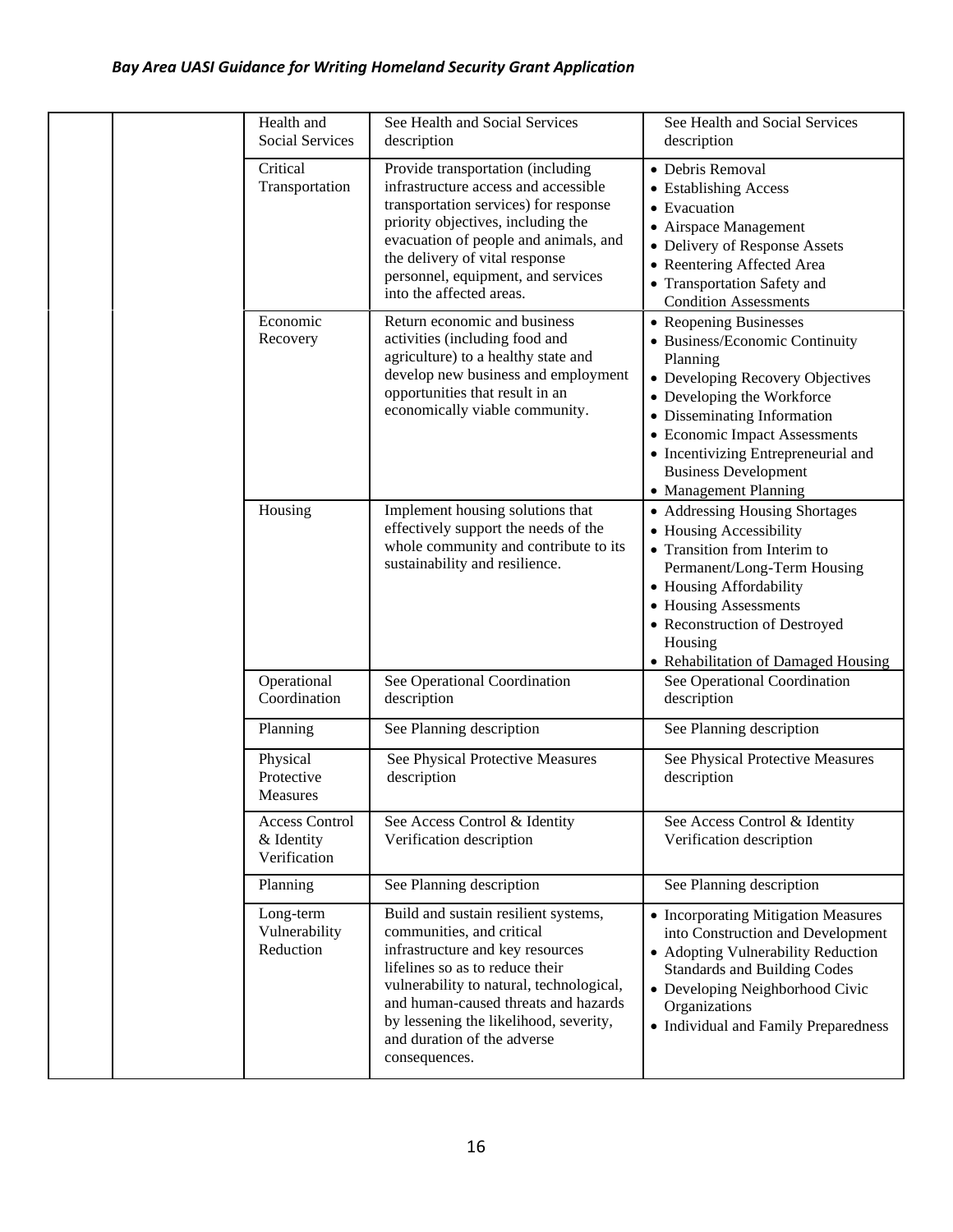# **APPENDIX C Allowable Expenses**



*Please note that DHS has yet to issue guidelines for FY22. In the absence of this information, below please find the allowable spending information for FY21. At this time, the Management Team does not anticipate changes in the allowable spending guidelines in the FY22 Notice of Funding Opportunity. The Management Team will update stakeholders on any such changes in a timely manner.*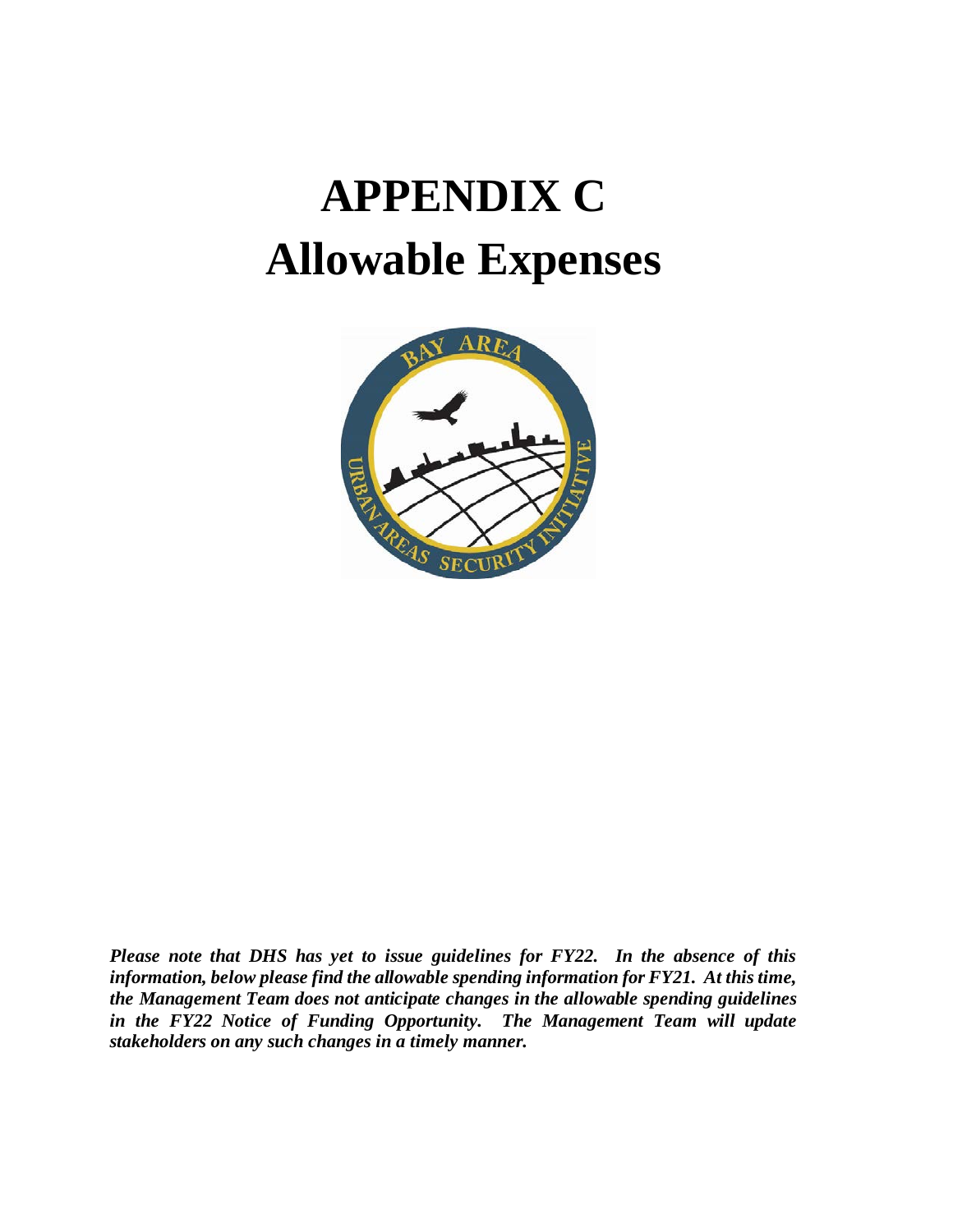#### **Introduction**

The following is a summary of allowable spending areas under the UASI program as it pertains to the Bay Area UASI. Please contact the Bay Area UASI Management Team for clarification, should you have questions regarding allowable cost items. The spending areas are broken out under planning, organization, equipment, training and exercises (POETE) spending areas. This matches the DHS mandated budget sections for Investment Justifications that the Bay Area must submit in order to receive DHS funding. The spending areas below outline what is allowable and are not lists of what should or must be purchased.

Recipients must comply with all the requirements in 2 C.F.R. Part 200 (*Uniform Administrative Requirements, Cost Principles, and Audit Requirements for Federal Awards*).

# **Planning**

Funds may be used for a range of emergency preparedness and management planning activities such as those associated with the development, review and revision of the THIRA, SPR, continuity of operations plans and other planning activities that support the National Preparedness Goal, placing an emphasis on updating and maintaining a current EOP that conforms to the guidelines outlined in CPG 101 v 2.0. For additional information, please see *[http://www.fema.gov/pdf/about/divisions/npd/CPG\\_101\\_V2.pdf](http://www.fema.gov/pdf/about/divisions/npd/CPG_101_V2.pdf)*.

#### **Organization**

Organizational activities include:

- Program management;
- Development of whole community partnerships;
- Structures and mechanisms for information sharing between the public and private sector;
- Implementing models, programs, and workforce enhancement initiatives to address ideologically-inspired radicalization to violence in the homeland;
- Tools, resources and activities that facilitate shared situational awareness between the public and private sectors;
- Operational Support;
- Utilization of standardized resource management concepts such as typing, inventorying, organizing, and tracking to facilitate the dispatch, deployment, and recovery of resources before, during, and after an incident;
- Responding to an increase in the threat level under the National Terrorism Advisory System (NTAS), or needs in resulting from a National Special Security Event; and
- Paying salaries and benefits for personnel to serve as qualified intelligence analysts.

Proposed expenditures of UASI funds must support organization activities within the Investment Justification (IJ) submission. Per grant guidelines, the Bay Area UASI is allowed up to 50 percent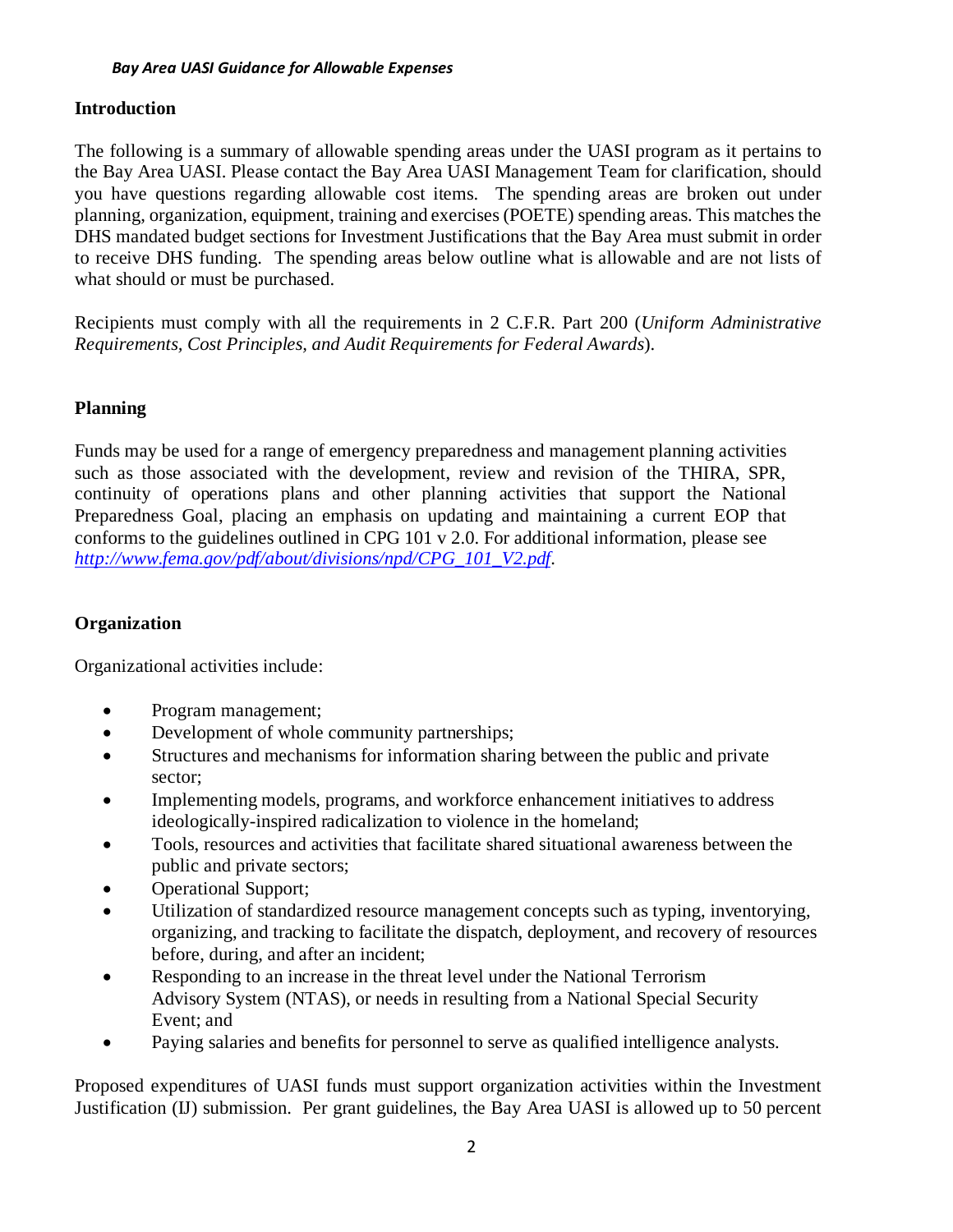(50%) of their funding for personnel costs. Personnel hiring, overtime, and backfill expenses are permitted under this grant only to the extent that such expenses are for the allowable activities within the scope of the grant. Personnel expenses may include but are not limited to: training and exercise coordinators, program managers and planners, intelligence analysts, and statewide interoperability coordinators (SWIC).

Upon request, a waiver of the 50 percent (50%) personnel limitation noted above may be granted. Requests for waivers to the personnel cap must be submitted by the authorized CalOES representative to DHS' Grants Program Directorate (GPD) in writing on official letterhead, with the following information:

- Documentation explaining why the cap should be waived;
- Conditions under which the request is being submitted; and
- A budget and method of calculation of personnel costs both in percentages of the grant award and in total dollar amount. To avoid supplanting issues, the request must also include a three-year staffing history for the requesting entity.

Organizational activities under UASI include:

**Intelligence analysts.** Per the *Personnel Reimbursement for Intelligence Cooperation and Enhancement* (PRICE) *of Homeland Security Act* (Public Law 110-412), funds may be used to hire new staff and/or contractor positions to serve as intelligence analysts to enable information/intelligence sharing capabilities, as well as support existing intelligence analysts previously covered by UASI funding. In order to be hired as an intelligence analyst, staff and/or contractor personnel must meet at least one of the following criteria:

- Complete training to ensure baseline proficiency in intelligence analysis and production within six months of being hired; and/or,
- Previously served as an intelligence analyst for a minimum of two years either in a Federal intelligence agency, the military, or State and/or local law enforcement intelligence unit

All fusion center analytic personnel must demonstrate qualifications that meet or exceed competencies identified in the *Common Competencies for State, Local, and Tribal Intelligence Analysts*, which outlines the minimum categories of training needed for intelligence analysts. A certificate of completion of such training must be on file with the SAA and must be made available to the recipient's respective FEMA HQ Program Analyst upon request.

**Operational Overtime Costs.** In support of efforts to enhance capabilities for detecting, deterring, disrupting, and preventing acts of terrorism and other catastrophic events, operational overtime costs are allowable for increased protective security measures at critical infrastructure sites or other highrisk locations and to enhance public safety during mass gatherings and high-profile events. In that regard, sub-recipients are urged to consider using grant funding to support soft target preparedness activities. UASI funds may be used to support select operational expenses associated with increased security measures in the authorized categories cited in the table below, but this table is not exhaustive. DHS/FEMA retains the discretion to approve other types of requests that do not fit within one of the categories of the table.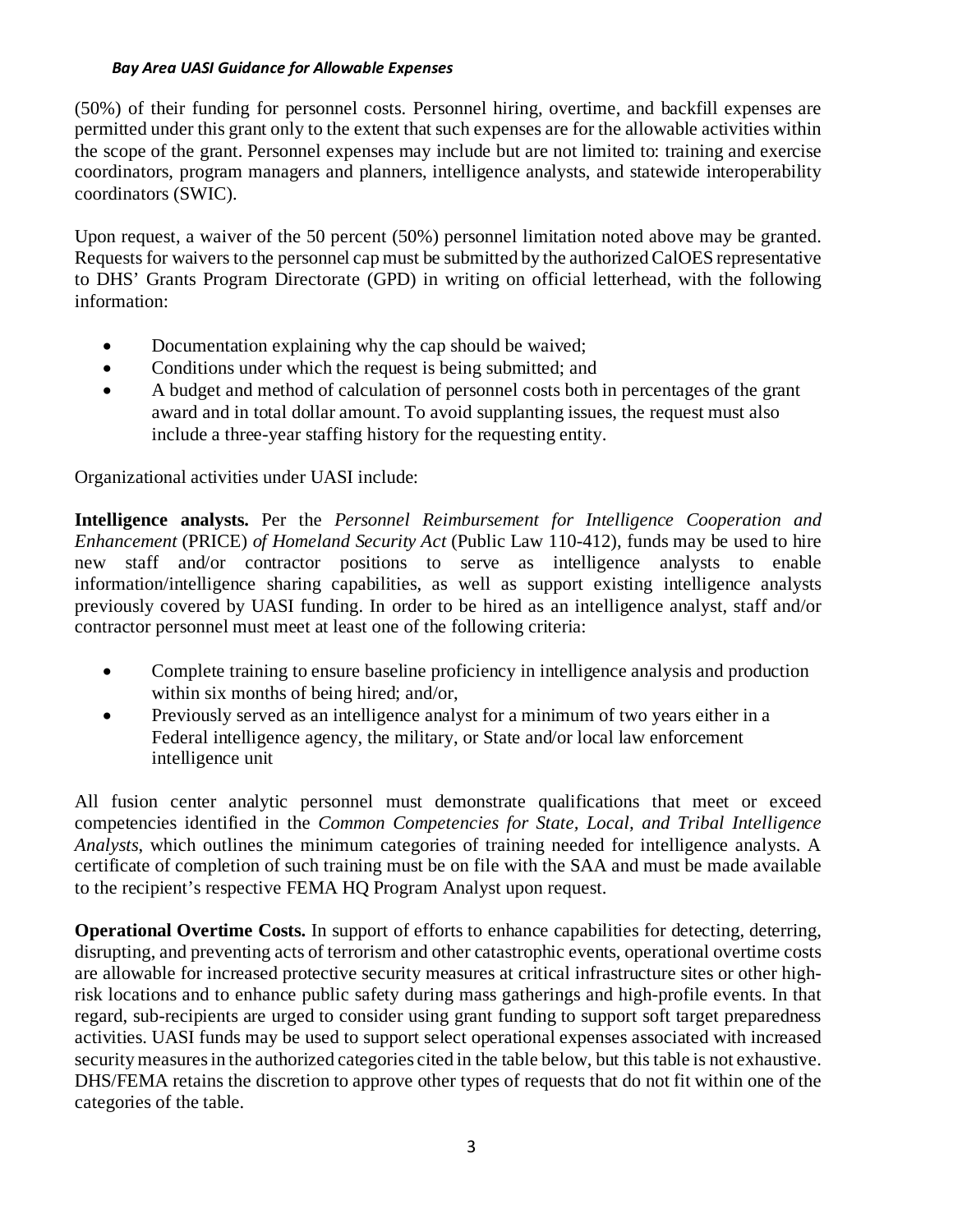|                | Category              | <b>Description</b>                                                                                                                                                                                                                                                                                                                                                                                                                                                                                                                                                                                                                                                                                                    |
|----------------|-----------------------|-----------------------------------------------------------------------------------------------------------------------------------------------------------------------------------------------------------------------------------------------------------------------------------------------------------------------------------------------------------------------------------------------------------------------------------------------------------------------------------------------------------------------------------------------------------------------------------------------------------------------------------------------------------------------------------------------------------------------|
| $\mathbf{1}$   | <b>National</b>       | Security measures in response to an                                                                                                                                                                                                                                                                                                                                                                                                                                                                                                                                                                                                                                                                                   |
|                | <b>Terrorism</b>      | increase in the threat level under the                                                                                                                                                                                                                                                                                                                                                                                                                                                                                                                                                                                                                                                                                |
|                | <b>Advisory</b>       | NTAS to an "elevated" or "imminent"                                                                                                                                                                                                                                                                                                                                                                                                                                                                                                                                                                                                                                                                                   |
|                | <b>System</b>         | alert status. GPD Information Bulletin No.                                                                                                                                                                                                                                                                                                                                                                                                                                                                                                                                                                                                                                                                            |
|                | (NTAS)                | 367, Impact of National Terrorism                                                                                                                                                                                                                                                                                                                                                                                                                                                                                                                                                                                                                                                                                     |
|                |                       | <b>Advisory System on Homeland Security</b>                                                                                                                                                                                                                                                                                                                                                                                                                                                                                                                                                                                                                                                                           |
|                |                       | Grant Programs, remains applicable;                                                                                                                                                                                                                                                                                                                                                                                                                                                                                                                                                                                                                                                                                   |
|                |                       | therefore, advance authorization from                                                                                                                                                                                                                                                                                                                                                                                                                                                                                                                                                                                                                                                                                 |
|                |                       | FEMA is not required. Refer to                                                                                                                                                                                                                                                                                                                                                                                                                                                                                                                                                                                                                                                                                        |
|                |                       | https://www.dhs.gov/topic/ntas for                                                                                                                                                                                                                                                                                                                                                                                                                                                                                                                                                                                                                                                                                    |
|                |                       | additional information on the NTAS.                                                                                                                                                                                                                                                                                                                                                                                                                                                                                                                                                                                                                                                                                   |
| $\overline{2}$ | <b>National</b>       | Security measures for a designated NSSE.                                                                                                                                                                                                                                                                                                                                                                                                                                                                                                                                                                                                                                                                              |
|                | <b>Security</b>       | NSSEs are events of national or                                                                                                                                                                                                                                                                                                                                                                                                                                                                                                                                                                                                                                                                                       |
|                | <b>Special Event</b>  | international significance deemed by DHS                                                                                                                                                                                                                                                                                                                                                                                                                                                                                                                                                                                                                                                                              |
|                | (NSSE)                | to be a potential target for terrorism or                                                                                                                                                                                                                                                                                                                                                                                                                                                                                                                                                                                                                                                                             |
|                |                       | other criminal activity.                                                                                                                                                                                                                                                                                                                                                                                                                                                                                                                                                                                                                                                                                              |
| 3              | <b>Special Event</b>  | Security measures required for SEAR                                                                                                                                                                                                                                                                                                                                                                                                                                                                                                                                                                                                                                                                                   |
|                | <b>Assessment</b>     | Level 1 through Level 4 events as                                                                                                                                                                                                                                                                                                                                                                                                                                                                                                                                                                                                                                                                                     |
|                | <b>Rating</b>         | designated by the Department of                                                                                                                                                                                                                                                                                                                                                                                                                                                                                                                                                                                                                                                                                       |
|                | (SEAR) Level          | Homeland Security (DHS) and included in                                                                                                                                                                                                                                                                                                                                                                                                                                                                                                                                                                                                                                                                               |
|                | 1 through             | the DHS National Special Events List, as                                                                                                                                                                                                                                                                                                                                                                                                                                                                                                                                                                                                                                                                              |
|                | <b>Level 4 Events</b> | defined below:                                                                                                                                                                                                                                                                                                                                                                                                                                                                                                                                                                                                                                                                                                        |
|                |                       | SEAR 1: A significant event with national<br>$\bullet$<br>and/or international importance that may<br>require extensive Federal interagency<br>support;<br>SEAR 2: A significant event with national<br>and/or international importance that may<br>require some level of Federal interagency<br>support.<br>SEAR 3: An event of national and/or<br>international importance that requires only<br>limited Federal support.<br>SEAR 4: An event with limited national<br>٠<br>importance that is managed at state and<br>local level.<br>NOTE: In cases where a threat of terrorism<br>can be associated with a SEAR Level 5<br>event, the event planners should coordinate<br>with their state or territory Homeland |
|                |                       | Security Advisor to seek re-adjudication of<br>the SEAR rating. Operational overtime for                                                                                                                                                                                                                                                                                                                                                                                                                                                                                                                                                                                                                              |

# **Table 1: Authorized Operational Overtime Categories**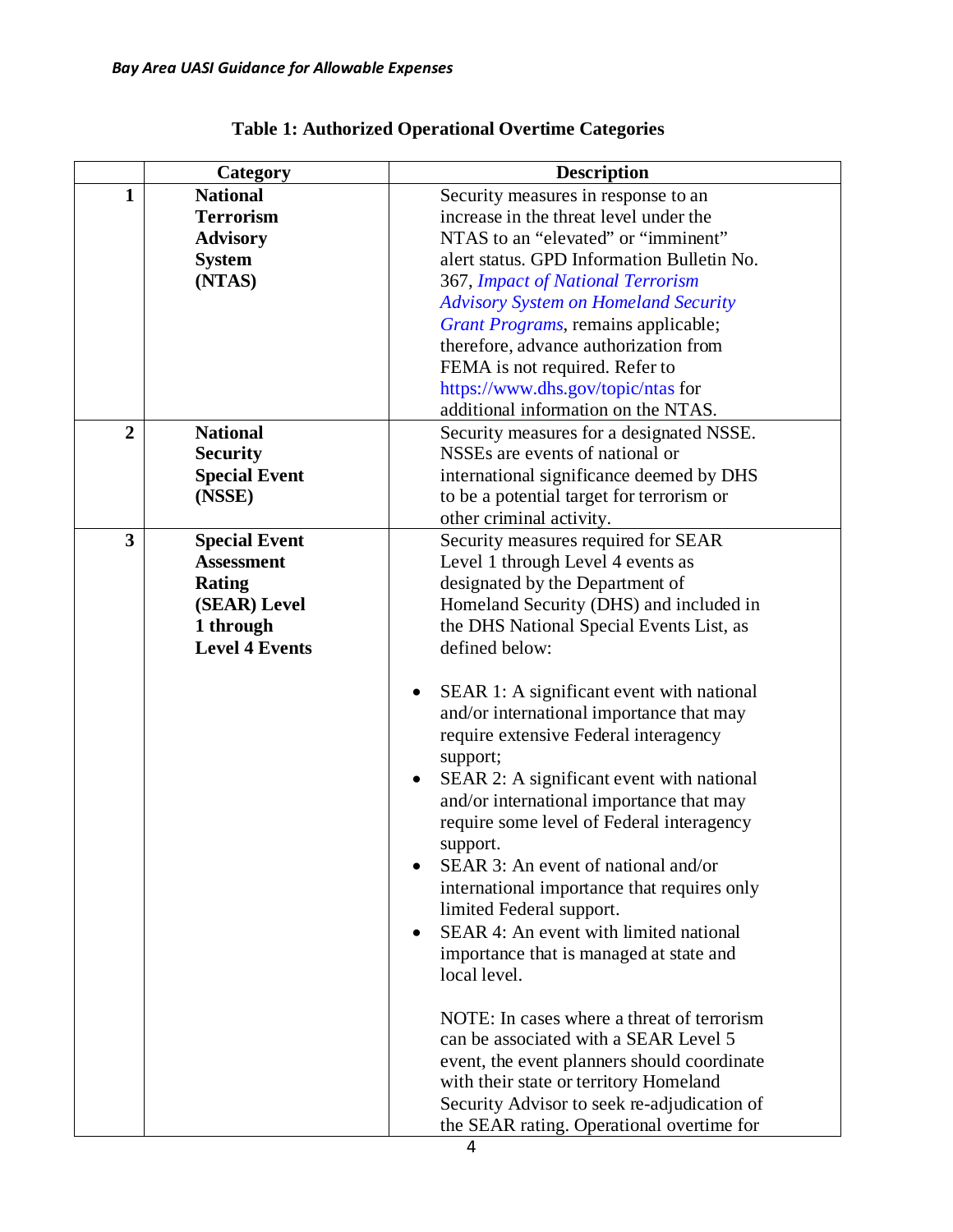|                         |                       | security measures associated with such        |
|-------------------------|-----------------------|-----------------------------------------------|
|                         |                       | events will be considered for approval by     |
|                         |                       | FEMA if re-adjudication results in a SEAR     |
|                         |                       | 1 through 4 rating.                           |
| $\overline{\mathbf{4}}$ | <b>States of</b>      | Declarations of states of emergency by the    |
|                         | <b>Emergency</b>      | Governor associated with a terrorism-         |
|                         |                       | related threat or incident. This excludes     |
|                         |                       | Presidentially-declared major disasters or    |
|                         |                       | emergencies where federal funding support     |
|                         |                       | for the proposed grant-funded activity is     |
|                         |                       | made available through the FEMA Public        |
|                         |                       | Assistance program or other Federal           |
|                         |                       | disaster grants.                              |
| 5                       | <b>National</b>       | Protection of Level 1 and Level 2 facilities  |
|                         | <b>Critical</b>       | identified through the Department of          |
|                         | <b>Infrastructure</b> | Homeland Security's NCIPP based on a          |
|                         | <b>Prioritization</b> | terrorism-related threat to critical          |
|                         | Program               | infrastructure.                               |
|                         | (NCIPP)               |                                               |
| 6                       | <b>Directed</b>       | Targeted security patrols in airports and     |
|                         | <b>Transit</b>        | major transit hubs based on a terrorism-      |
|                         | <b>Patrols</b>        | related threat to transportation systems.     |
| $\overline{7}$          | <b>Other Related</b>  | Overtime costs may be authorized for          |
|                         | <b>Personnel</b>      | personnel assigned to directly support any    |
|                         | Overtime              | of the security activities relating to the    |
|                         | <b>Costs</b>          | categories above. Examples include            |
|                         |                       | firefighters and emergency medical            |
|                         |                       | services personnel; public works              |
|                         |                       | employees who may be responsible for          |
|                         |                       | installing protective barriers and fencing;   |
|                         |                       | public safety personnel assigned to assist    |
|                         |                       | with event access and crowd control;          |
|                         |                       | emergency communications specialists;         |
|                         |                       | fusion center analysts; National Guard;       |
|                         |                       | contract security services; etc.              |
| 8                       | <b>Operational</b>    | Overtime costs are allowable for personnel    |
|                         | Support to a          | to participate in information, investigative, |
|                         | Federal               | and intelligence sharing activities related   |
|                         | <b>Agency</b>         | to homeland security/terrorism                |
|                         |                       | preparedness and specifically requested by    |
|                         |                       | a federal agency. Allowable costs are         |
|                         |                       | limited to overtime associated with           |
|                         |                       | federally requested participation in eligible |
|                         |                       | activities, including anti-terrorism task     |
|                         |                       | forces, Joint Terrorism Task Forces           |
|                         |                       | (JTTFs), Area Maritime Security               |
|                         |                       | Committees (as required by the Maritime       |
|                         |                       | Transportation Security Act of 2002), DHS     |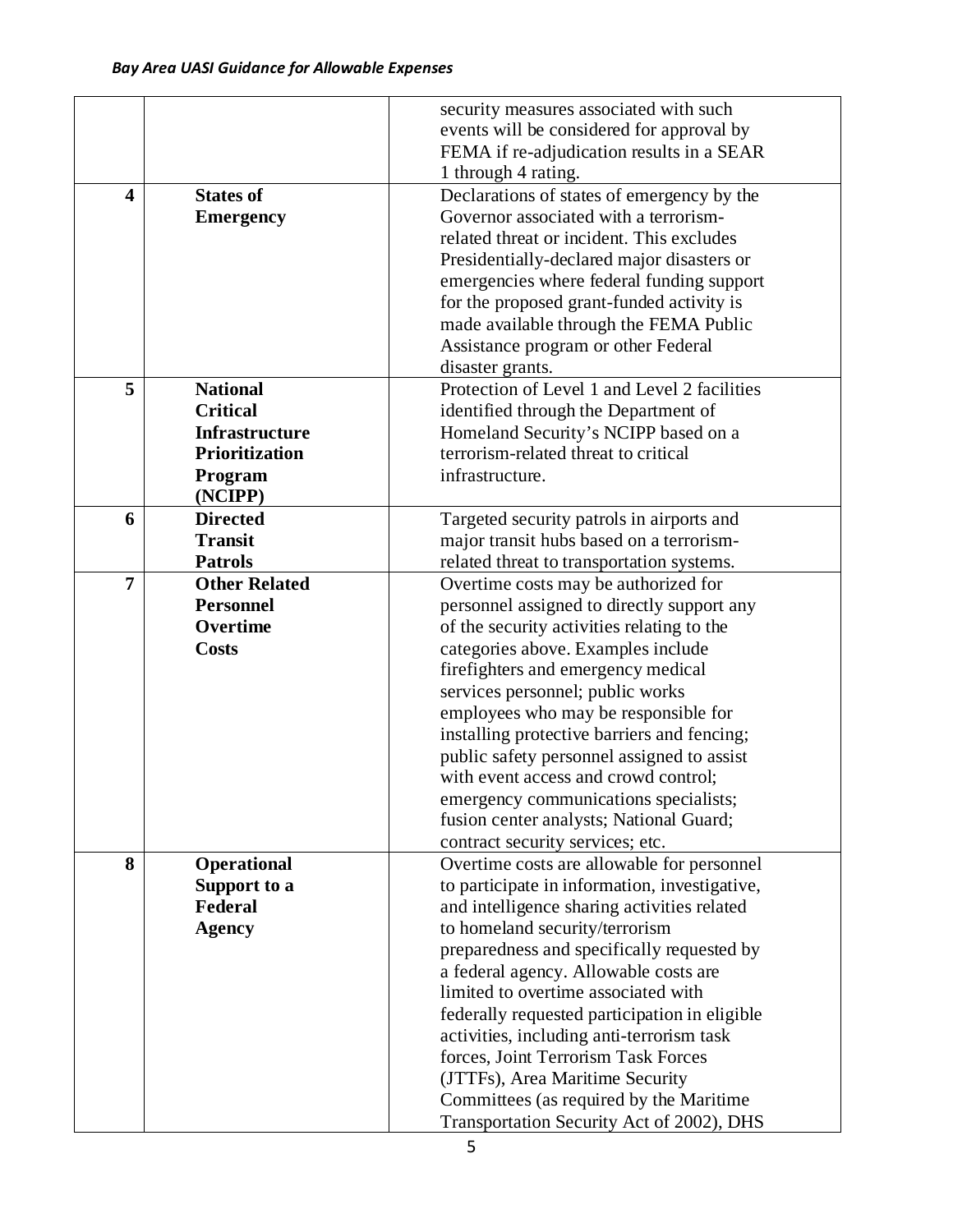|  | Border Enforcement Security Task Forces,     |
|--|----------------------------------------------|
|  | and Integrated Border Enforcement Teams.     |
|  | In addition, reimbursement for operational   |
|  | overtime law enforcement activities related  |
|  | to combating transnational crime             |
|  | organizations in support of efforts to       |
|  | enhance capabilities for detecting,          |
|  | deterring, disrupting, and preventing acts   |
|  | of terrorism is an allowable expense under   |
|  | SHSP and UASI on a case by case basis.       |
|  | Grant funding can only be used in            |
|  | proportion to the federal man-hour           |
|  | estimate, and only after funding for these   |
|  | activities from other federal sources (i.e., |
|  | FBI JTTF payments to state and local         |
|  | agencies) has been exhausted.                |

All allowable operational overtime costs are also subject to the administration requirements outlined in the following subsection.

# *Administration of Operational Overtime Requests*

- With the exception of an elevated NTAS alert, UASI funds may only be spent for operational overtime costs upon prior written approval by FEMA. CalOES must submit operational overtime requests in writing, to its assigned FEMA Grant Programs Directorate (GPD) Program Analyst (PA). FEMA GPD will consider requests for special event activities up to one year in advance. However, such requests must be within the award's current period of performance and not result in the need for a request to extend the period of performance.
- All operational overtime requests must clearly explain how the request meets the criteria of one or more of the categories listed in the table above. Requests must address the threat environment as it relates to the event or activity requiring operational overtime support and explains how the overtime activity is responsive to the threat. Request letters sent to FEMA GPD must be UNCLASSIFIED but may be labeled "For Official Use Only." If explaining the threat will require the sharing of classified information, the letter should state as such. FEMA GPD will then make arrangements for the sharing of classified information through official channels.
- Post-event operational overtime requests will only be considered on a case-by-case basis, where it is demonstrated that exigent circumstances prevented submission of a request in advance of the event or activity.
- Under no circumstances may DHS/FEMA grant funding be used to pay for costs already supported by funding from another federal source.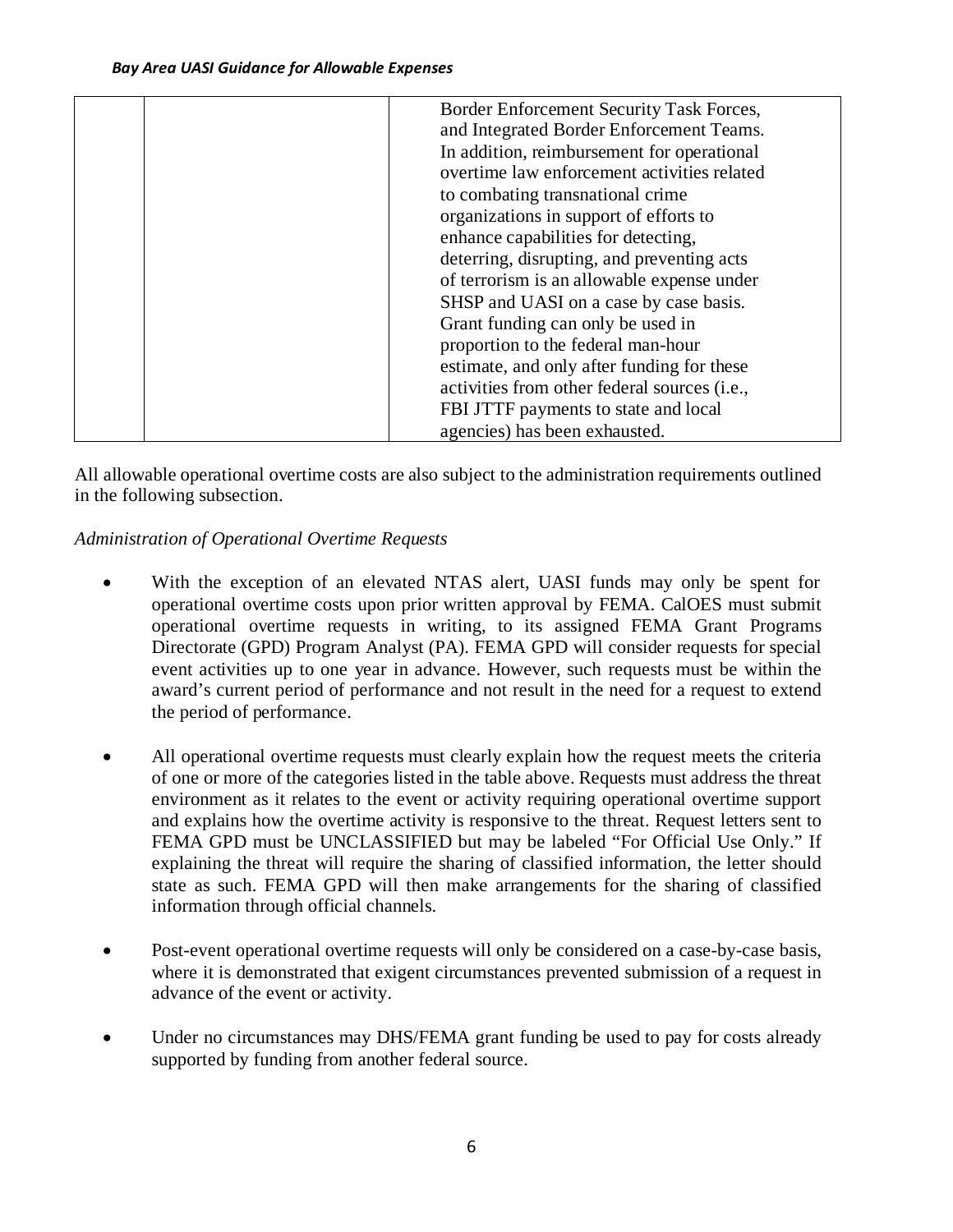- CalOES can use funds retained at the state level to reimburse eligible operational overtime expenses incurred by the state (per the above guidance limitations). Any UASI funds retained by the state must be used in direct support of the Urban Area. States must provide documentation to the UAWG and DHS/FEMA upon request demonstrating how any UASI funds retained by the state would directly support the Urban Area.
- FEMA will consult and coordinate with appropriate DHS components as necessary to verify information used to support operational overtime requests. For example, the review of operational overtime requests for the protection of critical infrastructure will be coordinated with DHS Office of Cyber and Infrastructure Analysis to verify the Level I or Level II NCIPP designation. Also, DHS Office of Intelligence and Analysis will be consulted to validate reported threat information associated with the event or activity.

# **Equipment**

The 21 allowable prevention, protection, mitigation, response, and recovery equipment categories and equipment standards for HSGP are listed on the Authorized Equipment List (AEL). The AEL is available at http://www.fema.gov/authorized-equipment-list. Some equipment items require prior approval before the obligation or purchase of the items. Please reference the grant notes for each equipment item to ensure prior approval is not required.

Unless otherwise stated, equipment must meet all mandatory regulatory and/or DHS/FEMA-adopted standards to be eligible for purchase using these funds. In addition, agencies will be responsible for obtaining and maintaining all necessary certifications and licenses for the requested equipment.

Investments in emergency communications systems and equipment must meet applicable SAFECOM Guidance. Such investments must be coordinated with the SWIC and the State Interoperability Governing Body (SIGB) to ensure interoperability and long-term compatibility.

Grant funds may be used for the procurement of medical countermeasures. Procurement of medical countermeasures must be conducted in collaboration with state, city, or local health departments that administer Federal funds from HHS for this purpose and with existing MMRS committees where available, in order to sustain their long-term planning for appropriate, rapid, and local medical countermeasures, including antibiotics and antidotes for nerve agents, cyanide, and other toxins. Procurement must have a sound threat-based justification with an aim to reduce the consequences of mass casualty incidents during the first crucial hours of a response. Prior to procuring pharmaceuticals, recipients submit a written inventory management plan to the UASI for approval by CalOES to avoid large periodic variations in supplies due to coinciding purchase and expiration dates. Recipients are encouraged to enter into rotational procurement agreements with vendors and distributors. Purchases of pharmaceuticals must include a budget for the disposal of expired drugs within each fiscal year's PoP for HSGP. The cost of disposal cannot be carried over to another DHS/FEMA grant or grant period.

EMS electronic patient care data systems should comply with the most current data standard of the National Emergency Medical Services Information System [\(www.NEMSIS.org\)](http://www.nemsis.org/).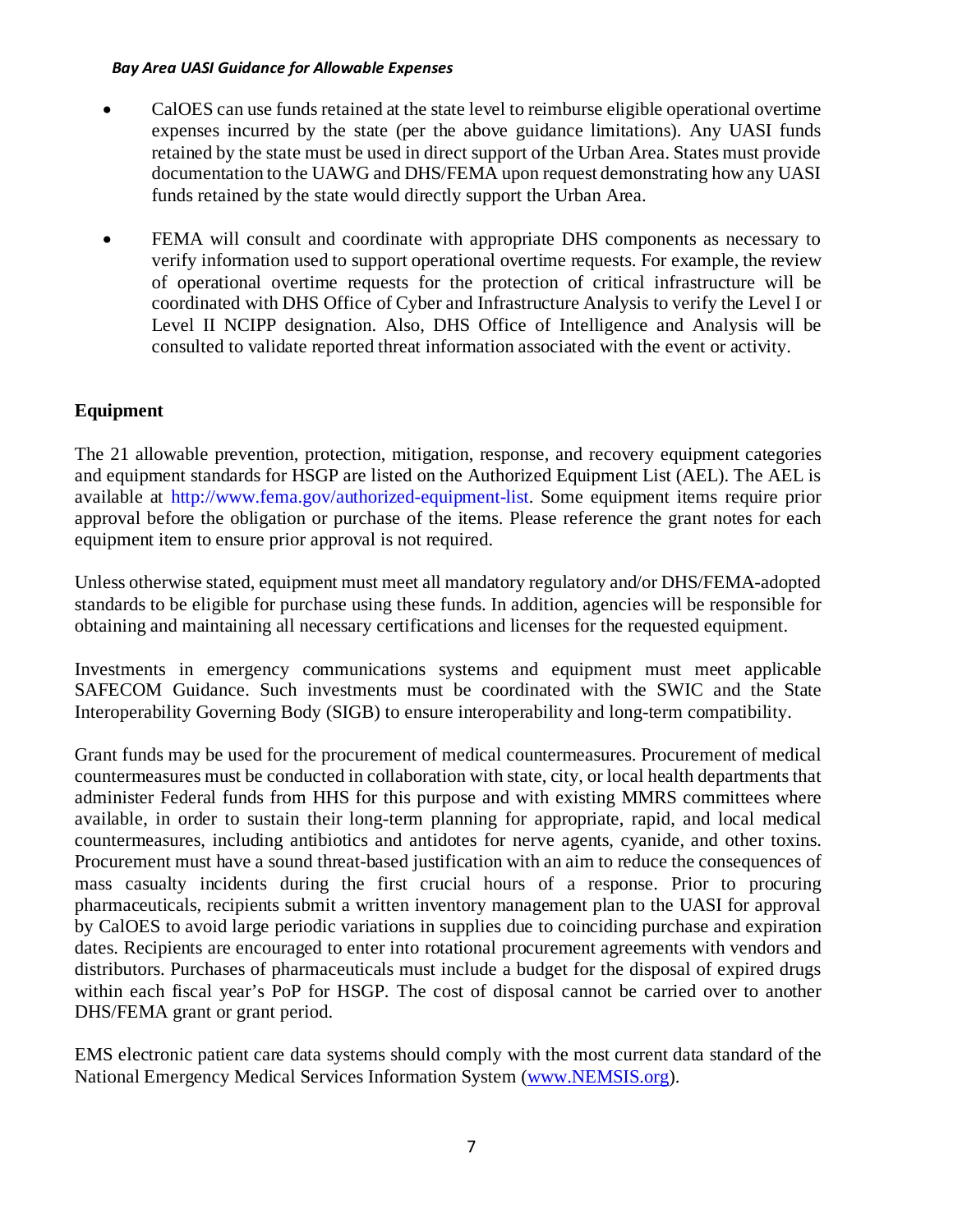# **Training**

The regional Bay Area Training and Exercise Program (BATEP) will be responsible for reviewing and approving all training requests. Allowable training-related costs under UASI include the establishment, support, conduct, and attendance of training specifically identified under the UASI grant program and/or in conjunction with emergency preparedness training by other Federal agencies (e.g., HHS, DOT). Training conducted using HSGP funds should address a performance gap identified through an AAR/IP or other assessments (e.g., National Emergency Communications Plan NECP Goal Assessments) and contribute to building a capability that will be evaluated through a formal exercise. Any training or training gaps, including those for children, older adults, pregnant women, and individuals with disabilities and others who also have or access and functional needs, should be identified in the AAR/IP and addressed in the state or Urban Area training cycle. Recipients are encouraged to use existing training rather than developing new courses. When developing new courses, recipients are encouraged to apply the Analysis, Design, Development, Implementation and Evaluation model of instructional design using the *Course Development Tool*.

#### **Exercise**

BATEP is also responsible for all regional exercises. Exercises should be used to provide the opportunity to demonstrate and validate skills learned in training, as well as to identify training gaps. Any training or training gaps should be identified in the AAR/IP and/or addressed in the Bay Area training plans and cycle. Exercises conducted with grant funding should be managed and conducted consistent with the Homeland Security Exercise and Evaluation Program (HSEEP). HSEEP guidance for exercise design, development, conduct, evaluation, and improvement planning is located at [https://www.fema.gov/exercise.](https://www.fema.gov/exercise)

In addition, the NOFO encourages the completion of a progressive exercise series and encourages inviting representatives/planners involved with other federally mandated or private exercise activities. The Bay Area UASI is further encouraged to share, at a minimum, the multiyear training and exercise schedule with those departments, agencies, and organizations included in the plan.

• *Validating Capabilities*. Exercises examine and validate capabilities-based planning across the Prevention, Protection, Mitigation, Response, and Recovery mission areas. The extensive engagement of the whole community, including, but not limited to, examining the needs and requirements for individuals with disabilities, individuals with limited English proficiency and others with access and functional needs, is essential to the development of an effective and comprehensive exercise program. Exercises are designed to be progressive – increasing in scope and complexity and drawing upon results and outcomes from prior exercises and real-world events – to challenge participating communities. Consistent with Homeland Security Exercise and Evaluation Program guidance and tools, the National Exercise Program (NEP) serves as the principal exercise mechanism for examining national preparedness and measuring readiness. Exercises should align with priorities and capabilities identified in a multi-year TEP.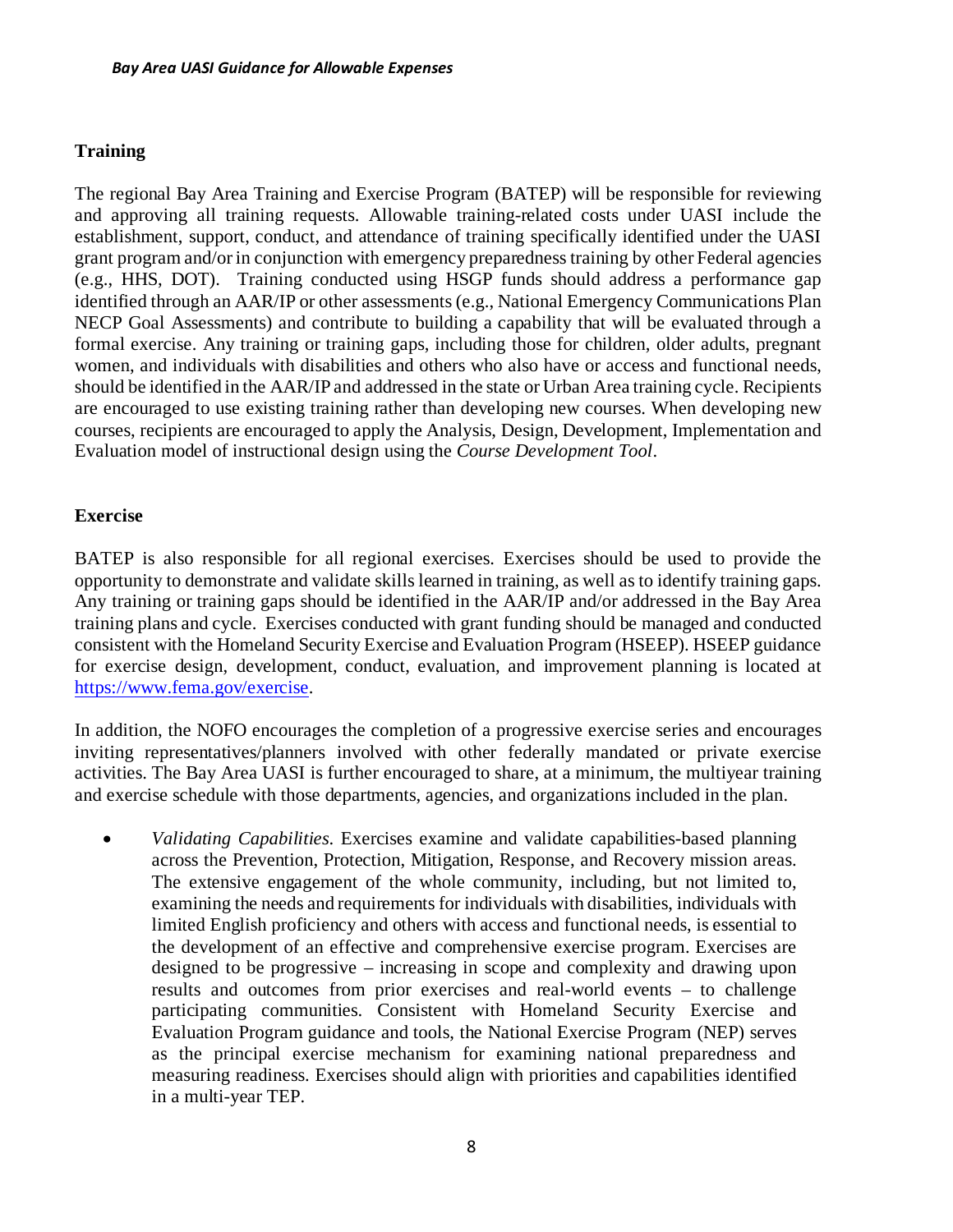- *Special Event Planning*. If a jurisdiction within the region will be hosting a special event (e.g., Super Bowl, G-8 Summit), the special event planning should be considered as a training or exercise activity for the purpose of the multi-year TEP. All confirmed or planned special events must be included in the Multi-year TEP. UASI funding may be used to finance training and exercise activities in preparation for those events. States and Urban Areas should also consider exercises at major venues (e.g., arenas, convention centers) that focus on evacuations, communications, and command and control.
- *Regional Exercises*. States should also anticipate participating in at least one regional exercise annually.
- *Role of Non-Governmental Entities in Exercises.* Non-governmental participation in all levels of exercises is strongly encouraged. Leaders from non-governmental entities should be included in the planning, design, and evaluation of an exercise. State, local, tribal, and territorial jurisdictions are encouraged to develop exercises that test the integration and use of resources provided by non-governmental entities, defined as the private sector and private non-profit, faith-based, and community organizations. Participation in exercises should be coordinated with local Citizen Corps Whole Community Council(s) or their equivalents and other partner agencies.

#### **Maintenance and Sustainment**

The use of FEMA preparedness grant funds for maintenance contracts, warranties, repair or replacement costs, upgrades, and user fees are allowable as described in FEMA Policy *[FP 205-](http://www.fema.gov/media-library/assets/documents/32474)*4*02- [125-1](http://www.fema.gov/media-library/assets/documents/32474)* under all active and future grant awards, unless otherwise noted. With the exception of maintenance plans purchased incidental to the original purchase of the equipment, the period covered by maintenance or warranty plan must not exceed the period of performance of the specific grant funds used to purchase the plan or warranty.

Grant funds are intended to support projects that build and sustain the core capabilities necessary to prevent, protect against, mitigate the effects of, respond to, and recover from those threats that pose the greatest risk to the security of the Nation. In order to meet this objective, the policy set forth in GPD's IB 379 (Guidance to State Administrative Agencies to Expedite the Expenditure of Certain DHS/FEMA Grant Funding) allows for the expansion of eligible maintenance and sustainment costs which must be in 1) direct support of existing capabilities; (2) must be an otherwise allowable expenditure under the applicable grant program; (3) be tied to one of the core capabilities in the five mission areas contained within the Goal, and (4) shareable through the Emergency Management Assistance Compact (EMAC). Additionally, eligible costs must also be in support of equipment, training, and critical resources that have previously been purchased with either Federal grant or any other source of funding other than DHS/FEMA preparedness grant program dollars.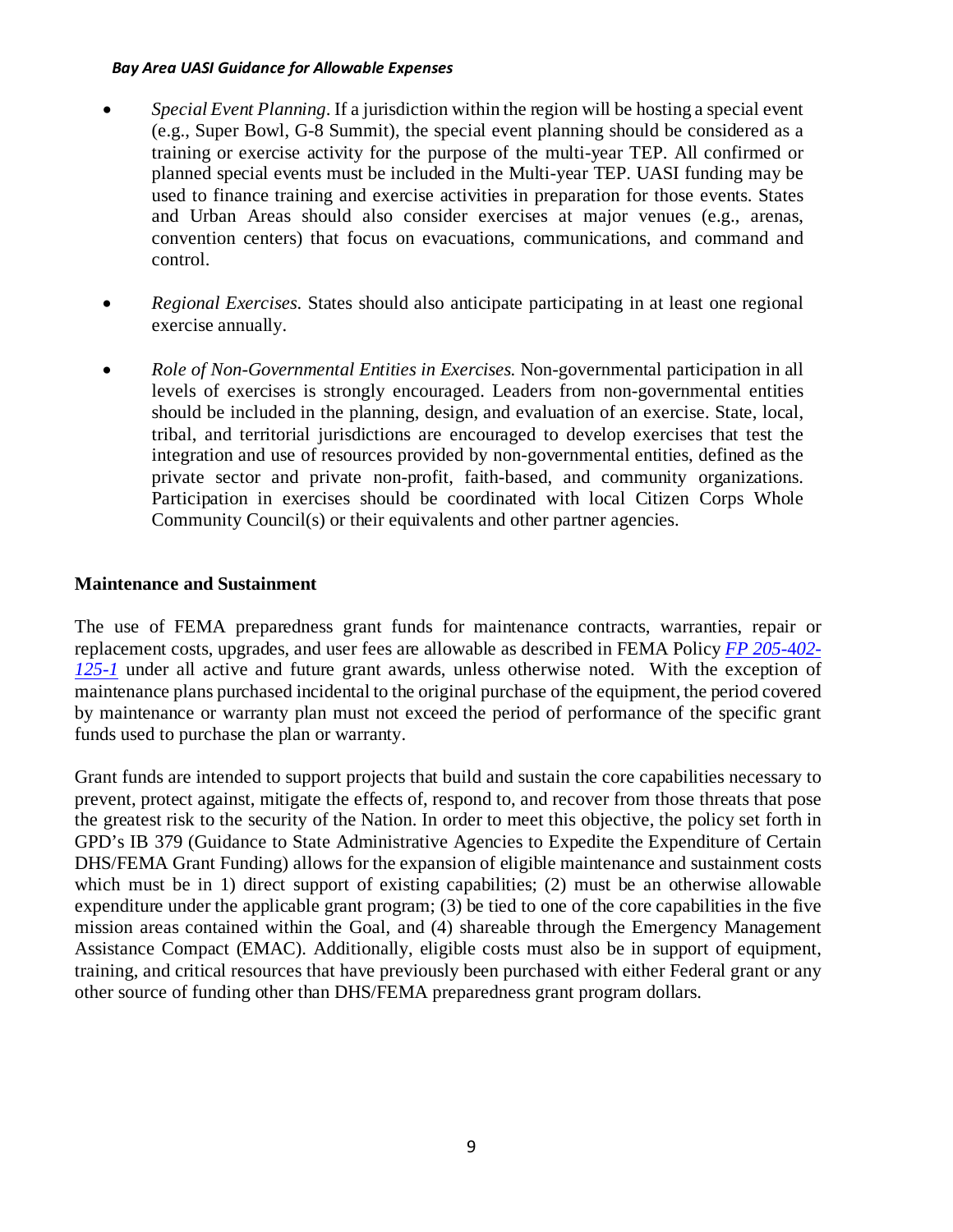#### **Law Enforcement Terrorism Prevention Allowable Costs**

Activities eligible for the use of LETPA focused funds include but are not limited to:

- Maturation and enhancement of designated our fusion center, including information sharing and analysis, threat recognition, terrorist interdiction, and training/ hiring of intelligence analysts;
- Coordination between the fusion center and other analytical and investigative efforts including, but not limited to the Joint Terrorism Task Force (JTTF), Field Intelligence Groups (FIGs), High Intensity Drug Trafficking Areas (HIDTAs), Regional Information Sharing Systems (RISS) Centers, criminal intelligence units, and real-time crime analysis centers;
- Implementation and maintenance of the Nationwide Suspicious Activity Reporting (SAR) Initiative, including training for front line personnel on identifying and reporting suspicious activities;
- Implementation of the "If You See Something, Say Something™" campaign to raise public awareness of indicators of terrorism and terrorism-related crime and associated efforts to increase the sharing of information with public and private sector partners, including nonprofit organizations. Note: DHS/FEMA requires that the Office of Public Affairs be given the opportunity to review and approve any public awareness materials (e.g., videos, posters, tri-folds, etc.) developed using HSGP grant funds for the "If You See Something, Say Something™" campaign to ensure these materials are consistent with the Department's messaging and strategy for the campaign and the initiative's trademark;
- Increase physical security, through law enforcement personnel and other protective measures by implementing preventive and protective measures at critical infrastructure site or at-risk nonprofit organizations; and
- Building and sustaining preventive radiological and nuclear detection capabilities, including those developed through the Securing the Cities initiative.

# **Requirements for Small Unmanned Aircraft System**

All requests to purchase Small Unmanned Aircraft Systems (SUAS) with FEMA grant funding must comply with IB 426 and include a description of the policies and procedures in place to safeguard individuals' privacy, civil rights, and civil liberties of the jurisdiction that will purchase, take title to or otherwise use the SUAS equipment. CalOES conducts a primary review prior to submitting it to FEMA and this review process can be quite lengthy.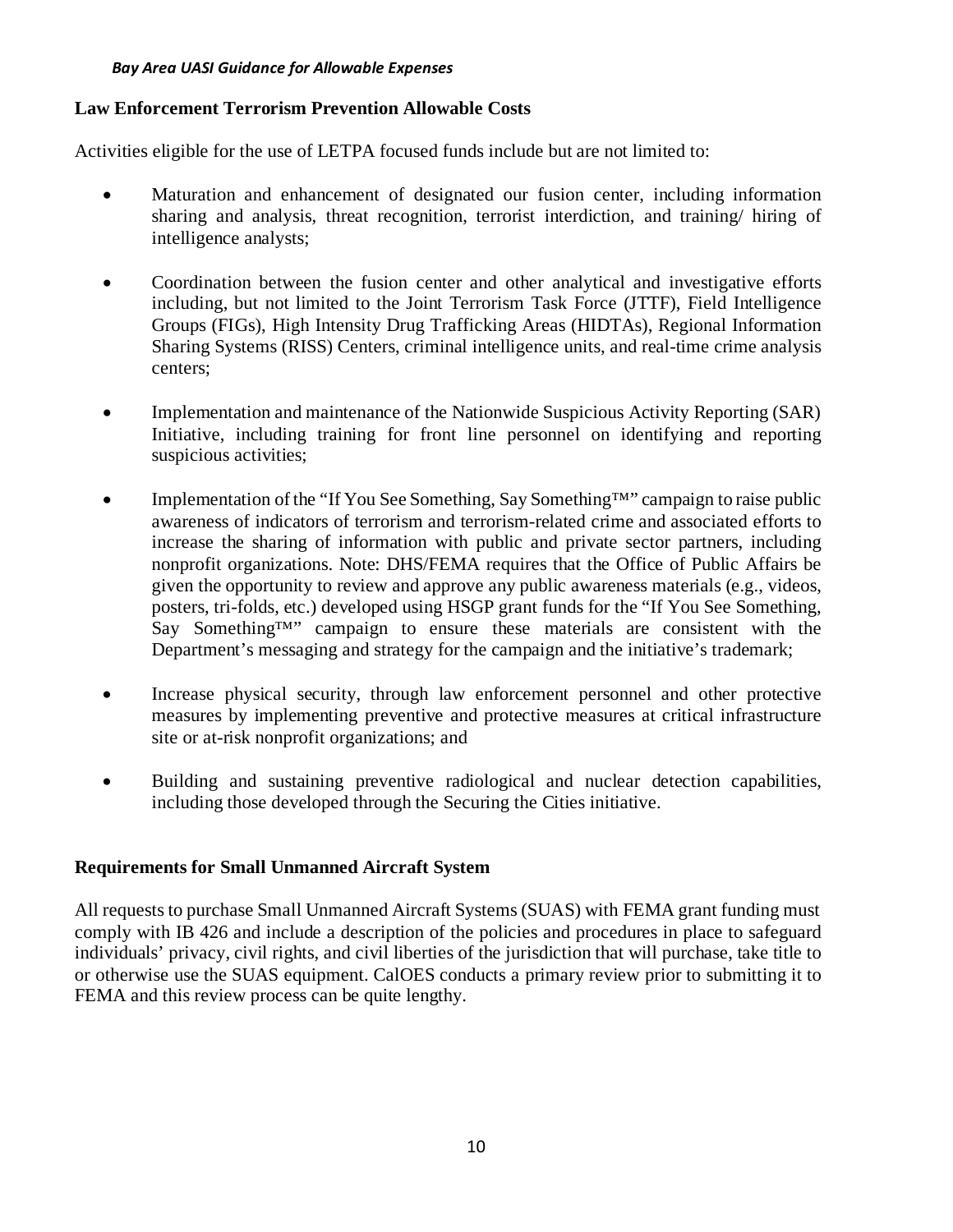#### **Critical Emergency Supplies**

In order to further DHS/FEMA's mission, critical emergency supplies, such as shelf stable products, water, and basic medical supplies are an allowable expense under UASI. Prior to the allocation of grant funds for stockpiling purposes, each state must have DHS/FEMA's approval of a five-year viable inventory management plan which should include a distribution strategy and related sustainment costs if planned grant expenditure is over \$100,000.

If grant expenditures exceed the minimum threshold, the five-year inventory management plan will be developed by the recipient and monitored by FEMA GPD with the assistance of the FEMA Logistics Management Directorate (LMD). FEMA GPD will coordinate with LMD and the respective FEMA Region to provide program oversight and technical assistance as it relates to the purchase of critical emergency supplies under UASI. FEMA GPD and LMD will establish guidelines and requirements for the purchase of these supplies under UASI and monitor development and status of the state's inventory management plan.

CalOES is strongly encouraged to consult with the FEMA Region IX Logistics Chief regarding disaster logistics- related issues.

DHS/FEMA approved plans are to be shared by CalOES with local jurisdictions and Tribes in our region.

#### **Construction and Renovation**

Project construction using UASI funds may not exceed the greater of \$1,000,000 or 15% of the grant award. For the purposes of the limitations on funding levels, communications towers are not considered construction.

Written approval must be provided by DHS/FEMA prior to the use of any UASI funds for construction or renovation. When applying for construction funds, recipients must submit evidence of approved zoning ordinances, architectural plans, and any other locally required planning permits. Additionally, recipients are required to submit a SF-424C Budget and Budget detail citing the project costs.

Recipients using funds for construction projects must comply with the Davis-Bacon Act (40 U.S.C. § 3141 et seq.). Recipients must ensure that their contractors or subcontractors for construction projects pay workers no less than the prevailing wages for laborers and mechanics employed on projects of a character similar to the contract work in the civil subdivision of the state in which the work is to be performed. Additional information regarding compliance with the Davis-Bacon Act, including Department of Labor (DOL) wage determinations, is available from the following website [https://www.dol.gov/whd/govcontracts/dbra.htm.](https://www.dol.gov/whd/govcontracts/dbra.htm)

Communications Towers. When applying for funds to construct communication towers, recipients and sub-recipients must submit evidence that the FCC's Section 106 review process has been completed and submit all documentation resulting from that review to GPD using the guidelines in EHP Supplement prior to submitting materials for EHP review. Completed EHP review materials for construction and communication tower projects must be submitted as soon as possible to get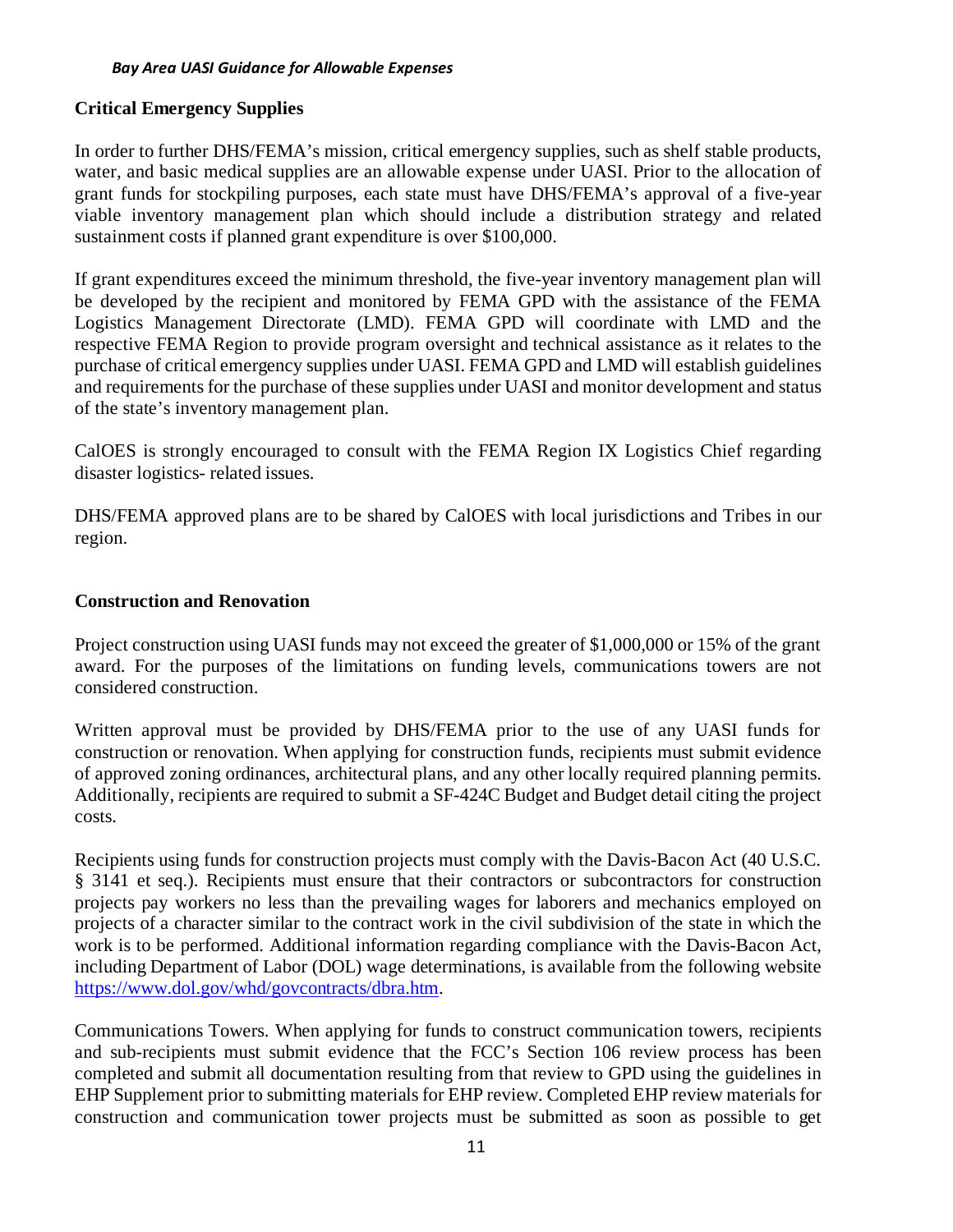approved by the end of the PoP. EHP review materials should be sent to [gpdehpinfo@fema.gov.](mailto:gpdehpinfo@fema.gov)

#### **Personnel**

Personnel hiring, overtime, and backfill expenses are permitted under this grant in order to perform allowable HSGP planning, training, exercise, and equipment activities. Personnel may include but are not limited to: training and exercise coordinators, program managers for activities directly associated with UASI funded activities, intelligence analysts, and statewide interoperability coordinators (SWIC).

In general, the use of grant funds to pay for staff and/or contractor regular time or overtime/backfill is considered a personnel cost. Grant funds may not be used to support the hiring of any personnel for the purposes of fulfilling traditional public health and safety duties or to supplant traditional public health and safety positions and responsibilities.

For further details, see FP 207-093-1, Clarification on the Personnel Reimbursement for Intelligence Cooperation and Enhancement of Homeland Security Act of 2008 (Public Law 110–412 – the PRICE Act), or contact their FEMA HQ Program Analyst.

HSGP funds may not be used to support the hiring of any personnel to fulfil traditional public health and safety duties or to supplant traditional public health and safety positions and responsibilities.

The following are definitions as they relate to personnel costs:

- *Hiring*. State and local entities may use grant funding to cover the salary of newly hired personnel who are exclusively undertaking allowable /DHSFEMA program activities as specified in this guidance. This may not include new personnel who are hired to fulfill any non-DHS/FEMA program activities under any circumstances. Hiring will always result in a net increase of Full Time Equivalent (FTE) employees.
- *Overtime*. These expenses are limited to the additional costs which result from personnel working over and above 40 hours of weekly work time as a direct result of their performance of DHS/FEMA-approved activities specified in this guidance. Overtime associated with any other activity is not eligible.
- *Backfill-related Overtime*. Also called "Overtime as Backfill," these expenses are limited to overtime costs which result from personnel who are working overtime (as identified above) to perform the duties of other personnel who are temporarily assigned to DHS/FEMA-approved activities outside their core responsibilities. Neither overtime nor backfill expenses are the result of an increase of FTE employees.
- *Supplanting*. Grant funds will be used to supplement existing funds and will not replace (supplant) funds that have been appropriated for the same purpose. Applicants or recipients may be required to supply documentation certifying that a reduction in non-Federal resources occurred for reasons other than the receipt or expected receipt of Federal funds.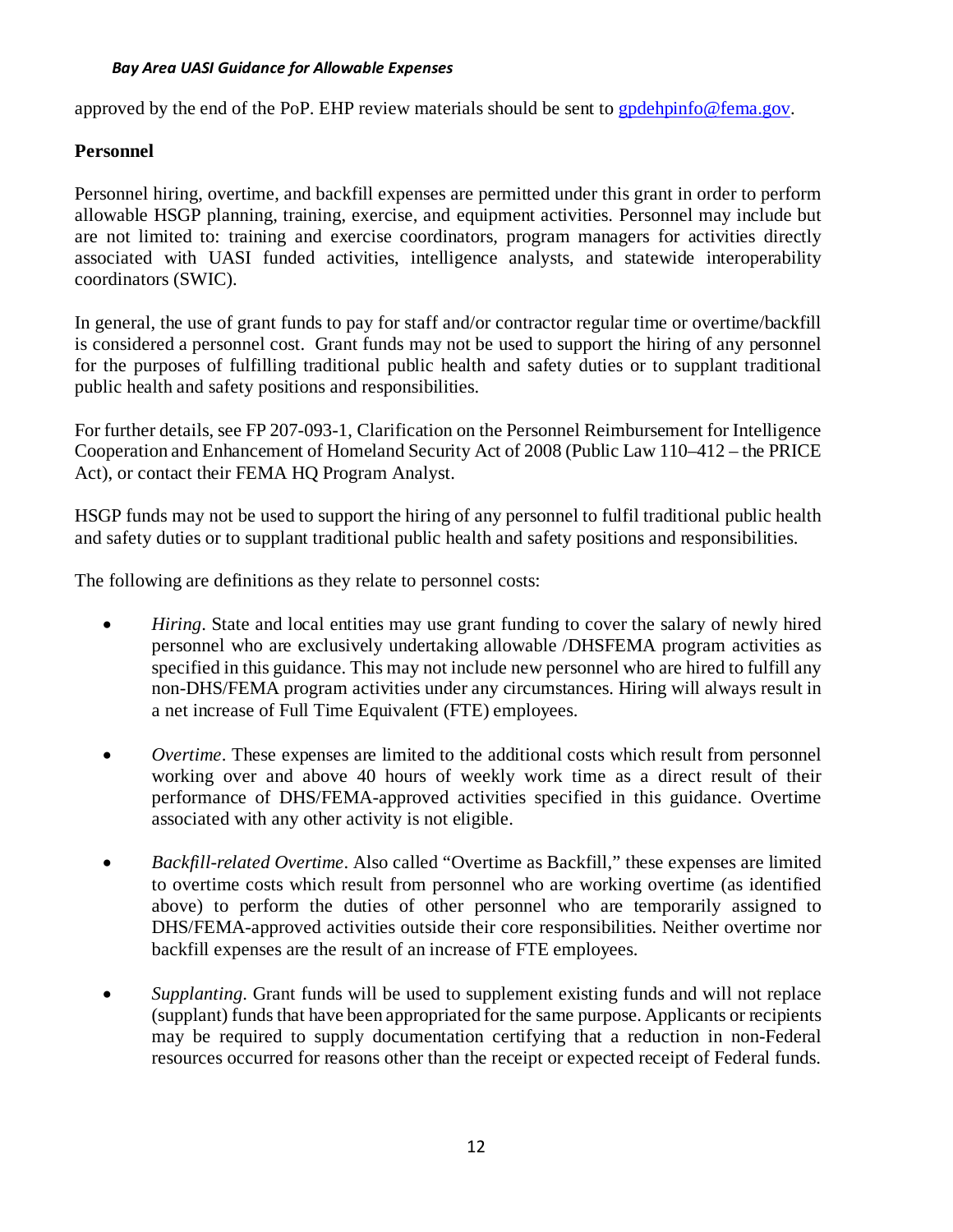#### **Unallowable Costs**

- Per FEMA policy, the purchase of weapons and weapons accessories, including ammunition, is not allowed with HSGP funds.
- Grant funds may not be used for the purchase of equipment not approved by DHS/FEMA. Grant funds must comply with IB 426 and may not be used for the purchase of the following equipment: firearms; ammunition; grenade launchers; bayonets; or weaponized aircraft, vessels, or vehicles of any kind with weapons installed.

Unauthorized exercise-related costs include:

- Reimbursement for the maintenance and/or wear and tear costs of general use vehicles (e.g., construction vehicles), medical supplies, and emergency response apparatus (e.g., fire trucks, ambulances).
- Equipment that is purchased for permanent installation and/or use, beyond the scope of the conclusion of the exercise (e.g., electronic messaging sign).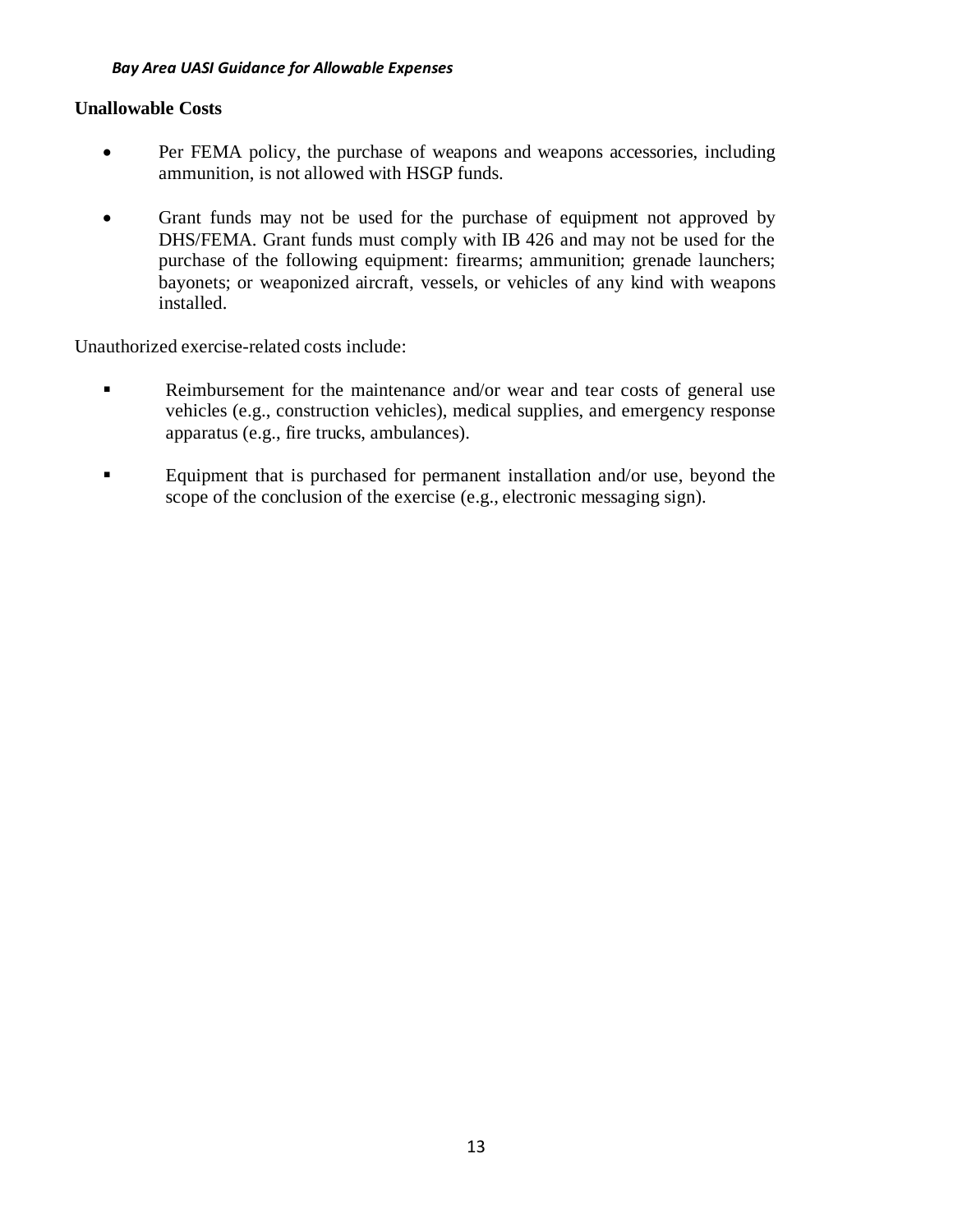# **Allowable Cost Matrix**

The following matrix provides allowable cost activities that fall under each of the cost categories. Recipients and subrecipients must follow all applicable requirements in 2 C.F.R. Part 200 (*Uniform Administrative Requirements, Cost Principles, and Audit Requirements for Federal Awards*). Funds under HSGP may be used to cover the costs for evaluating the impact of these grants on the state or urban area's core capabilities and capability gaps. This list is not exhaustive, therefore, if there are any questions regarding allowable costs, please contact the appropriate HQ GPD Program Analyst. For additional information on allowable costs, see the Preparedness Grants Manual.

| <b>Allowable Program Activities</b>                                                                                                                                                                                                          | <b>UASI</b>        |
|----------------------------------------------------------------------------------------------------------------------------------------------------------------------------------------------------------------------------------------------|--------------------|
| <b>Allowable Planning Costs</b>                                                                                                                                                                                                              |                    |
| Developing hazard/threat-specific annexes                                                                                                                                                                                                    | Y                  |
| Developing and implementing homeland security support programs and adopting<br>ongoing DHS/FEMA national initiatives                                                                                                                         | Y                  |
| Developing related terrorism and other catastrophic event prevention activities                                                                                                                                                              | Y                  |
| Developing and enhancing plans and protocols                                                                                                                                                                                                 | Y                  |
| Developing or conducting assessments                                                                                                                                                                                                         | Y                  |
| Hiring of full- or part-time staff or contract/consultants to assist with planning<br>activities                                                                                                                                             | Y                  |
| Materials required to conduct planning activities                                                                                                                                                                                            | Y                  |
| Travel/per diem related to planning activities                                                                                                                                                                                               | Y                  |
| Overtime and backfill costs (in accordance with operational Cost Guidance)                                                                                                                                                                   | Y                  |
| Issuance of WHTI-compliant Tribal identification cards                                                                                                                                                                                       | $\overline{\bf N}$ |
| Activities to achieve planning inclusive of people with disabilities and others with access<br>and functional needs and limited English proficiency.                                                                                         | Y                  |
| Coordination with Citizen Corps Councils for public information/education and<br>development of volunteer programs                                                                                                                           | Y                  |
| Update governance structures and processes and plans for emergency communications                                                                                                                                                            | Y                  |
| Development, and review and revision of continuity of operations plans                                                                                                                                                                       | Y                  |
| Development, and review and revision of the THIRA/SPR continuity of operations plans                                                                                                                                                         | Y                  |
| <b>Allowable Organizational Activities</b><br>Note: Personnel hiring, overtime, and backfill expenses are permitted under this grant<br>only to the extent that such expenses are for the allowable activities within the scope of the grant |                    |

only to the extent that such expenses are for the allowable activities within the scope of the grant.

**Program management Y** 

Development of whole community partnerships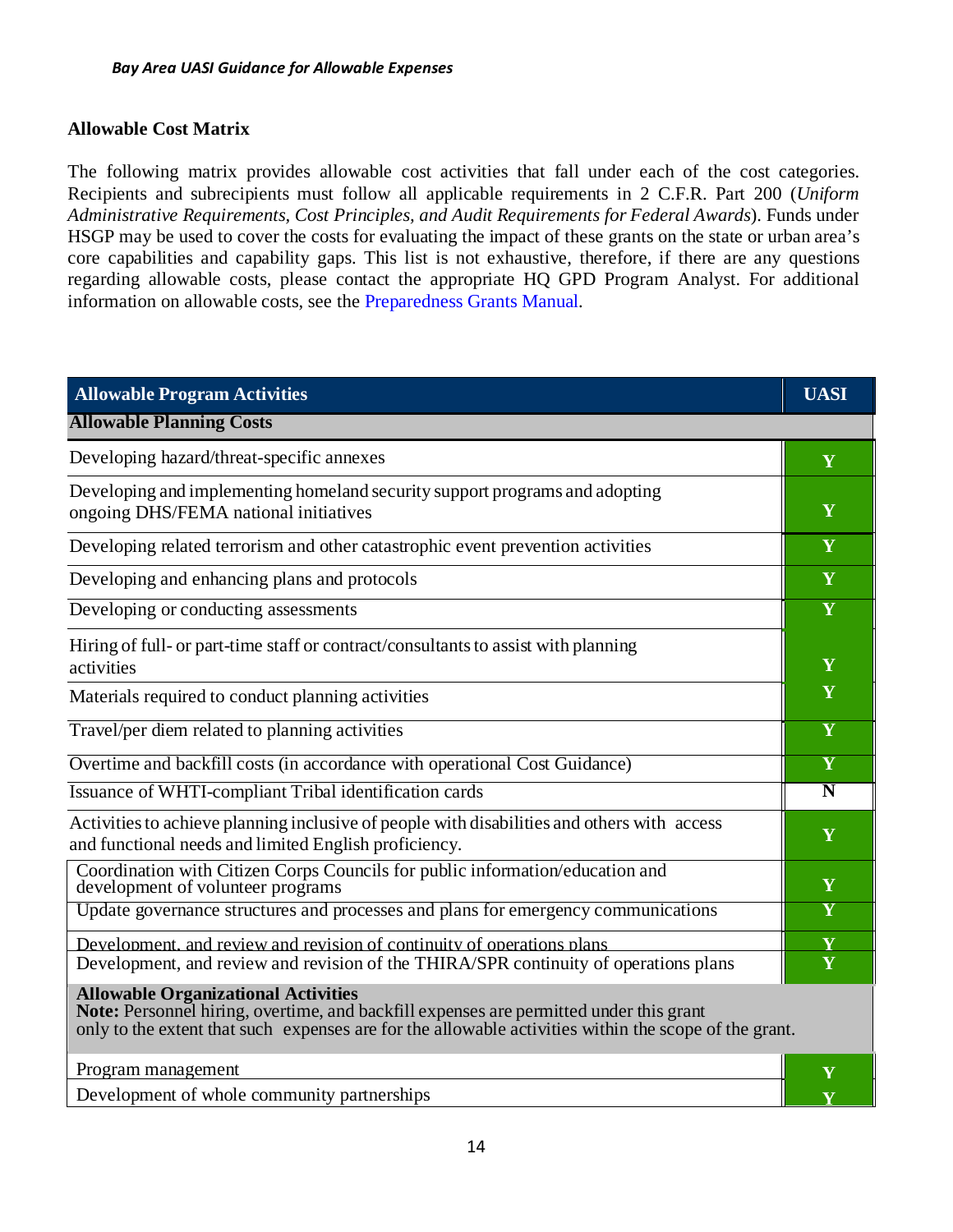| Structures and mechanisms for information sharing between the public and private<br>sector                                                                                                              | Y                       |
|---------------------------------------------------------------------------------------------------------------------------------------------------------------------------------------------------------|-------------------------|
| Implementing models, programs, and workforce enhancement initiatives                                                                                                                                    | $\overline{\mathbf{Y}}$ |
| Tools, resources, and activities that facilitate shared situational awareness between the<br>public and private sectors                                                                                 | Y                       |
| Operational support                                                                                                                                                                                     | Y                       |
| Utilization of standardized resource management concepts                                                                                                                                                | $\mathbf Y$             |
| Responding to an increase in the threat level under the National Terrorism Advisory<br>System (NTAS), or needs in resulting from a National Special Security Event                                      | Y                       |
| Reimbursement for select operational expenses associated with increased security measures at critical infrastructure sites incurred (up to 50 percent of the allocation)                                | Y                       |
| Overtime for information, investigative, and intelligence sharing activities (up to 50<br>percent of the allocation)                                                                                    | Y                       |
| Hiring of new staff positions/contractors/consultants for participation in<br>information/intelligence analysis and sharing groups or fusion center activities (up to 50<br>percent of the allocation). | Y                       |
| <b>Allowable Equipment Categories</b>                                                                                                                                                                   |                         |
| Personal Protective Equipment                                                                                                                                                                           | Y                       |
| <b>Explosive Device Mitigation and Remediation Equipment</b>                                                                                                                                            | Y                       |
| <b>CBRNE</b> Operational Search and Rescue Equipment                                                                                                                                                    | Y                       |
| <b>Information Technology</b>                                                                                                                                                                           | Y                       |
| <b>Cybersecurity Enhancement Equipment</b>                                                                                                                                                              | Y                       |
| <b>Interoperable Communications Equipment</b>                                                                                                                                                           | Y                       |
| Detection                                                                                                                                                                                               | $\overline{\mathbf{Y}}$ |
| Decontamination                                                                                                                                                                                         | Y                       |
| Medical countermeasures                                                                                                                                                                                 | Y                       |
| Power (e.g., generators, batteries, power cells)                                                                                                                                                        | $\mathbf Y$             |
| <b>CBRNE Reference Materials</b>                                                                                                                                                                        | $\overline{\mathbf{Y}}$ |
| <b>CBRNE Incident Response Vehicles</b>                                                                                                                                                                 | $\overline{\mathbf{Y}}$ |
| <b>Terrorism Incident Prevention Equipment</b>                                                                                                                                                          | Y                       |
| <b>Physical Security Enhancement Equipment</b>                                                                                                                                                          | Y                       |
| <b>Inspection and Screening Systems</b>                                                                                                                                                                 | Y                       |
| Animal Care and Foreign Animal Disease                                                                                                                                                                  | Y                       |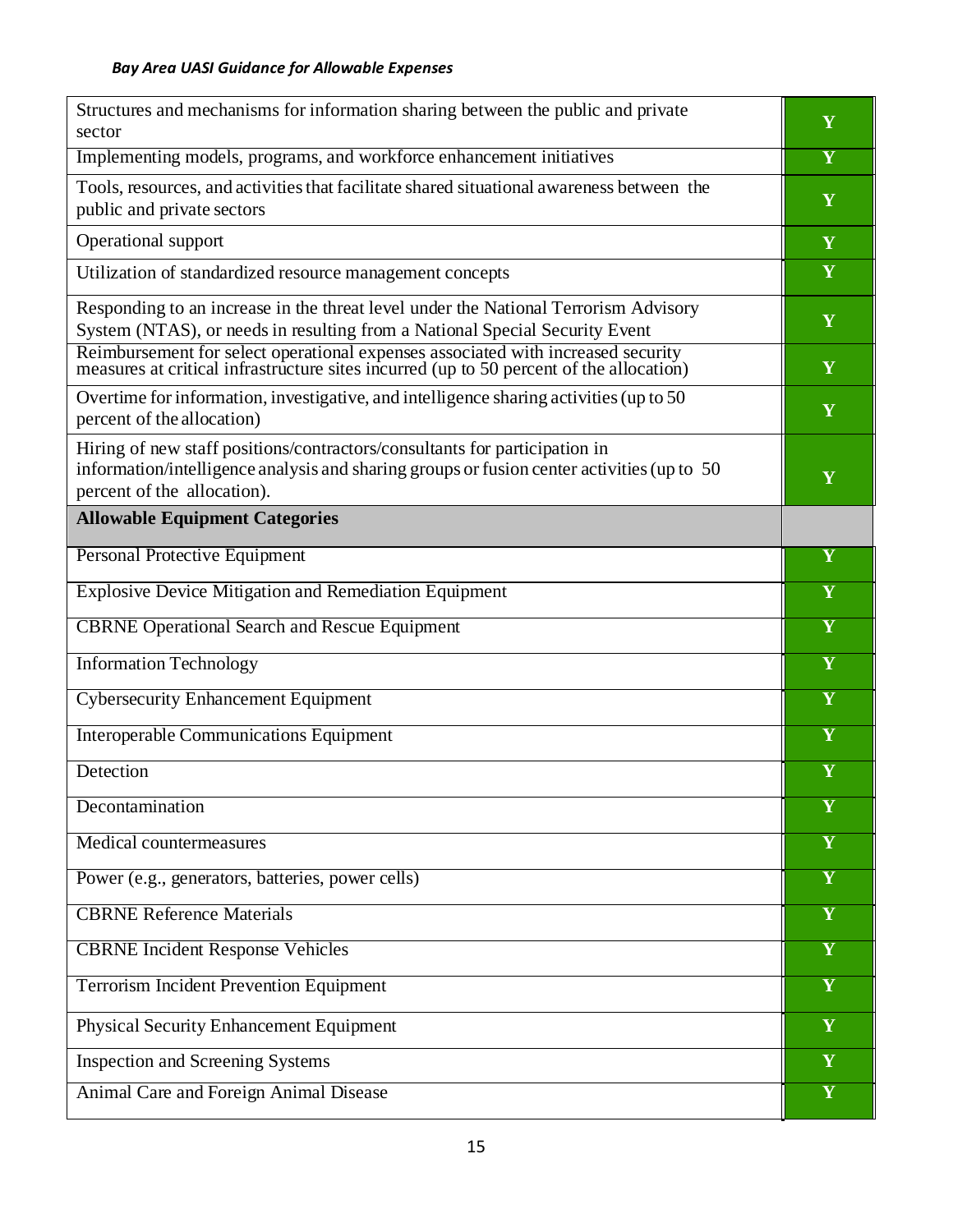| <b>CBRNE Prevention and Response Watercraft</b>                       |             |
|-----------------------------------------------------------------------|-------------|
| <b>CBRNE</b> Prevention and Response Unmanned Aircraft                | Y           |
| <b>CBRNE</b> Aviation Equipment                                       | Y           |
| <b>CBRNE</b> Logistical Support Equipment                             | Y           |
| Intervention Equipment (e.g., tactical entry, crime scene processing) | Y           |
| Critical emergency supplies                                           | $\mathbf V$ |
| Vehicle acquisition, lease, and rental                                |             |
| Other Authorized Equipment                                            |             |

| <b>Allowable Training Costs</b>                                                                                                                     |   |
|-----------------------------------------------------------------------------------------------------------------------------------------------------|---|
| Overtime and backfill for emergency preparedness and response personnel attending<br>DHS/FEMA-sponsored and approved training classes               | Y |
| Overtime and backfill expenses for part-time and volunteer emergency response personnel participating in DHS/FEMA training                          | Y |
| Training workshops and conferences                                                                                                                  | Y |
| Activities to achieve training inclusive of people with disabilities and others with<br>access and functional needs and limited English proficiency | Y |
| Full- or part-time staff or contractors/consultants                                                                                                 | Y |
| Travel                                                                                                                                              | Y |
| Supplies                                                                                                                                            | Y |
| Instructor certification/re-certification                                                                                                           | Y |
| Coordination with Citizen Corps Councils in conducting training exercises                                                                           | Y |
| Interoperable communications training                                                                                                               | Y |
| Activities to achieve planning inclusive of people with limited English proficiency                                                                 | Y |
| Immigration enforcement training                                                                                                                    | Y |
| <b>Allowable Exercise Related Costs</b>                                                                                                             |   |
| Design, Develop, Conduct, and Evaluate an Exercise                                                                                                  | Y |
| Full- or part-time staff or contractors/consultants                                                                                                 | Y |
| Overtime and backfill costs, including expenses for part-time and volunteer<br>emergency response personnel participating in DHS/FEMA exercises     | Y |
| <b>Implementation of HSEEP</b>                                                                                                                      | Y |
| Activities to achieve exercises inclusive of people with disabilities and others with<br>access and functional needs                                | Y |